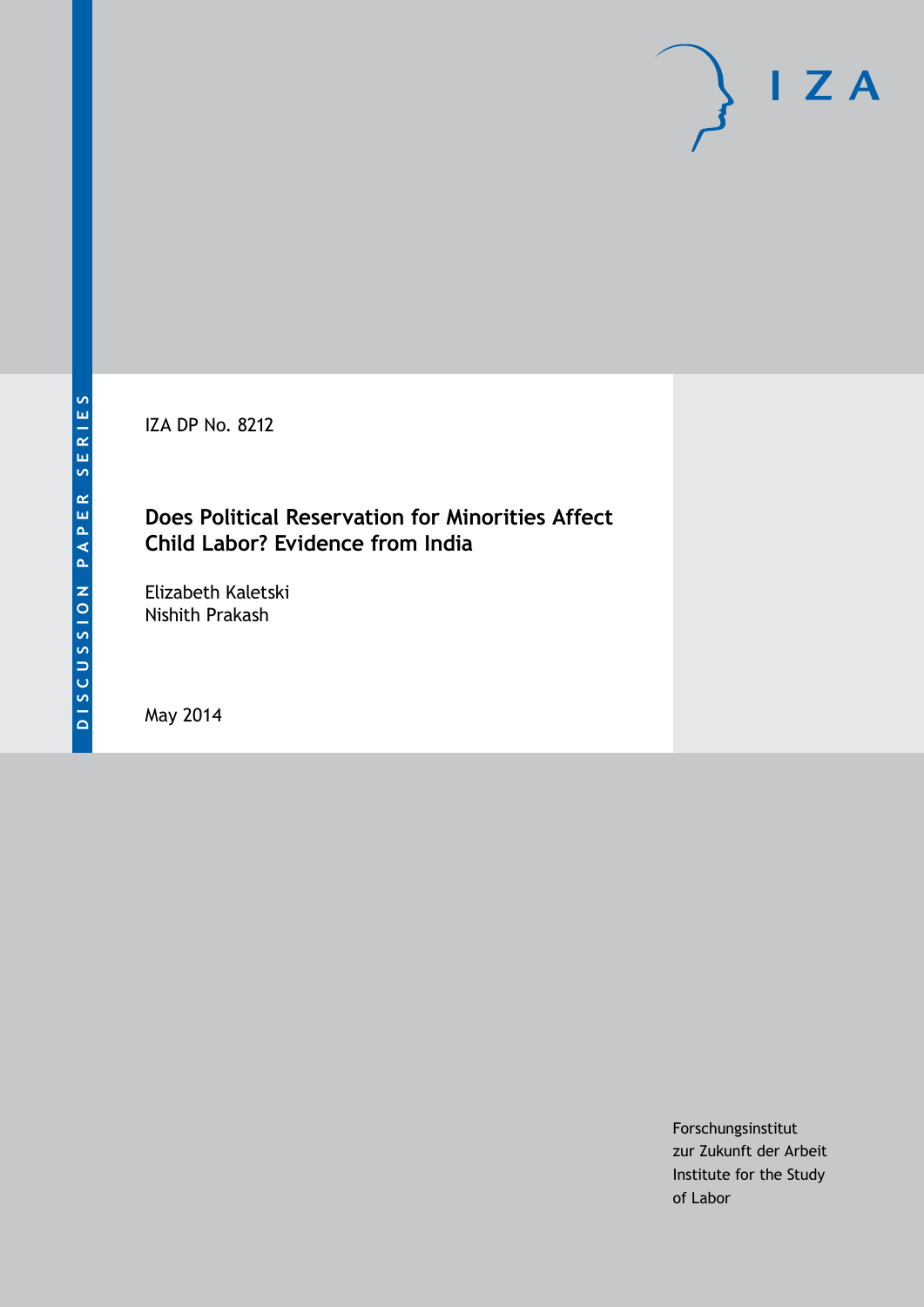# **Does Political Reservation for Minorities Affect Child Labor? Evidence from India**

# **Elizabeth Kaletski**

*University of Connecticut and IZA*

### **Nishith Prakash**

*University of Connecticut and IZA*

### Discussion Paper No. 8212 May 2014

IZA

P.O. Box 7240 53072 Bonn Germany

Phone: +49-228-3894-0 Fax: +49-228-3894-180 E-mail: [iza@iza.org](mailto:iza@iza.org)

Any opinions expressed here are those of the author(s) and not those of IZA. Research published in this series may include views on policy, but the institute itself takes no institutional policy positions. The IZA research network is committed to the IZA Guiding Principles of Research Integrity.

The Institute for the Study of Labor (IZA) in Bonn is a local and virtual international research center and a place of communication between science, politics and business. IZA is an independent nonprofit organization supported by Deutsche Post Foundation. The center is associated with the University of Bonn and offers a stimulating research environment through its international network, workshops and conferences, data service, project support, research visits and doctoral program. IZA engages in (i) original and internationally competitive research in all fields of labor economics, (ii) development of policy concepts, and (iii) dissemination of research results and concepts to the interested public.

<span id="page-1-0"></span>IZA Discussion Papers often represent preliminary work and are circulated to encourage discussion. Citation of such a paper should account for its provisional character. A revised version may be available directly from the author.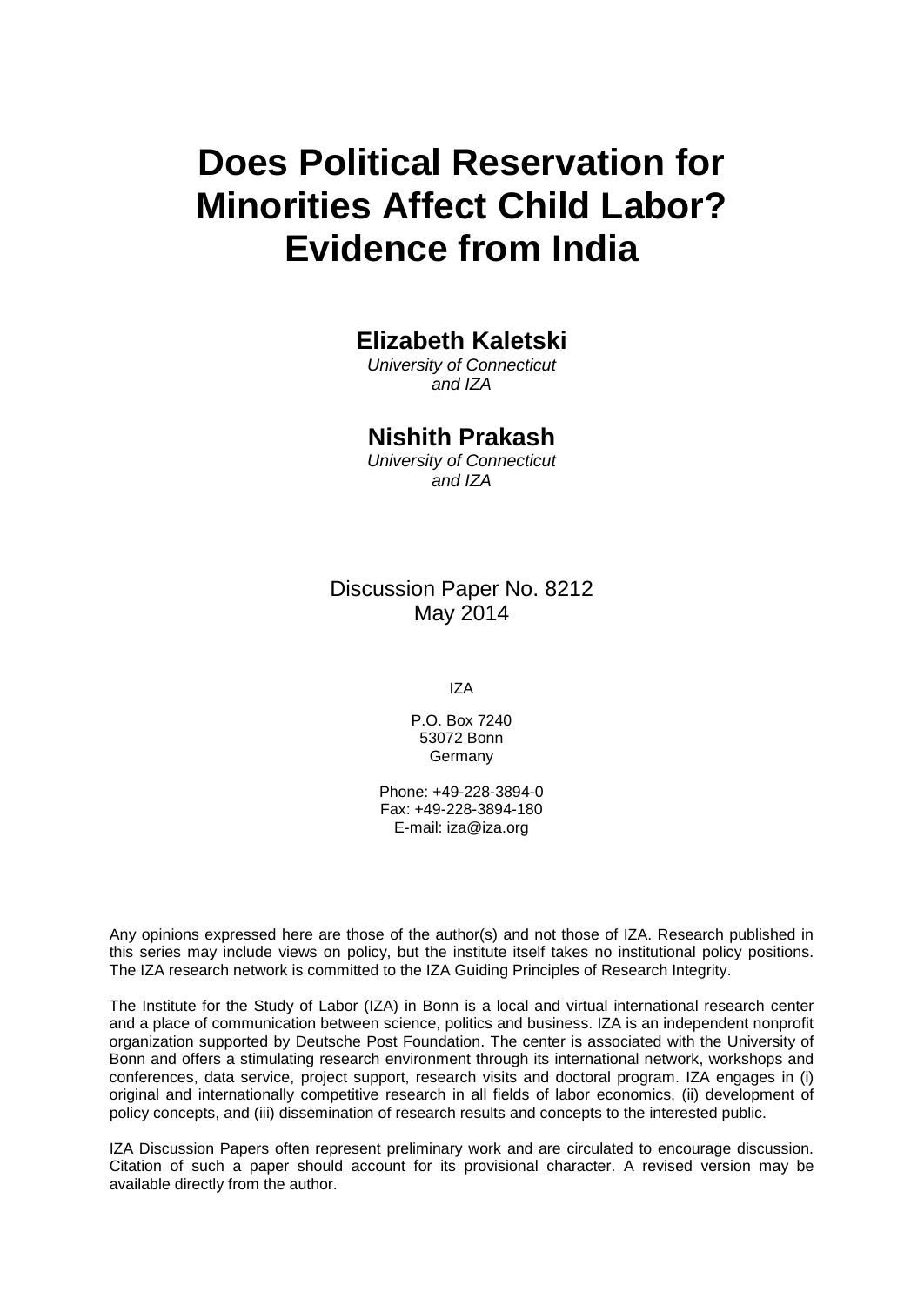IZA Discussion Paper No. 8212 May 2014

# **ABSTRACT**

# **Does Political Reservation for Minorities Affect Child Labor? Evidence from India[\\*](#page-1-0)**

This paper examines the impact of state level political reservation for two minority groups – Scheduled Castes and Scheduled Tribes – on child labor in India. We estimate the effect of political reservation on child labor by exploiting the state variation in the share of seats reserved for the two groups in state legislative assemblies mandated by the Constitution of India. Using data from state and household level surveys on fifteen major Indian states, we find that at the household level, Schedule Tribe reservation decreases the incidence of child labor, while Scheduled Caste reservation increases the total number of children working. Our results survive a variety of robustness checks and potential explanations for the differential impact of SC and ST political reservation are also explored, including geographic isolation, caste fragmentation, support for the Congress Party, and decentralization of power.

JEL Classification: I38, J15, J22, J78

Keywords: affirmative action, minorities, child labor, India

Corresponding author:

Elizabeth Kaletski Department Economics University of Connecticut Storrs, CT 06269-1063 USA E-mail: [elizabeth.kaletski@uconn.edu](mailto:elizabeth.kaletski@uconn.edu)

We thank Mehtabul Azam, Sonia Bhalotra, Niels-Hugo Blunch, Resul Cesur, Eric Edmonds, Delia Furtado, Nabanita Datta Gupta, Santosh Kumar, Abhiroop Mukhopadhyay, Marc Rockmore, and Zahra Siddique and seminar participants at Department of Economics, University of Connecticut for helpful comments and suggestions. We also thank Pankaj Kumar at Reserve Bank of India who provided us the data on expenditure. We are responsible for any errors that may remain.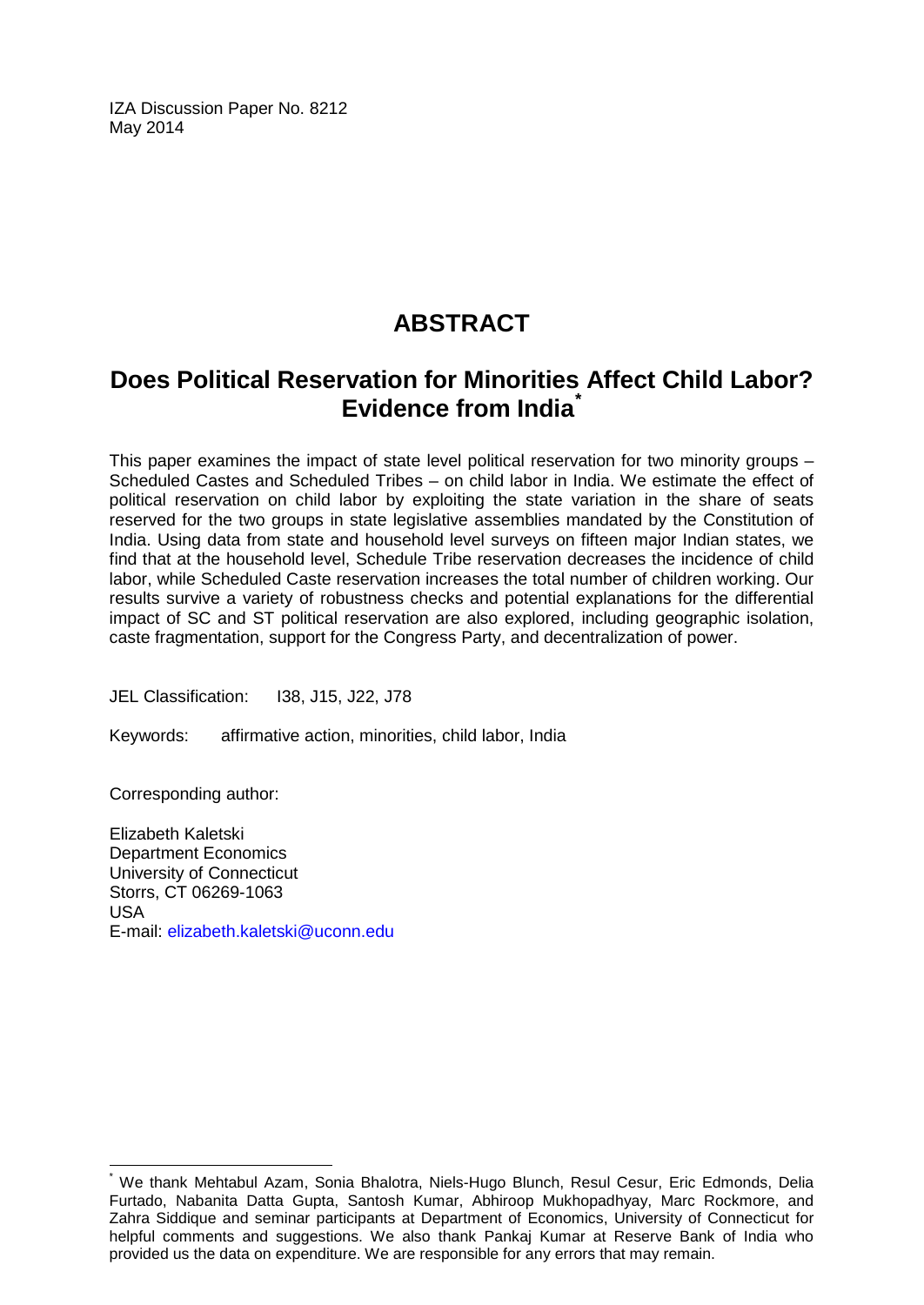# 1 Introduction

Historical discrimination in India has led to the emergence of disadvantaged groups which are excluded from accessing opportunities and resources, resulting in their underrepresentation in politics, public sector jobs, and other areas. In response, the Indian Constitution mandates that a certain share of seats be reserved in the state legislative assemblies and the national parliament (i.e. the Lok Sabha or the lower house) for two minority groups, namely Scheduled Castes (SCs) and Scheduled Tribes (STs). In addition, the federal and state government use policy initiatives to improve the well-being of SCs and STs. Previous studies have estimated the causal impact of political reservation for minorities on a variety of policy outcomes including welfare spending, land reforms, employment, and poverty. However, the majority of these studies look at aggregate outcomes at the state or district level and find mixed results. A related paper by Chin and Prakash (2011) finds that political reservation for STs reduces aggregate poverty in rural India, while political reservation for SCs has no impact. Despite the strong link between poverty and child labor, it remains unclear how these aggregate impacts will translate into household level outcomes. To the best of our knowledge there is no empirical evidence on how these affirmative action policies impact the well-being of minority groups and the overall population. This paper adds to the growing literature on the impacts of affirmative action policies by examining the effect of political reservation on child labor at the household level in India.<sup>1</sup>

Child labor is a particularly relevant measure of well-being because despite efforts to prevent it, the 2001 national census estimates that there are 12.6 million children working in India. Further, child labor rates are known to be especially high for the minority groups of interest in this paper. Thus child labor is likely to be an issue of concern for these groups and one that state elected representatives can directly address. Additionally, because of the

<sup>&</sup>lt;sup>1</sup>It should be noted here that we are assuming a decrease in paid work by children is welfare improving for these households. On the contrary, it could actually be the case that an increase in child labor is a positive outcome in that it could represent a shift from bonded labor to paid work.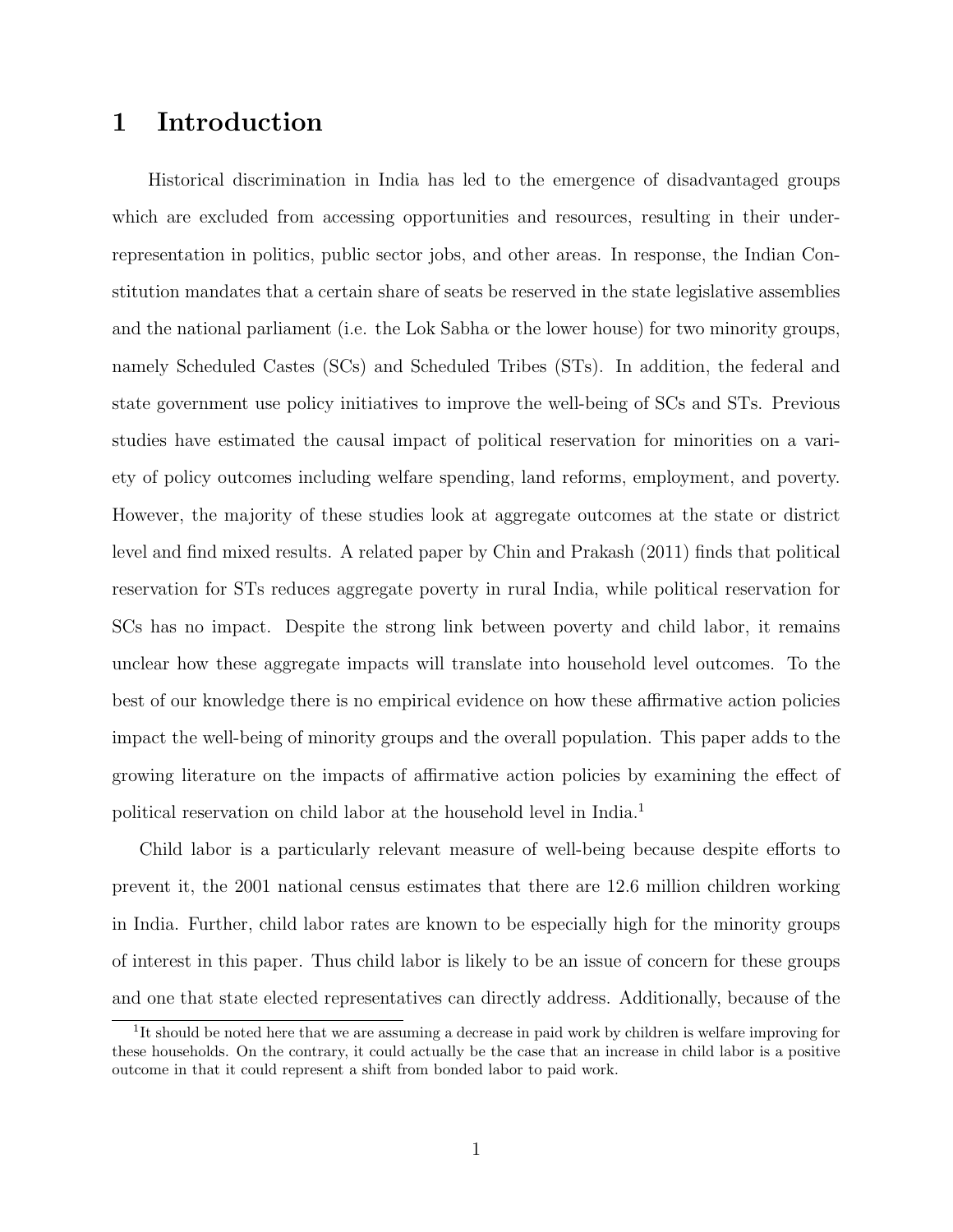complex social relationships in Indian society, minority representation for SCs and STs may actually impact child labor in different ways.

However, estimating the impact of political reservation for minorities on child labor is difficult because political reservation is likely endogenous to the outcome variables of interest. This could occur because the percentage of minorities elected in certain areas or states may vary in ways that also impact the magnitude and intensity of child labor, along with other socioeconomic outcomes. In order to address endogeneity concerns we use the empirical strategy established in Pande (2003) and implemented in Chin and Prakash (2011), which involves isolating the effect of other omitted variables. However, it necessary to point out one important difference from their identification strategy. Pande (2003) and Chin and Prakash (2011) are able to exploit the within-state cross-time variation in the share of seats reserved for minorities because they are using data from 1960–2000. However, we are limited by the availability of only two rounds of nationally representative rural household data from 1982 and 1999. The main advantage of this data is our ability to examine group specific outcomes on child labor at the household level. There are no household surveys that include child labor outcomes dating back to the 1960s. Due to this, we can only exploit the across-state variation in the share of seats reserved. We further elaborate on this strategy in Section 3.

In the case of India, according to the Constitution, the share of seats reserved for the two minority groups is proportional to, and solely determined by, their share of the state population in the last preceding census. One implication of this rule is that minority population share is correlated with minority political reservation, but it may also be correlated with other characteristics that impact child labor. For instance, minority population share could impact how resources are allocated within and across states and therefore how effective policy is in quelling the negative impacts that lead to high child labor prevalence. However, several institutional features allow us to address this issue by directly controlling for both the current and last preceding census minority population share.

The empirical strategy is implemented using state and household level data from multiple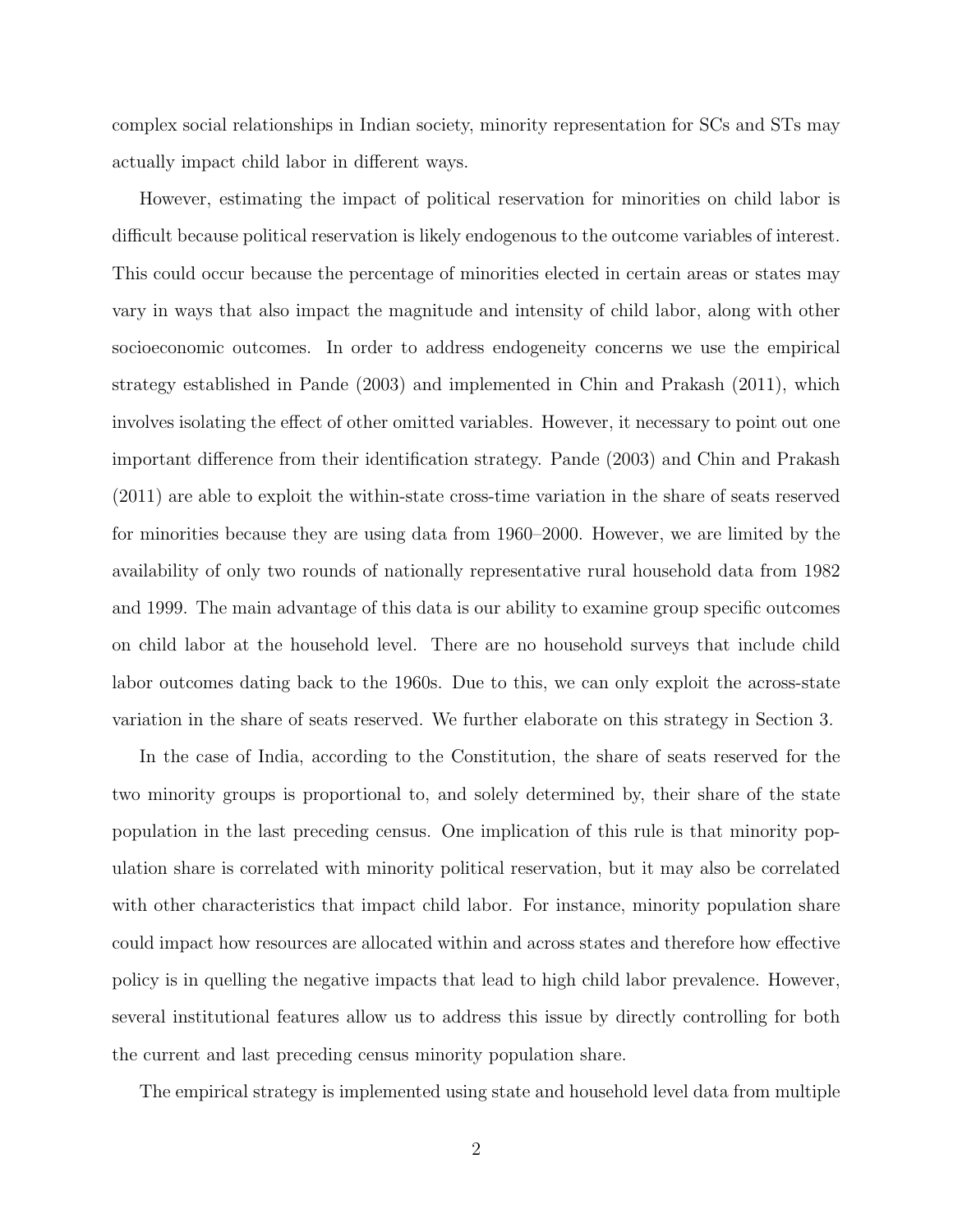sources on fifteen major Indian states in 1982 and 1999. Our main findings indicate that at the household level, ST reservation decreases child labor, while SC reservation actually increases the total number of children working. We examine these impacts on the general as well as the disadvantaged group population independently, and also explore potential explanations for the differential impact of SC and ST political reservation.<sup>2</sup>

Political reservation policies for disadvantaged minorities have the potential to affect policy outcomes as a quarter of all legislators in India come from reserved jurisdictions. However, the impact of an increase in minority representation on the well-being of the minority groups and the overall population is an empirical question. It is possible that these policies benefit minorities or non-minorities, by increasing opportunities and available resources. On the other hand, elite capture could occur or any benefits to minority group members could come at the cost of non-minorities. Past empirical literature on the impacts of state level political reservation provides multiple channels through which the shift in resources due to political reservation could impact well-being. For example, Pande (2003) uses data from sixteen major Indian states from 1960-1992, to estimate the impact of SC and ST political reservation on general and targeted government policies separately.<sup>3</sup> She finds that ST reservation increases spending on ST welfare programs and lowers educational and overall government spending, while SC reservation increases the number of state government jobs reserved for minorities. Despite these results, Pande (2003) concludes that it is still unknown whether the redistribution in spending and job quotas enhances the well-being of the minority groups or the general population. This is particularly important for our present study as increased welfare spending could result in improved circumstances at the household level leading to a potential decline in child labor. On the other hand, if the increased spending results in a higher rate of economic activity or trade, an increase in demand could cause child labor prevalence to rise.

<sup>2</sup>Here disadvantaged groups are defined as Scheduled Castes, Scheduled Tribes, and Other Backward Class.

<sup>3</sup> In Pande (2003) general government policies include total per capita state spending, total education spending, and whether or not a land reform act occurs. Targeted policies include the fraction of government spending going towards SC and ST welfare programs, along with job quotas for those groups.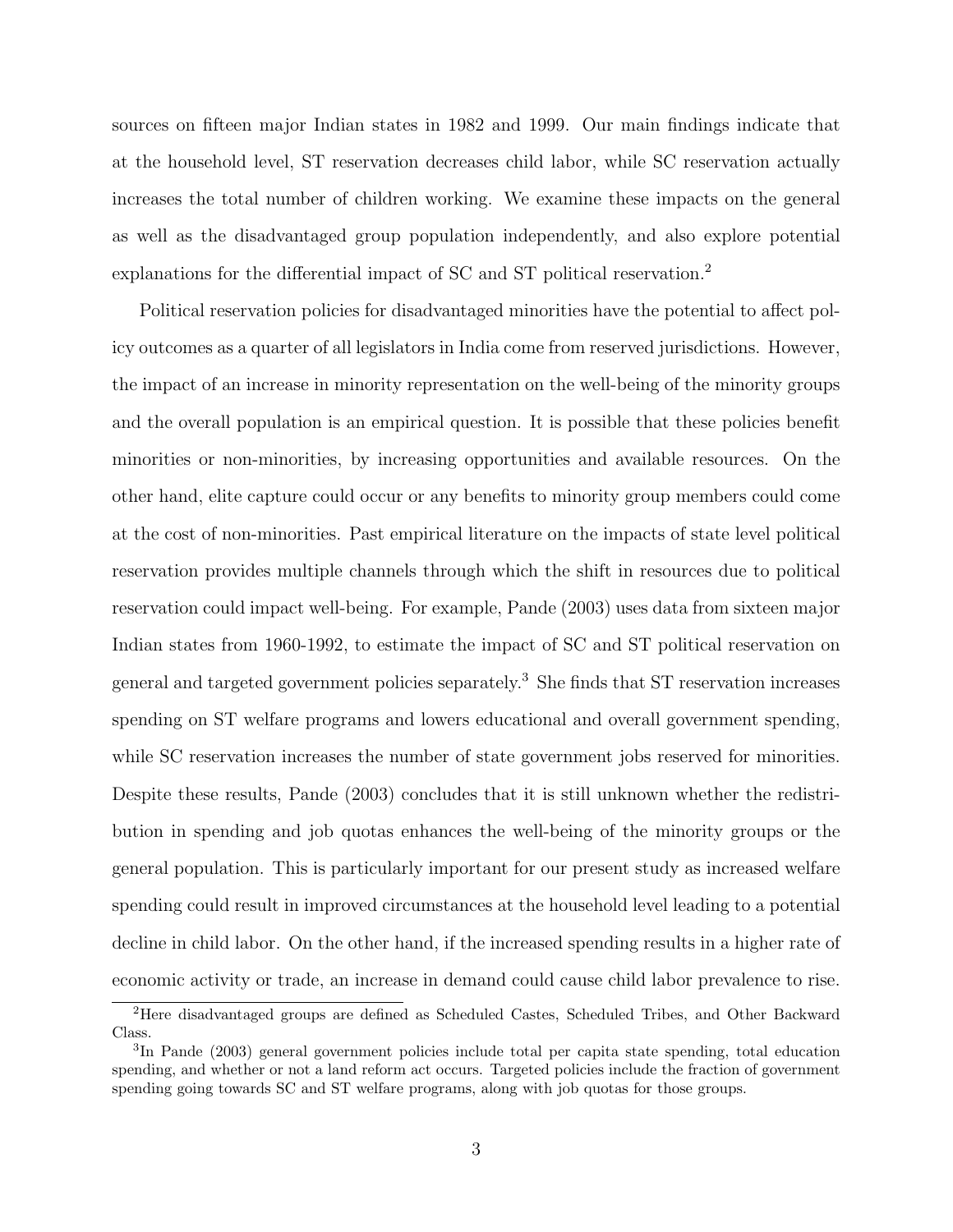Similarly, if elite capture occurs or a decrease in education spending results in the lowering of the availability or quality of education, households may actually find themselves in worse situations where child labor is more necessary.

In a related paper by Krishnan (2007) the importance of access to education is further exhibited. Krishnan (2007) finds that SC legislators improve access to primary schools, which benefit both SC and non-SC groups, while ST legislators perform similarly to legislators in unreserved constituencies.<sup>4</sup> These results confirm the idea that SC and ST reservation may impact child labor in different ways and provide an additional channel through which that may occur.

Further, in order to address well-being at the aggregate level, Chin and Prakash (2011) look at the impacts of minority representation on poverty outcomes, finding that increasing the share of minority seats reserved for STs reduces overall poverty, while SC reservation has no impact on poverty. The child labor literature has established a strong link between poverty and child labor. In particular, decreases in poverty (or increases in income) is one of the most important mechanisms to improving child labor outcomes. However, this relationship is by no means a requirement. It is also possible that any decrease in poverty could actually be a direct result of children entering the labor market in order to help reach subsistence consumption. To clarify, the results in Chin and Prakash are for overall poverty rates in the general population. Households that tend to send children to work are extremely poor and are not necessarily the same households which see improvements in poverty with ST reservation. Improvements in poverty rates are more likely to occur near the poverty line than in households far below it. Thus it remains unclear how these aggregate impacts will

<sup>4</sup>Krishnan (2007) is examining whether districts represented by more minority legislators provide different public goods relative to non-minority representatives. In this case public goods refer to availability of educational and health facilities. She concludes that there is no evidence to support the theory that political reservation negatively impacts electoral competition or the quality of legislators.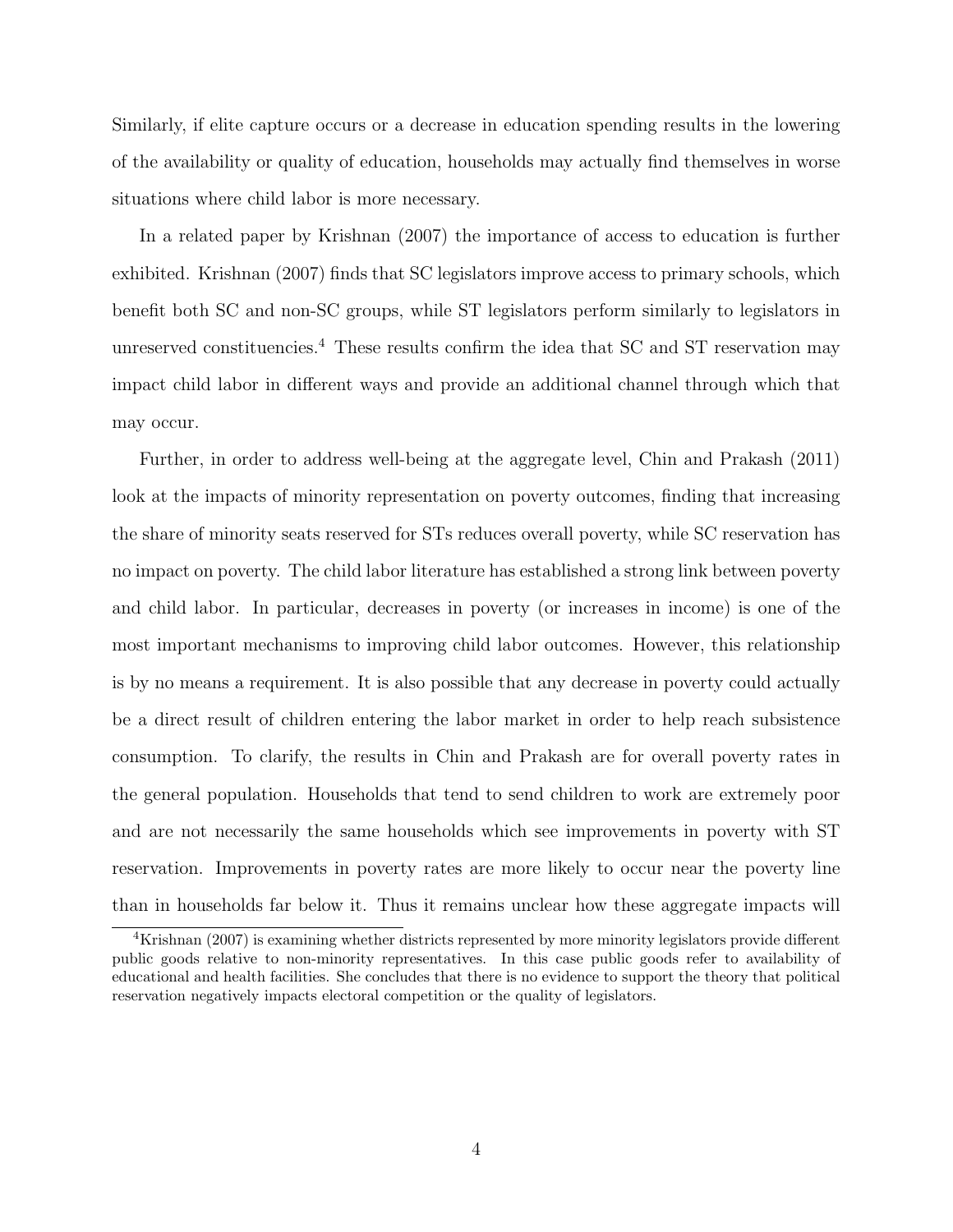translate into household level outcomes.<sup>5</sup>

Previous literature has focused on how state level political reservation impacts aggregate policy outcomes and provides several potential links between reservation and well-being. We are not aware of any paper that examines the effect of political reservation for minorities on micro-level well-being outcomes, nor more specifically on child labor. This paper adds to the existing literature on mandated affirmative action policies by exploring the impacts of political reservation on child labor at the household level. Moreover, we examine group specific and general population child labor outcomes separately, while also allowing for differential impacts across gender.

The remainder of this paper proceeds as follows: Section 2 discusses the background on political reservation policies and the prevalence of child labor among minorities. Section 3 presents the empirical framework and Section 4 describes the data. Section 5 reports the main empirical results, while Section 6 discusses some robustness checks. Section 7 then describes the results on the heterogeneous effects of political reservation for minorities. Section 8 concludes.

<sup>5</sup>Several studies have also explored the impact of women's and local level SC and ST reservation. For example, Chattopadhyay and Duflo (2004) find that women representatives in the Gram Panchayat (bottom tier of local government) tend to shift spending towards the allocation of local public goods, such as drinking water and roads. On the other hand, Bardhan et al. (2010) find no significant effects of women pradhan (mayor) reservations on the same public policy aspects in West Bengal. Mookherjee (2012) provides a summary of these, along with similar papers, and concludes that it is still unclear if women reservations will have long run impacts on policies. In the case of SC and ST reservation at the village level, SC and ST pradhans increase the probability that households in that village have a toilet, electricity connection, and private waterline (Besley, Pande, Rahman and Rao, 2004), as well as increase the benefits from the local government for housing construction and improvements (Bardhan, Mookherjee and Parra Torrado, 2010). Similarly, having an SC pradhan increases public goods to areas where SCs are concentrated (Duflo, Fischer and Chattopadhyay, 2008).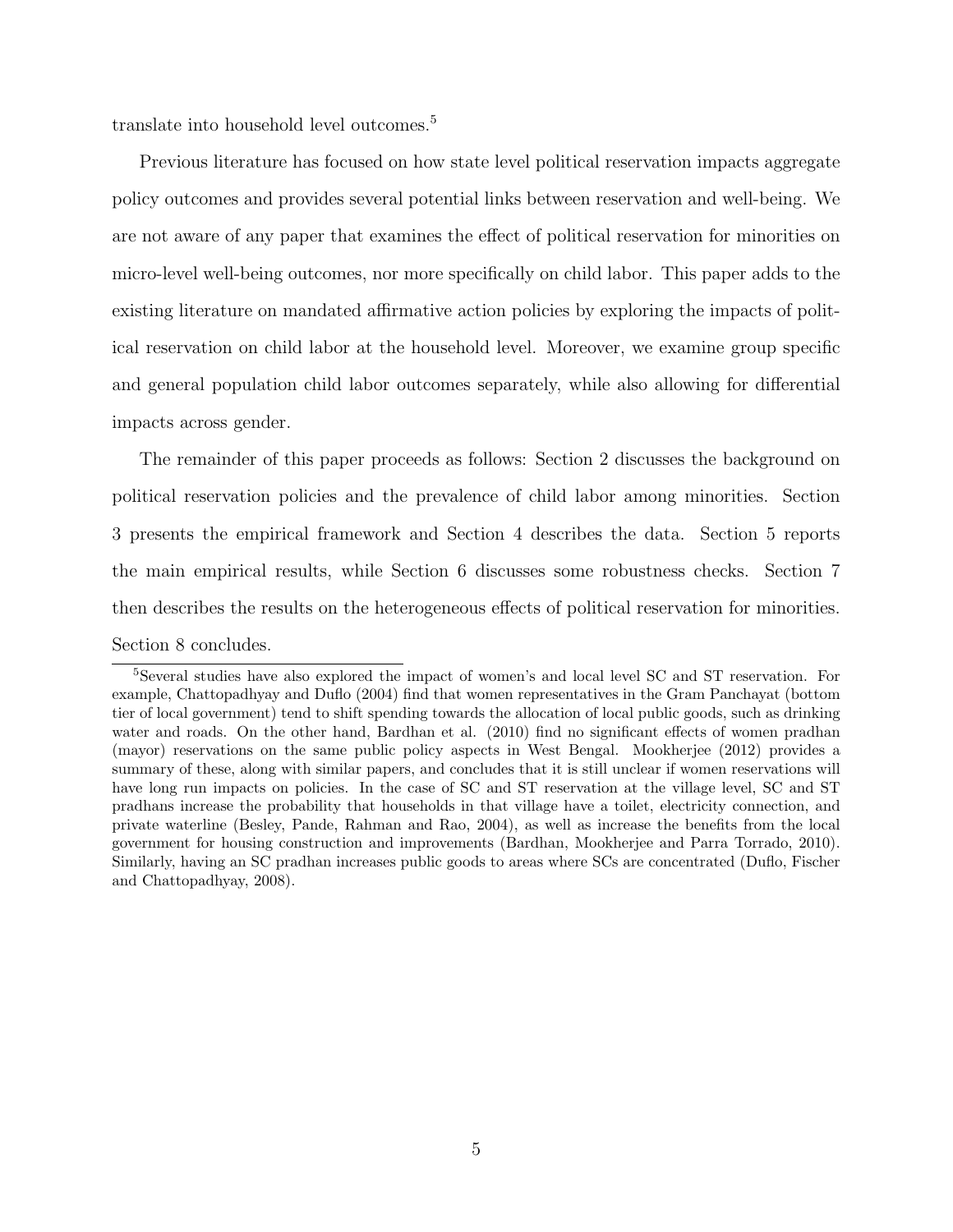# 2 Background

#### 2.1 Political Reservation in State Legislative Assemblies in India

This paper focuses on two specific minority groups, SCs and STs, who make up 16.6% and  $8.6\%$  of the population respectively.<sup>6</sup> SCs are those groups with low social and ritual standing in the Hindu caste hierarchy, while STs are groups identified by their tribal culture, geographic isolation, and linguistic characteristics.<sup>7</sup>,<sup>8</sup> Both of these groups have been historically discriminated against and prevented from engaging in opportunities or claiming rights that could improve their status in Indian society. Much of this stems from discrimination in the Hindu caste system which determined that SC members took menial jobs and were restricted from owning assets. Similarly, geographic isolation and reliance on subsistence agricultural led to widespread poverty among STs (Pande, 2003).

In order to correct this historical discrimination, India has a long history of aggressive and mandated affirmative action policies aimed at increasing opportunities for disadvantaged groups in education, public sector employment and political reservation. The Constitution, effective January 26, 1950, requires representation for SCs and STs in the lower house of Parliament (Lok Sabha) and state legislative assemblies.<sup>9</sup> More specifically, Article 332 of the Indian Constitution establishes that the number of seats reserved for SCs and STs in the state legislative assemblies is determined by the share of that group's total state population in the last preceding census. Thus the primary source of variation is the arrival of the new census population data.<sup>10</sup>

<sup>6</sup>These estimates are based on the 2011 Census data.

<sup>7</sup>These groups were formally referred to as untouchables or backward castes.

<sup>8</sup>The Indian Constitution, specifically the Schedule Castes and Scheduled Tribe Order of 1950, stipulates which groups are considered SCs and STs. Further, the SC and ST Orders Act of 1976 requires that SC and ST definitions be uniform across all states.

<sup>9</sup>Further, decentralization of the government of India and representation of SCs and STs at the local government level was established in 1993 by the 73rd and 74th amendments. Specifically, the 73rd amendment addressed local governments in rural areas, while the 74th targets urban areas.

 $10$ It should be noted that only members of the given group can be elected to the reserved seats, but they are elected by all voters in the territory regardless of voters' social background.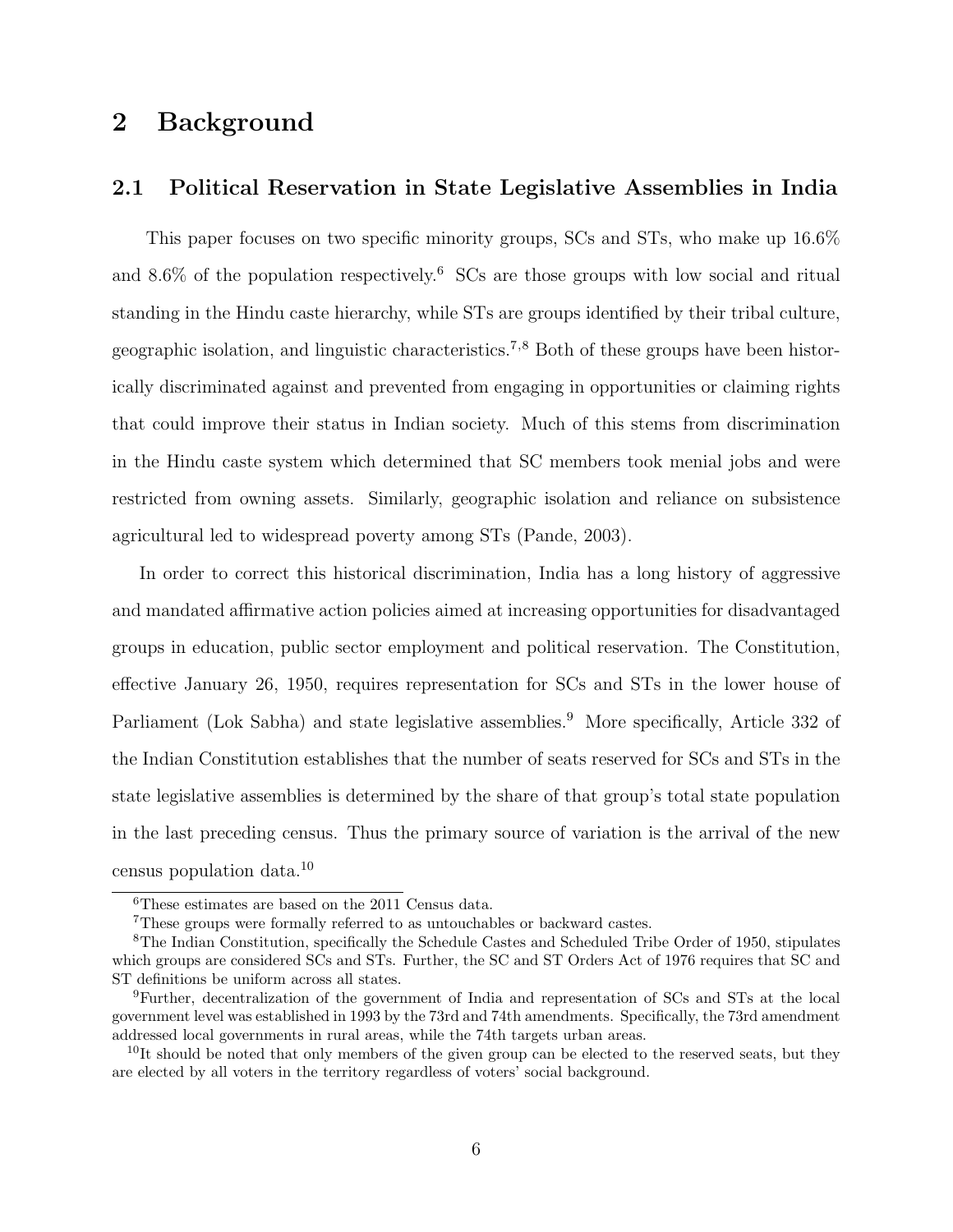Upon the arrival of new census figures, the Delimitation Commission is then responsible for revising the number of seats reserved in each state for SCs and STs, along with designating the specific constituencies in which they are reserved.<sup>11</sup> Additional variation arises across states due to the time lag until the Delimitation Commission revises reservations based on new population counts and the fact that changes are not actually applied until the next election, which varies randomly across states. The data used here cover 1982 and 1999, but since the 42nd amendment in 1976 suspended new delimitations until after 2000, all reserved seats are based on the 1971 census. This factor then limits us to exploiting the across-state variation using the two rounds of household data.

Any additional variation in the share of seats reserved is based on institutional changes imposed by the national government. This could include a change in the number of constituencies or the definitions of  $SC$  and  $ST<sup>12</sup>$ . Thus both the source of any change in seats reserved, along with the time lags in which they actually take effect, are used to identify the impact of political reservation on child labor.<sup>13</sup>

The elected state legislatures are largely autonomous from the central government and their responsibilities are laid out in the Indian Constitution. These responsibilities include ensuring public order, along with overseeing public health and sanitation, intrastate roads, water, land, agriculture and industry. Additionally, education, social security and insurance, and labor are jointly determined by the central and state governments. The main channel for the state government to affect outcomes is through allocation of state level spending, establishing and enforcing laws, outlining priorities, and supervising lower government levels (Chin and Prakash, 2011). This structure leaves multiple channels through which reservation of minority groups can impact policy as well as child labor outcomes.

<sup>&</sup>lt;sup>11</sup>The Indian Constitution states that seats for STs are to be reserved in the constituencies where their population share is highest. On the other hand, SCs should be distributed in different parts of state, primarily where their population share is relatively high (Krishnan, 2007).

<sup>&</sup>lt;sup>12</sup>This occurred in 1961 when two seat constituencies were abolished, but is outside the range of our dataset.

 $13$ Chin and Prakash (2011) provide a list the sources of variation in the share of seats reserved in Table 1 of their paper.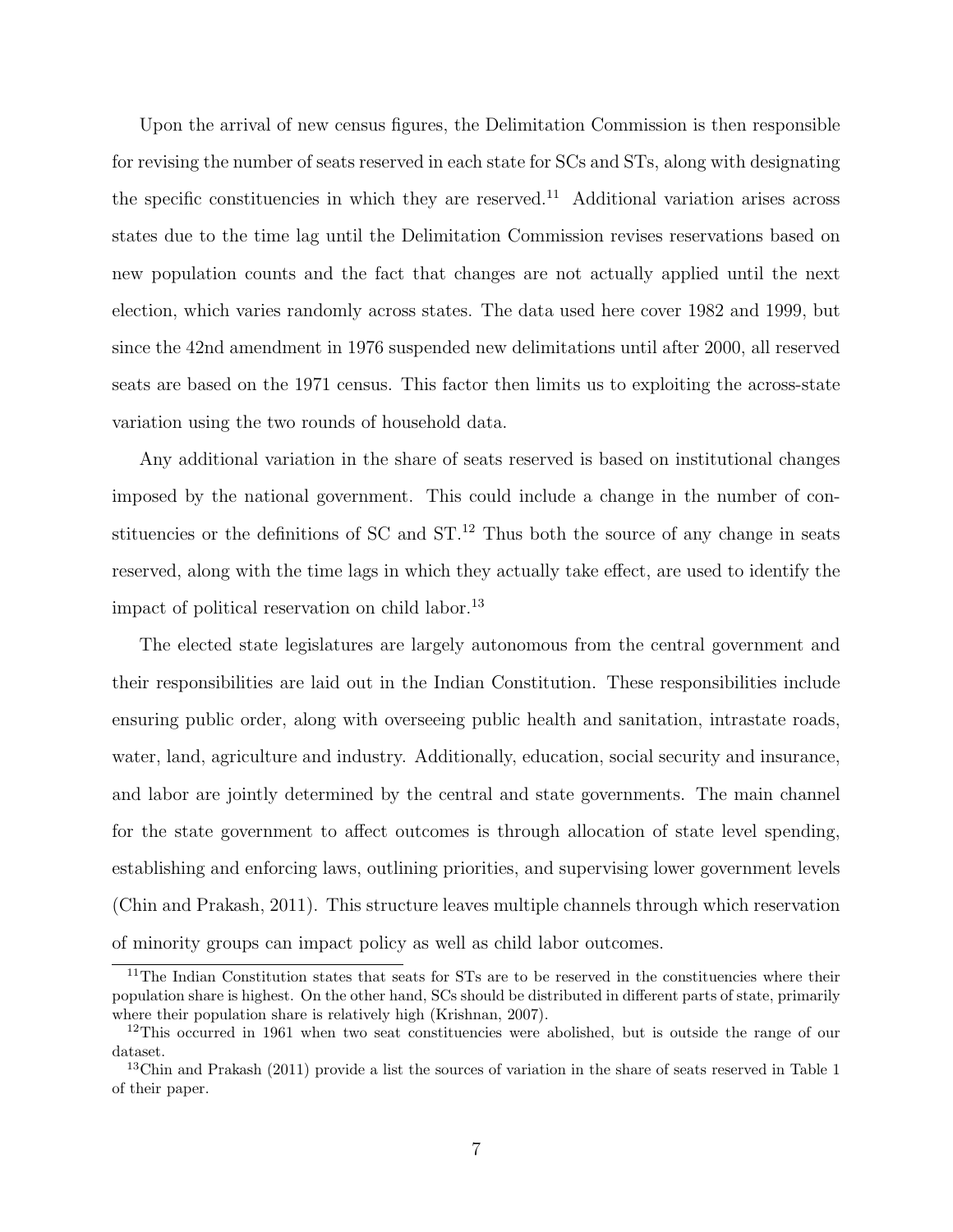# 2.2 Prevalence of Child Labor among Schedule Castes, Scheduled Tribes and Other Backward Classes in India

It is well recognized by the Indian government that child labor remains a significant problem in the country and is highly related to poverty and illiteracy. The first committee on child labor was established in 1979, and by 1986 the Child Labour (Prohibition & Regulation) Act was passed, which banned child labor in hazardous occupations and sought to regulate it in other areas (Government of India, Ministry of Labour & Employment, 2013).<sup>14,15</sup> Despite this effort, the 2001 census estimates that 12.6 million children are working in the country, often 14 hours a day in industries banned under the Act of 1986. These numbers are highest in rural areas and within ST and SC groups, as well as among the Other Backward Classes (OBCs) (Childline India Foundation, 2013). For example, child labor rates are 11.6% among SCs and  $16.6\%$  among STs (UNICEF, 2011).<sup>16</sup> The high prevalence of child workers in SC, ST and OBC populations is partly related to a culture of bonded labor in which parents often pledge their children in return for loans (Babu, 2006). Thus child labor is an important measure of well-being and likely to be an issue of concern for these minority groups. Further, as previously discussed, state elected representatives have the ability to directly and indirectly address this issue through policy.<sup>17</sup>

# 3 Empirical Strategy

As discussed in Section 1, minority political reservation can either increase or decrease the amount of child labor. It may be the case that minorities and the general population

<sup>&</sup>lt;sup>14</sup>The National Policy on Child Labor was established in 1987 (along with the National Child Labor Project of 1988) which sought to rehabilitate working children by providing education, food and training.

<sup>&</sup>lt;sup>15</sup>In 2013, India revised it's stance on child labor by introducing a bill that would abolish all forms of child labor (and specifically work by children under the age of 14). This is in line with ILO Convention 138 on the minimum age of employment and India's Right to Free and Compulsory Education Act which states that all children between age 6 and 14 must be in school.

<sup>&</sup>lt;sup>16</sup>This is relative to child labor rate of 9.7% among other groups.

<sup>&</sup>lt;sup>17</sup>For example, child labor could be impacted by the shift in resources that occurs with minority reservation as in Pande (2003) and Kishnan (2007).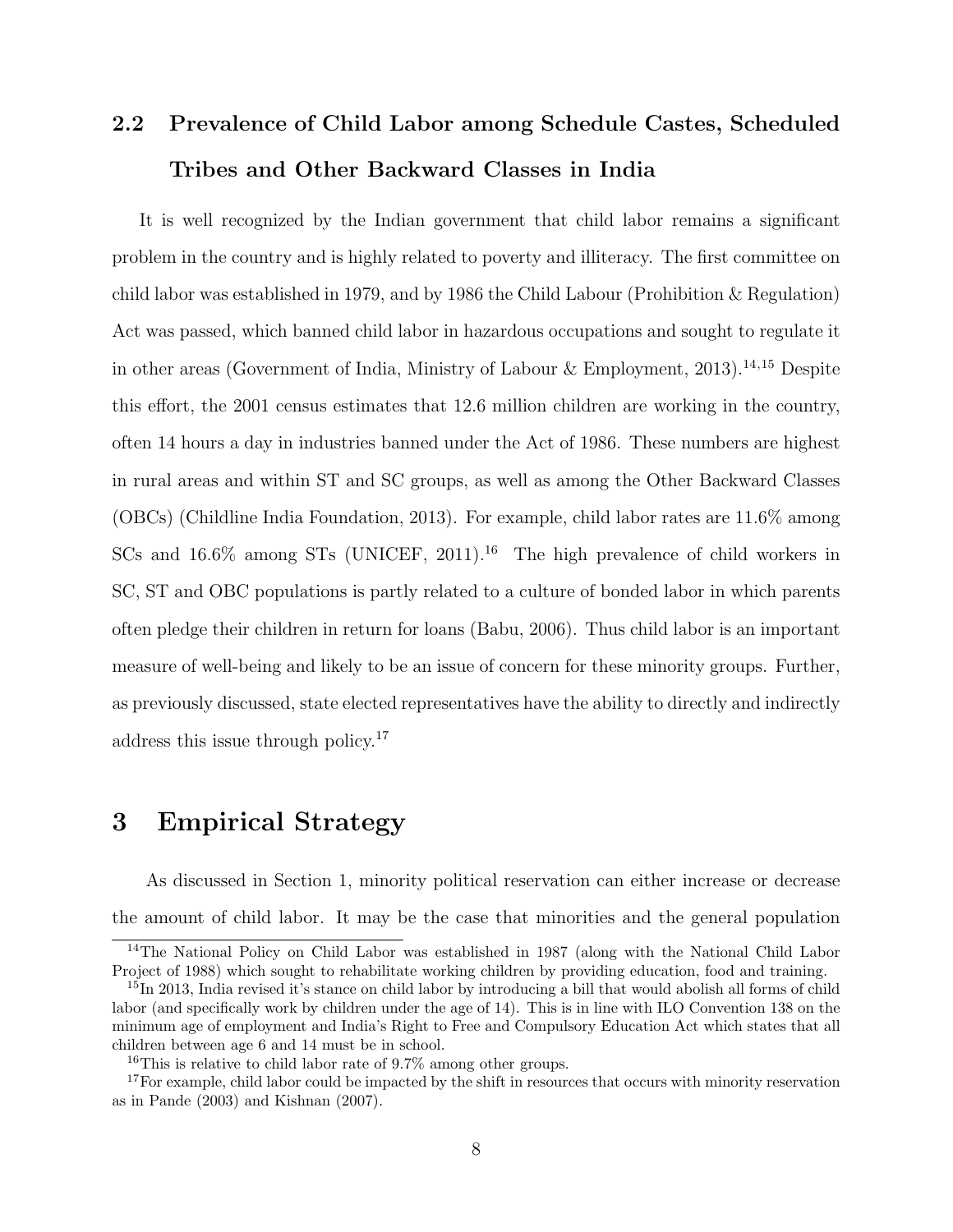benefit if SC and ST political reservation leads to a change in the allocation of resources which decreases child labor. This could occur if more poor minorities are receiving welfare services and therefore find it less essential to send children to work in order to meet subsistence consumption. However, it is also possible that SC and ST reservation leads to inefficient resource allocation or a shift away from policies that would benefit poor households. This could also lead to a situation or exacerbate circumstances under which households are forced to send more children to work in order to compensate for any lost government services. Thus, it is an empirical question whether minority political reservation impacts the incidence of child labor.

Following the empirical strategy established in Pande (2003) and implemented in Chin and Prakash (2011), the relationship between minority share of legislative seats and child labor can be estimated as:

$$
y_{ist} = \alpha_t + \sigma_r + \beta_1 SC Res_s + \beta_2 ST Res_s + e_{ist}
$$
 (1)

where  $y_{ist}$  is the total number of children working in household i in state s at time t. SC Reps and  $ST$  Rep<sub>s</sub> are the share of seats reserved for the SCs and STs in state legislative assemblies, respectively. It should be noted here that because there are almost no seats won by SCs or STs in unreserved constituencies, there is no distinction between the share of seats held by SCs and STs and the share of seats reserved.  $\alpha_t$  and  $\sigma_r$  are time and region fixed effects, which control for any time-invariant region characteristics and macroeconomic shocks or national policies that affect all states uniformly.<sup>18</sup> The coefficients of interest here are  $\beta_1$  and  $\beta_2$ , which estimate the effect of SC and ST political representation on the total number of children working in a given household.

Estimating Equation (1) will not give the causal effect of SC and ST political reservation on child labor. The first likely concern is the presence of omitted variable bias. States that

<sup>&</sup>lt;sup>18</sup>States are classified as belonging to five distinct regions: North, Northeast, South, West and East.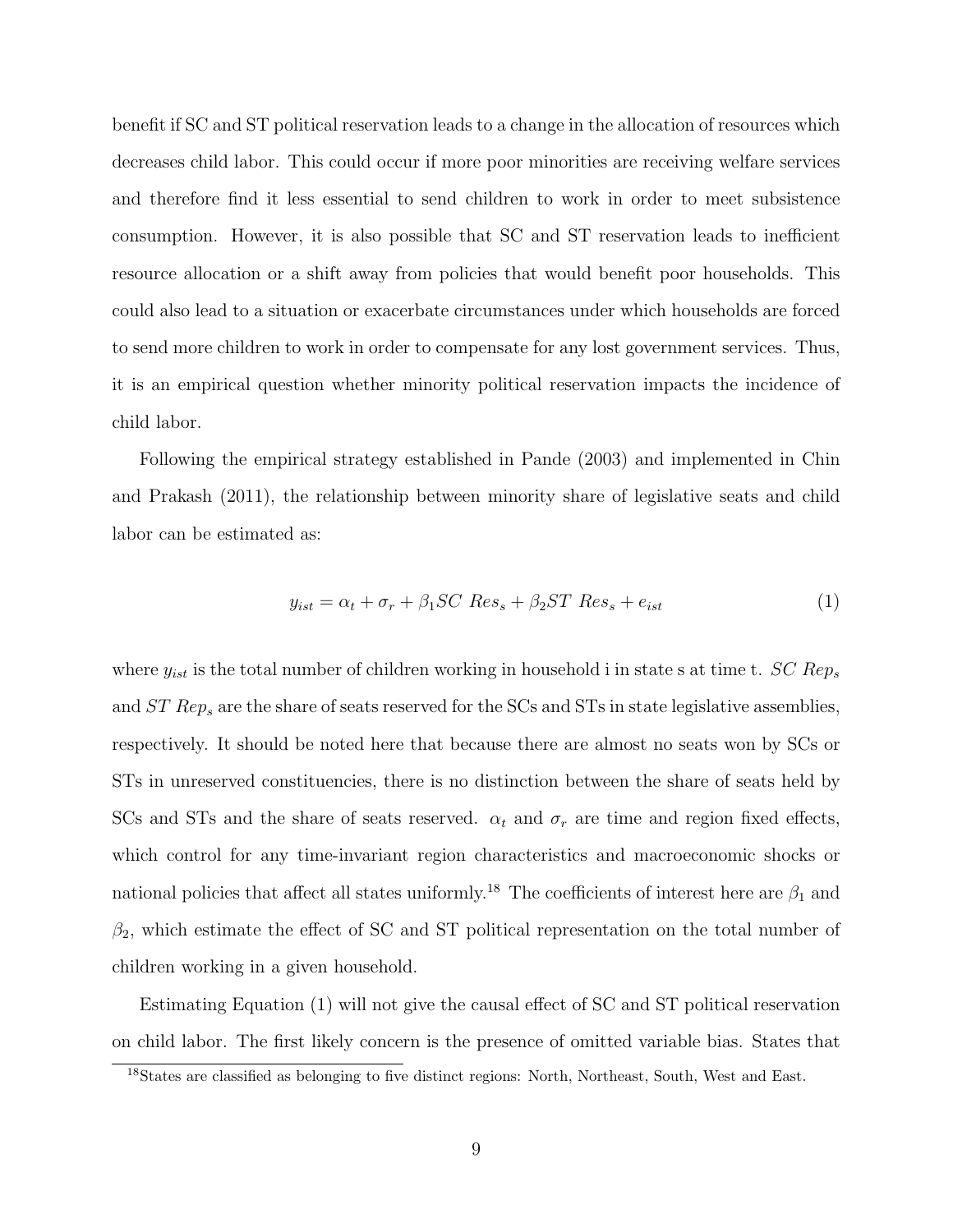elect a greater number of SC and ST state legislators are likely to be different in other ways that also affect child labor. For example, individuals in those areas may discriminate less, which could impact certain social groups and household opportunities. However, given the Constitutional Order of 1950, state governments have no discretion regarding the implementation of this policy. In fact, all states must follow the same policy rule in determining minority representation. Therefore any changes in SC and ST political reservation is exogenous to the state as they only occur based on new census counts or institutional changes from the central government.

An additional concern arises based on this policy rule. Specifically, the rule indicates that the share of seats reserved is proportional to the minority population share in the last preceding census, implying that minority population share is correlated with minority political reservation. It could also be the case that minority population share is related to how resources are allocated within and across states and therefore how effective the policy is in quelling the negative impacts that lead to high child labor prevalence. One solution to this problem is to directly control for minority population share in Equation (1).

However, if minority population share always equals the share of seats reserved, perfect collinearity would prevent us from estimating the impact of minority reserved seats on child labor. In order to address this issue we exploit the specific characteristics of the policy rule and its implementation process. First, we know that the policy rule is based on the last preceding census, so it is still possible to control for minority population share in state s at time t. In addition, our data is drawn from a sample after 1976 when the 42nd Amendment suspended new delimitation until 2000. Therefore the political reservations are based on the 1971 census. These factors allow us to control for both the current minority population share in 1982 and 1999 along with the minority population shares in the last preceding decennial census of 1981 and 1991. Table 1 displays how current and census population, along with the actual reservation share differ by state within the sample. Thus we can separate the effect of minority census population share from minority political reservation and identify the impact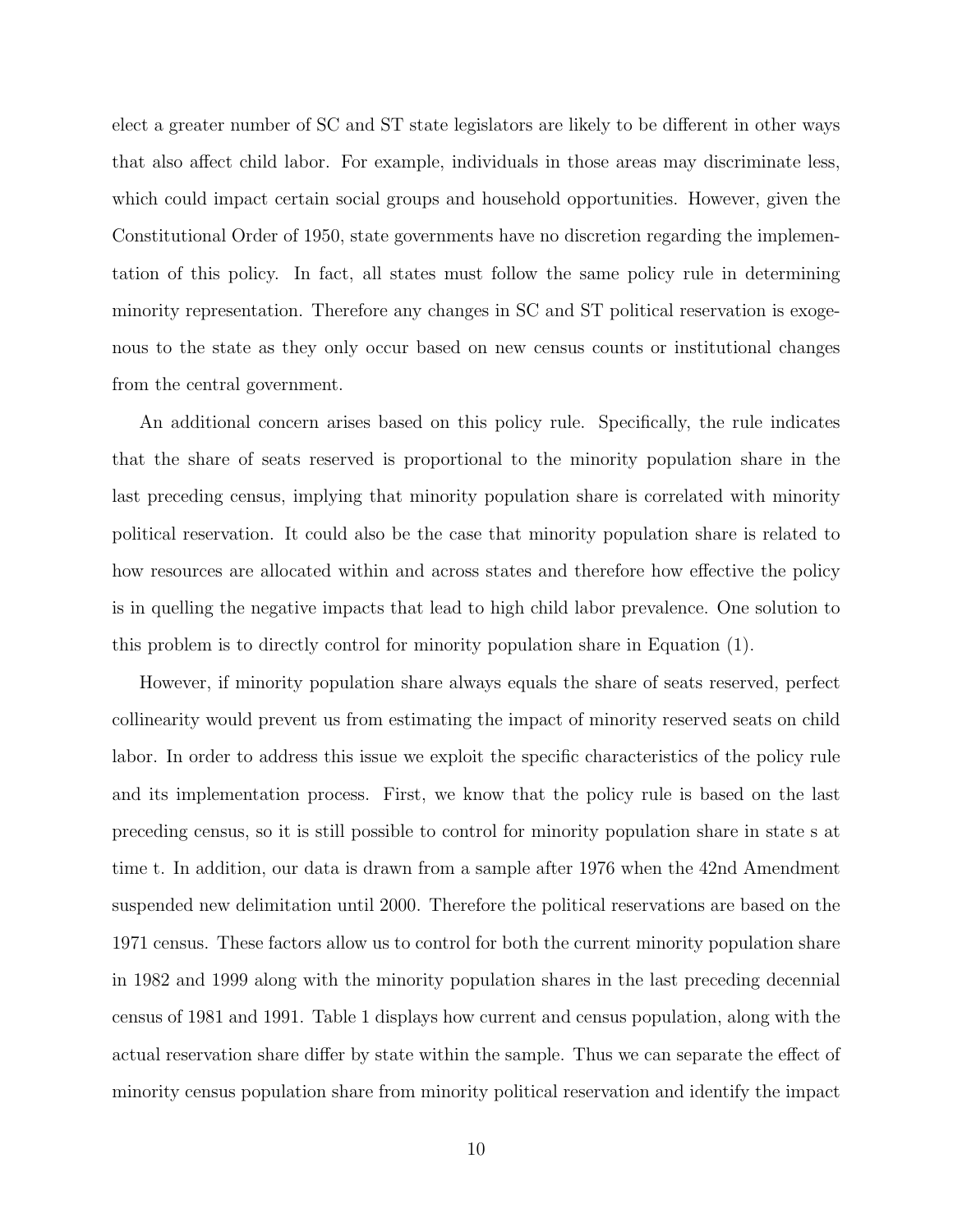on child labor off the variation in share of seats reserved across states for the two minority groups.

We modify Equation (1) above to estimate the following:

$$
y_{ist} = \alpha_t + \sigma_r + \beta_1 SC Res_s + \beta_2 ST Res_s + \gamma_1 Current Pop_{st}
$$
  
+
$$
\gamma_2 Census Pop_{st} + \delta X_{st} + \rho Z_{it} + e_{ist}
$$
 (2)

here Current Pop<sub>st</sub> is the minority share of the population in state s at time t and Census Pop<sub>st</sub> is the minority share of the population in the last preceding census in state s at time t. In some specifications we further control for additional state and household level characteristics,  $X_{st}$  and  $Z_{it}$ . The variables in  $X_{st}$  are state level controls including per capita state income last year, a dummy for election year, and rural share of the population, along with expenditure controls including the log of total state expenditure per capita, the education expenditure share, and the disadvantaged group welfare expenditure share. The variables in  $Z_{it}$ include caste dummies for SC, ST, Other High Caste, Brahmin, and Other Backward Class, religion dummies for Hindu and Muslim, log of household expenditures, household size, the household head's education and a dummy for the household head's activity status.<sup>19</sup>

### 4 Data

We use data from a variety of sources to implement our empirical strategy. The primary source is two rounds of ARIS/REDS data from 1982 and 1999. ARIS/REDS is a large, nationally representative sample of rural households from fifteen major states in India.<sup>20</sup> Our key outcome variable, child labor, along with household level and demographic controls, come

<sup>&</sup>lt;sup>19</sup>The omitted category is Other High Caste. All expenditures variables have been adjusted using the Indian consumer price index (CPI) and are in 1999 Indian Rupees (INR).

<sup>20</sup>The states included are Andhra Pradesh, Assam, Bihar, Gujarat, Haryana, Karnataka, Kerala, Madhya Pradesh, Maharashtra, Orissa, Punjab, Rajasthan, Tamil Nadu, Uttar Pradesh and West Bengal. As noted in Table 1, we only have data for Assam in 1999.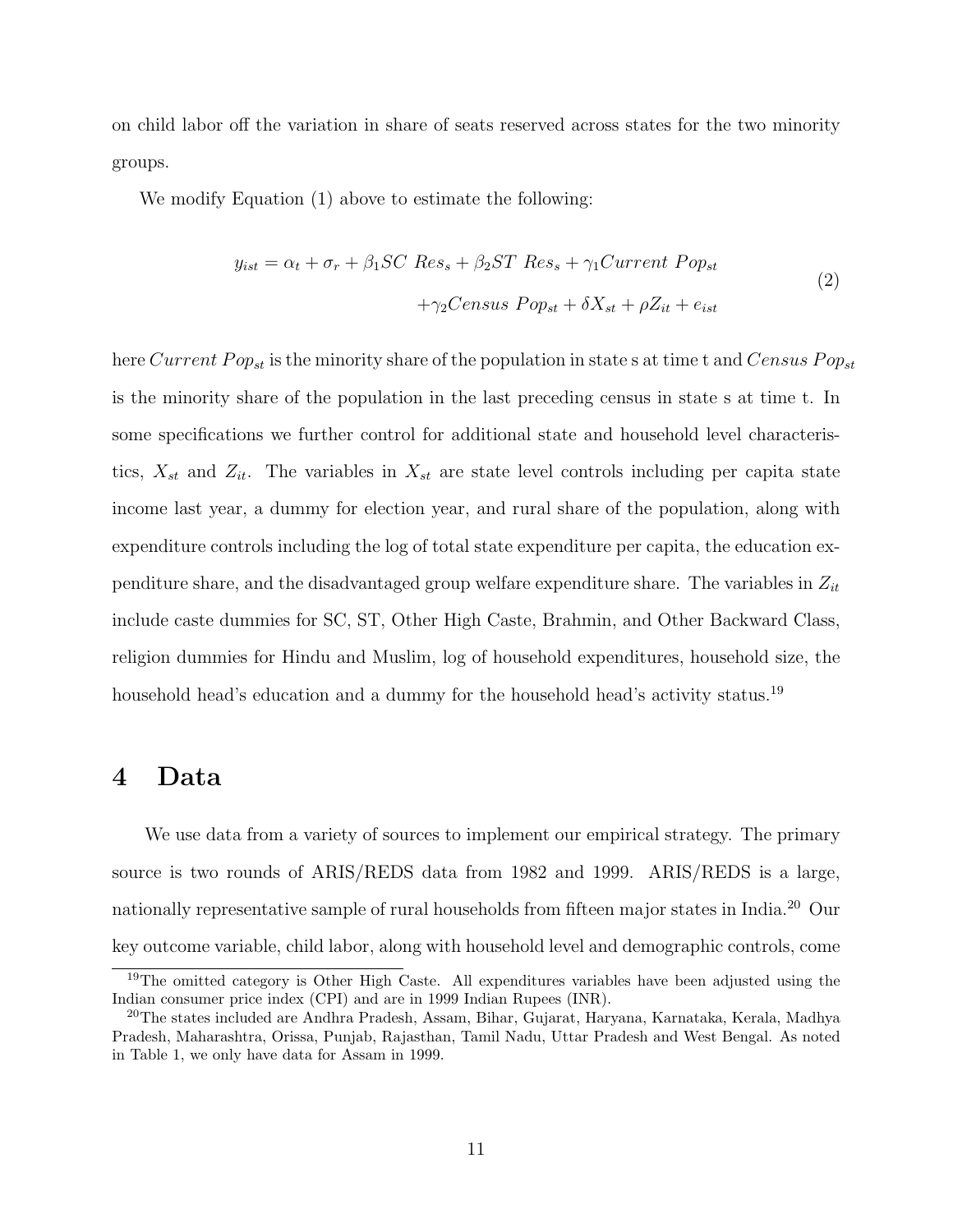exclusively from the 1982 and 1999 rounds of the ARIS/REDS dataset.<sup>21</sup> The household level data on child labor include 8,042 household-year observations in rural areas across these fifteen states.

The child labor variable measures the total number of children working between the ages of 5 and 14 in a given household. This variable includes paid working activities which could occur either outside or within the household. These activities include self-employment in either farming or non-farming, salary work, agricultural and non-agricultural wage work, and agricultural or non-agricultural family work. Specific tasks within these broad categories include, but are not necessarily limited to, preparatory tillage, sowing, weeding, irrigation, harvesting, land improvement, construction, tending livestock and milk production.

Our main independent variables of interest and some of the additional controls are borrowed from Chin and Prakash (2011). These include the minority political reservation variables, measured as the percentage of seats in state assembly reserved for SCs and the percentage of seats in state assembly reserved for STs. These data, along with the dummy for election year which equals one when there is a state election in year t, were originally drawn from the Election Commission of India reports on state elections. The minority population share variables based on the current and last preceding census estimates, were originally drawn from the Census of India, Registrar General. The state income per capita data is from the Planning Commission, Government of India. The rural population share is drawn from Ozler et al. (1996) and was originally computed from the National Sample Survey. The expenditure controls for 1982 are taken from Pande (2003) and come originally from the Reserve Bank of India Report on Currency and Finance and the Ministry of Welfare Handbook. For 1999, expenditure controls are taken solely from the Reserve Bank of India State Finances publication.<sup>22</sup> Table 2 reports the descriptive statistics for the variables used

<sup>21</sup>These include SC, ST, Other High Caste, Brahim, and OBC dummies, Hindu and Muslim dummies, household expenditures, family size, household head's education and household head's employment status.

<sup>&</sup>lt;sup>22</sup>These data are calculated in the same way despite coming from different sources. The social security and welfare spending data are from the RBI for both 1982 and 1999.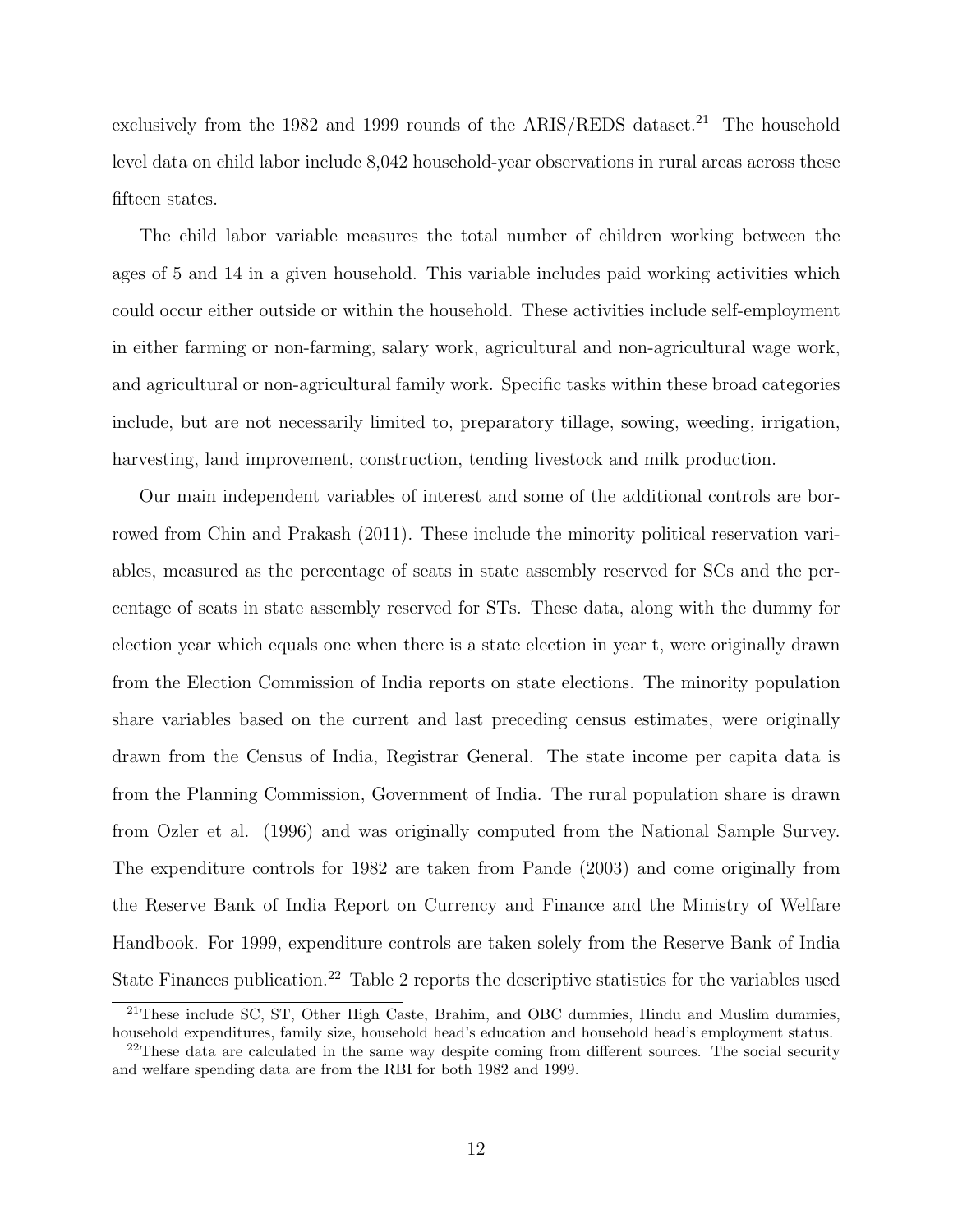in our estimation.

# 5 Main Results

#### 5.1 Effects of Political Reservation on Child Labor

Our first set of results estimates the overall effect of minority reservation on the total number of children working in a given household.<sup>23</sup> The results from Equation  $(2)$  are presented in Table 3. In Column 1, we only control for demographic characteristics, including caste and religion dummies. Column 2 includes additional household level controls (e.g. household expenditures, family size, household head education and household head employment), while Column 3 further adds other state level controls (e.g. state income last year, election year dummy, and rural population share). Our preferred specification is presented in Column 4 of Table 3 and also controls for total state expenditure, education expenditure share, and social security and welfare expenditure share. It should be noted here that these expenditures controls are endogenous as they are the outcomes of interest in Pande's (2003) analysis. However, since child labor prevalence is likely impacted by education and welfare spending in particular, they are included as additional controls. Their inclusion does not seem to impact the overall results. All results presented include region and year fixed effects with standard errors clustered at the state level.<sup>24</sup>

Columns 1 through 4 indicate that regardless of the additional controls included, the percentage of seats reserved for ST members (ST share reserved) leads to a decrease in the total number of children working. In contrast, the percentage of seats reserved for SC members (SC share reserved) increases the total number of children working, though the results are not statistically significant at the conventional level across all specifications. More specifically, Column 4 shows that a one percentage point increase in the share of seats

<sup>&</sup>lt;sup>23</sup>These estimates include all households in the sample regardless of their classification into minority groups.

<sup>24</sup>All results are also run using robust standard errors. Clustering at the state level results in larger standard errors and thus they are presented in the main results as they are more conservative.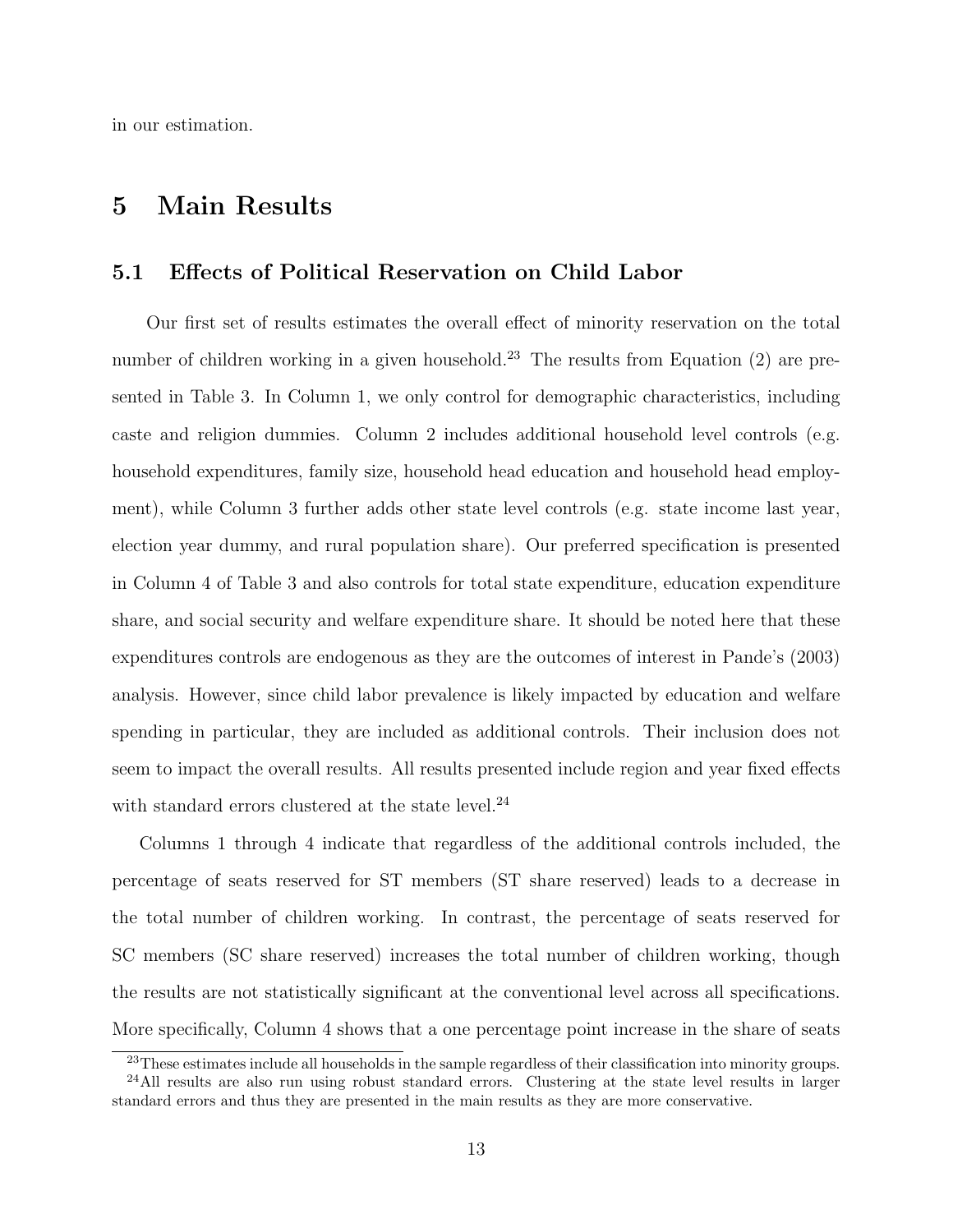reserved in the state legislative assembly for STs leads to a .097 decrease in the number of children working in a given household, while SC reservation leads to a .014 increase, though the results are not significant in the full specification.<sup>25</sup>

The difference in outcomes across the two minority groups is striking. The decrease in child labor that results from ST reservation is consistent with the results found in Pande (2003), which indicate that ST reservation leads to an increase in welfare spending. Further, Chin and Prakash (2011) also find that ST reservation leads to a decrease in overall poverty. Given the strong documented link between poverty and child labor, it is not surprising that child labor declines with increased ST reservation. Child labor is a short run mechanism which households use in order to reach subsistence consumption. Households have an alternative to using child labor as welfare benefits increase, and they additionally find child labor less necessary as poverty declines.

In addition, more insight can be derived from comparing the main results to the results on the sample of only disadvantaged households in Table  $4^{26}$  These results indicate that the decrease in child labor that results from ST reservation holds for both the full sample as well as the disadvantaged group population. Further, although still not significant in the full specification, the increase in child labor that results from SC reservation is larger in magnitude for the sample of disadvantaged households. The increase in well-being that results from ST reservation could also be due to the fact that STs tend to be more geographically isolated (Pande, 2003). This would allow representatives to enact policies that directly benefit their own social group and to address the major concerns within that group. Given that child labor is especially high within ST groups, it is likely an issue of concern among the constituents ST representatives cater to. Due to these factors, it is not surprising that ST reservation decreases the incidence of child labor. These results are also consistent with

<sup>25</sup>On average there are 2.34 children between the age of 5 and 14 in these households. Based on the summary statistics of Table 2, 0.36 of them are currently engaged in work which translates into about 15.38%. A decrease of .097 children working in the average household is a decline of about 4.14 percentage points.

 $^{26}$ In this case, disadvantaged households include SC, ST and OBC households.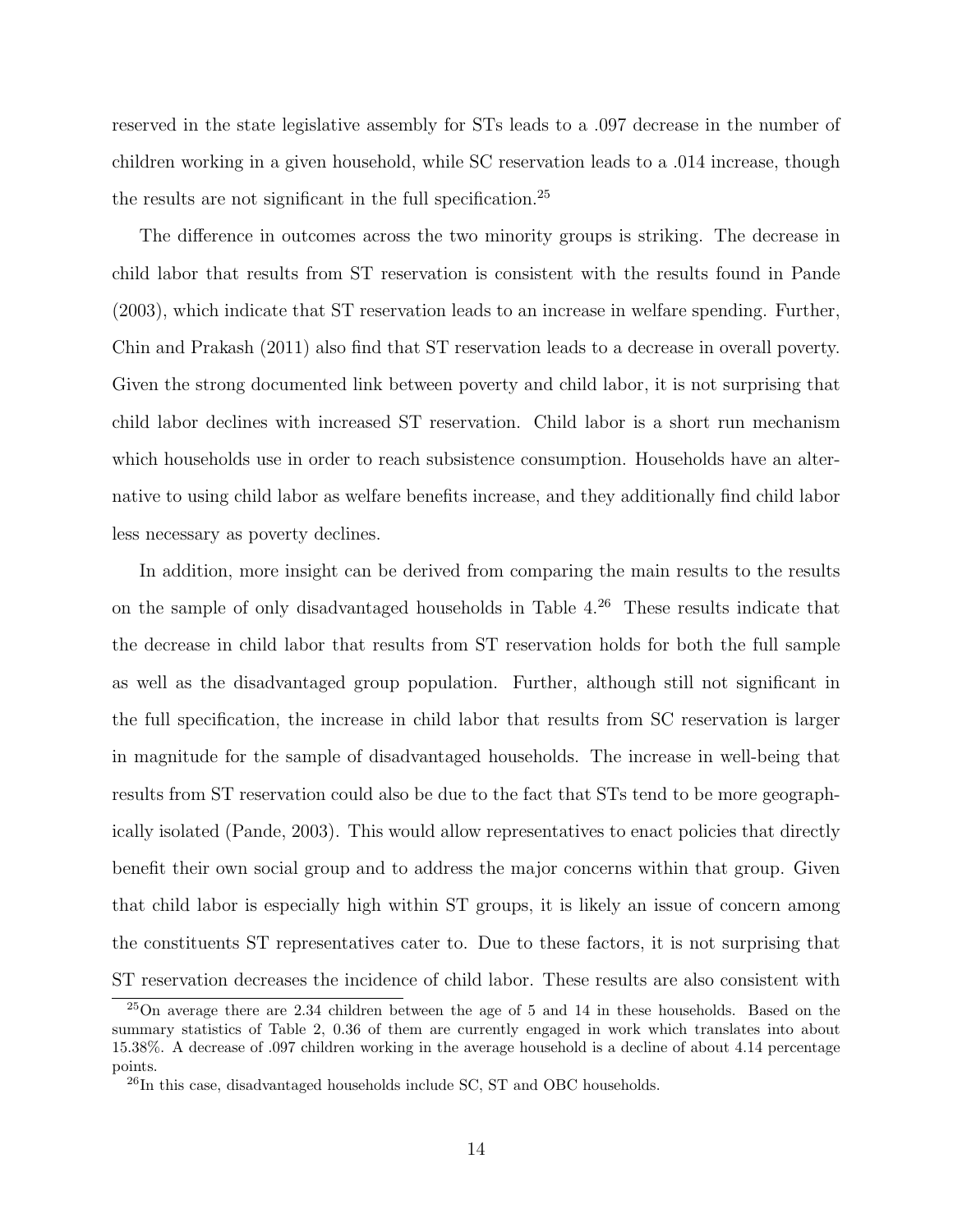other research in the area, which finds differential impacts across SC and ST reservation (Chin and Prakash, 2011; Pande, 2003; Krishnan, 2007).

In order to test the difference across these groups more formally, we run the same specifications for ST and SC households separately. The results are found in Tables 10 and 11 of Appendix A1. This severely cuts down on our total number of observations, but the results across the two different groups are particularly apparent. In Table 10, using only SC households, we find that the coefficient on ST reservation is similar in magnitude and significance relative to the results in Tables 3 and 4. However, the increase in child labor that results from SC reservation is now statistically significant throughout. In contrast, Table 11 shows that within ST households, neither ST or SC reservation has any significant impact on child labor. At least within disadvantaged households, the results seem to be driven by a change in SC households. Due to their isolation and culture, ST households may be less susceptible to change in response to minority reservations, while SC households are more integrated with the rest of society and therefore more influenced by this policy.

The increase in child labor that results from SC reservation is surprising. In line with the argument above, the geographic dispersion of SC representatives may cause them to enact policies that appease a broader range of constituents rather than directly targeting issues which are of concern for their specific social group (Krishnan, 2007). If child labor is not a major issue of contention within the broader population, SC representatives are less likely to make that a policy priority. Another explanation for this result stems out of Pande's (2003) findings that SC reservation tends to lead to increased job opportunities for SC members. One possible interpretation of this result is elite capture among the SCs, where only the best off individuals actually benefit from the policy. Further, any benefits may come at the expense of other non-minorities. If this is the case, there is no reason to expect improved well-being outcomes in either the general population or within disadvantaged households.

It is further possible that SC reservation results in a shift in resources that increases economic activity and trade. This could then result in increased labor demand, which has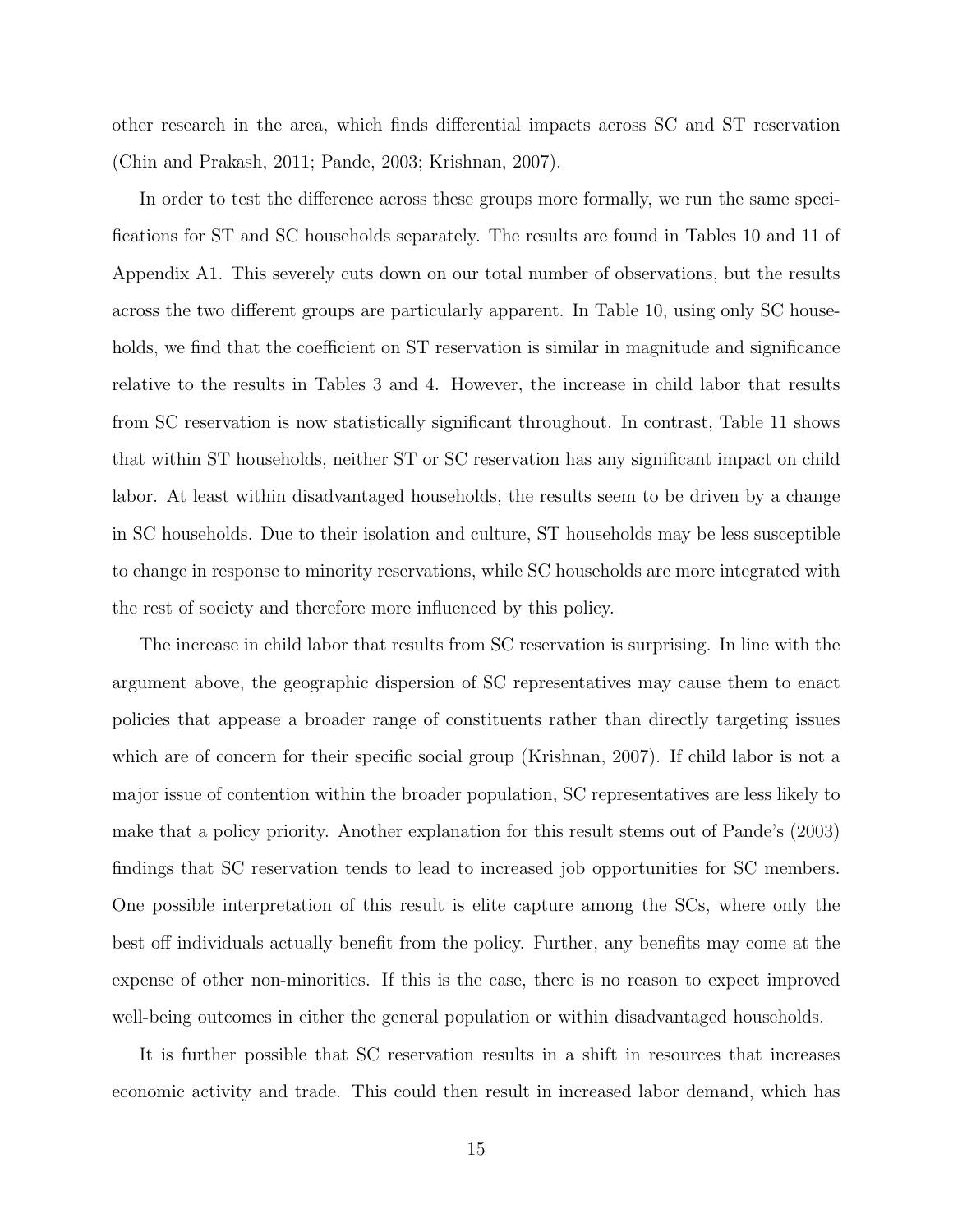the ability to impact both adult and child labor. Edmonds et al. (2010) show that child time allocation is influenced by changes in children's economic opportunities. More specifically, in examining India's 1991 tariff reform, they find smaller improvements in schooling and declines in child labor within cities where tariff reduction was largest. Although we do not have specific details on the impact of political reservation on wages, occupations or opportunities, an increase in labor demand may result in an increase in wages for children, causing more children to enter the labor market as the returns to work increase. It should also be noted that we are assuming a decrease in paid work by children is welfare improving for these households. On the contrary, it could actually be the case that an increase in child labor is a positive outcome in that it could represent a shift within SC households from bonded labor to paid work. This implies an increase in total household income and potentially an increase in consumption. In this case, we do not have any information on bonded labor so the welfare implications are difficult to tease out. However, given that the results appear to be slightly less robust in the full sample, we cannot read too much into them.

One concern that arises when using a repeated cross-section of data from 1982 and 1999 is that despite the fact that the share of seats reserved for minorities is not changing over time, the actual representatives are. Given that the identity of the leader is changing, this could result in a difference in outcomes based on differences across preferences or the effectiveness of leadership. In order to address this concern, we also run the regressions for 1982 and 1999 separately. The results indicate that this does not seem to be a concern as the individual year estimates are consistent with the results presented above. These tables are omitted for brevity, but are available upon request. Although it would be nice to pin down the exact mechanisms behind our results, our current data does not allow us to do so. We leave this as an additional task for future research.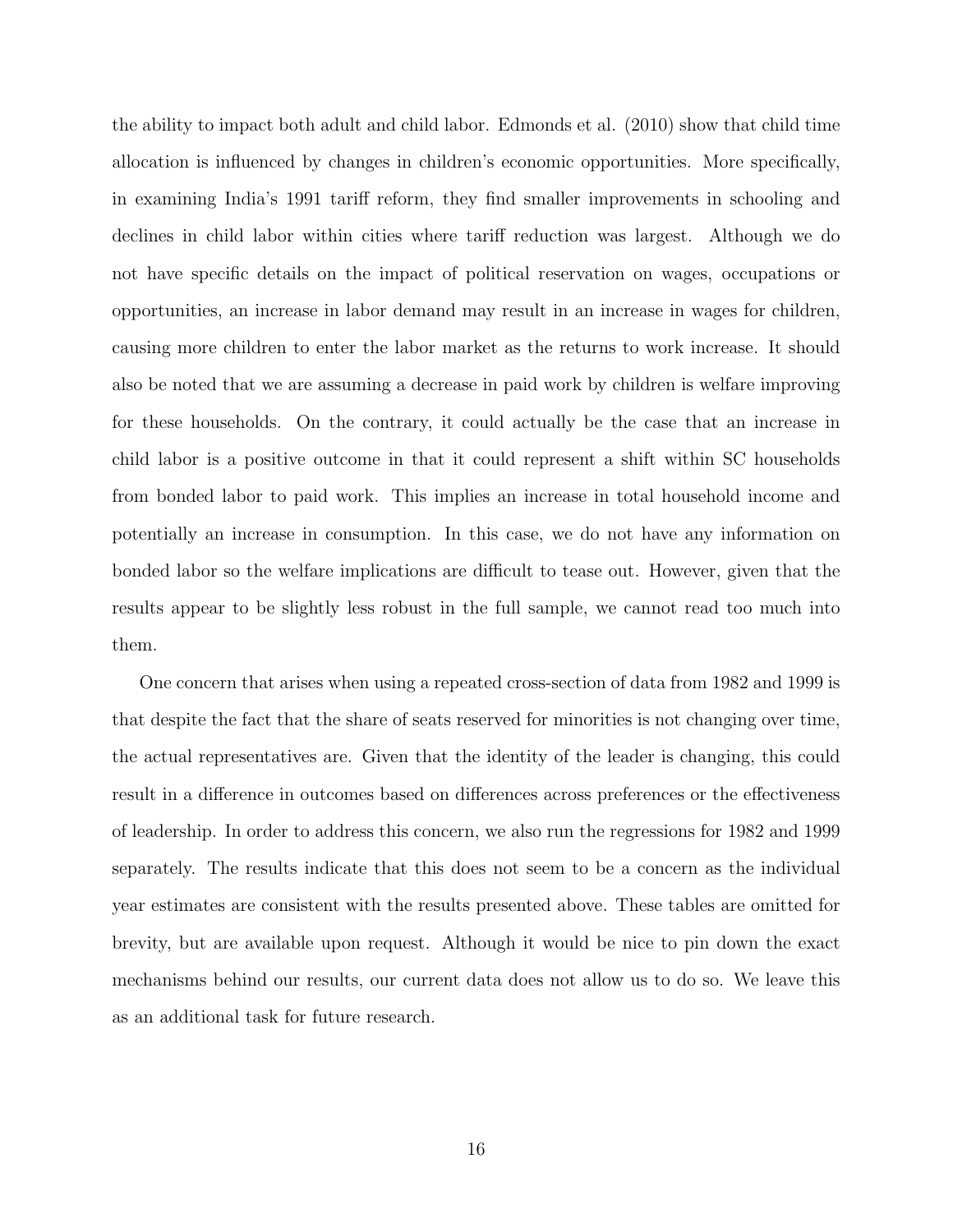#### 5.2 Effects of Political Reservation on Child Labor by Gender

In order to get a clearer picture of these impacts, Table 5 presents the results using total working boys in Columns 1-4 and total working girls in Columns 5-8 as the dependent variable. Although the results of Table 5 are qualitatively similar to Table 3, the magnitudes of the coefficients are smaller in all cases. Specifically, Column 4 shows that for the total number of boys working, the coefficient on SC share reserved is -.006 (again not statistically significant), while the coefficient on ST share reservation is -.049. The decreased magnitude of the coefficient is due to the fact that boys only make up a fraction of the total working population.

On the other hand, for the total number of girls working, Column 8 indicates that the coefficient on SC reservation is .019, while the coefficient on ST reservation is -.049. The impacts of SC reservation appear more robust in the case of female child labor.<sup>27</sup> Thus it appears that the negative impacts from SC reservation, which result in a increase in child labor, are more likely to occur in the female population than in the male. Statistically, the coefficients on SC reservation are different across genders, while the coefficients on ST reservation are not.<sup>28</sup> Table 6 presents the same results by gender using that sample of only disadvantaged households. The results indicate that the decrease in child labor that occurs with ST reservation holds across the general population and within disadvantaged groups, regardless of gender. However, the gender bias, which results in an increase in child labor with SC reservation, is particularly pronounced when looking at the sample of disadvantaged groups only.

These results are slightly surprising given the fact that males in this sample are on average more likely to be working than their female counterparts. However, this could reflect the idea that girls are more likely to withdraw from school than boys, indicating a gender bias towards

<sup>&</sup>lt;sup>27</sup>The coefficient in Column 8 of Table 5 is marginally statistically significant at the  $13\%$  level.

<sup>28</sup>Statistical tests of a null hypothesis that the coefficient on SC reservation for girls is equal to the coefficient on SC reservation for boys are rejected with a Chi-Squared value of 15.98. On the other hand, we fail to reject the null hypothesis that the coefficient on ST reservation for girls is equal to the coefficient on ST reservation for boys with a Chi-Squared value of 0.00.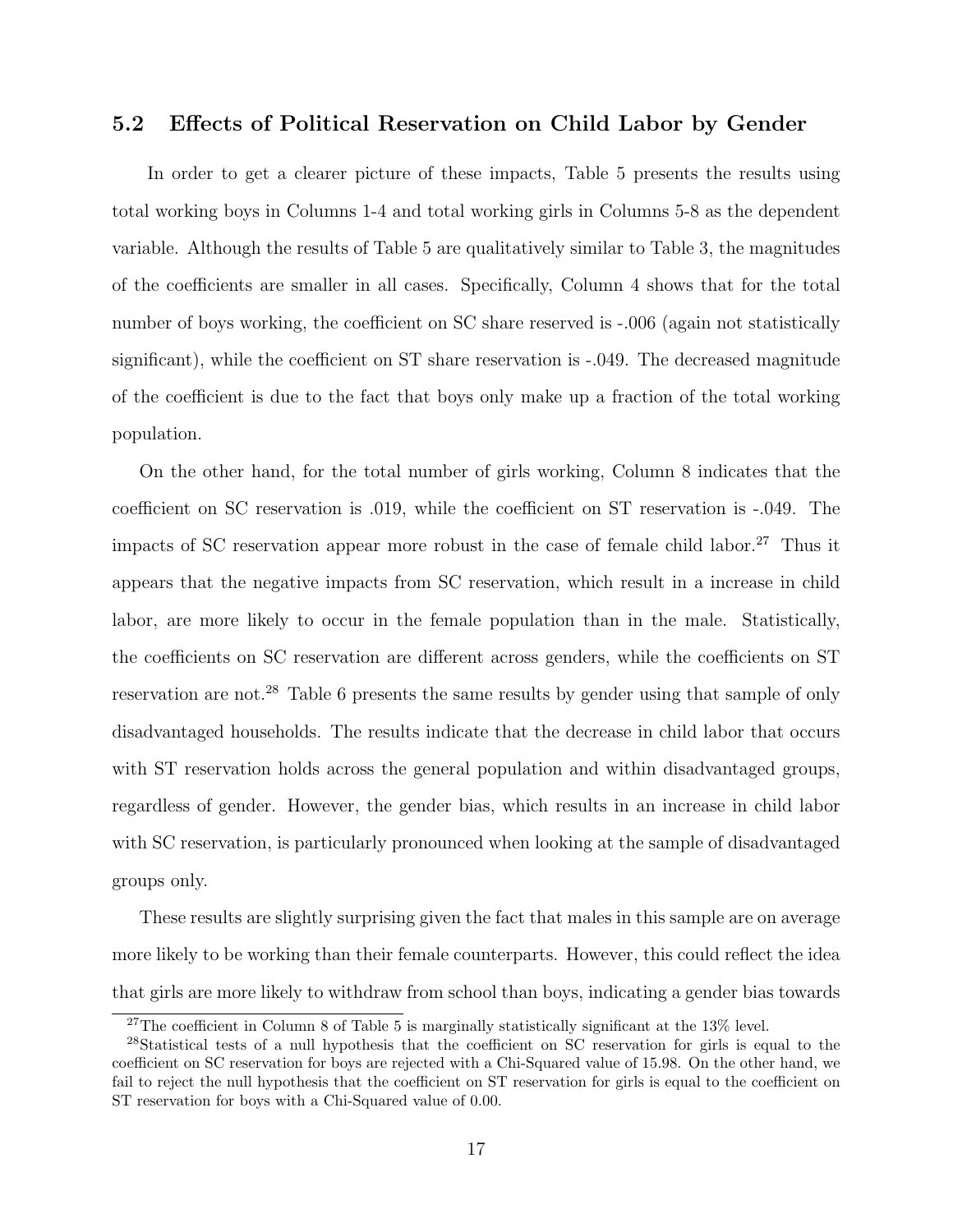male children. Again, this result is consistent with evidence in Edmonds et al. (2010) which shows that girls bear a particularly large portion of the burden of household poverty.

Although the results are somewhat surprising, they are consistent with what the literature has found up to this point. However, we caution the readers that there is no direct theory and we only present the reduced form results. Thus the exact mechanisms behind the results cannot be teased out. We further explore other potential heterogeneities behind the difference in outcomes across ST and SC reservation in Section 7 below.

## 6 Robustness Checks

Up to this point we have assumed that the estimated coefficients of the SC and ST minority reservation shares represent causal estimates of the impact of minority political reservation on child labor outcomes. In the following sub-sections we explore the robustness of these results by examining factors that may confound them. More specifically, we examine the impact of controlling for additional household composition, augmenting our child labor variable, and including state random effects. The results from these robustness checks are shown in Columns 2 though 4 of Table 7. For the purpose of comparison, the original results of the full specification for total children, boys working and girls working are shown in Panels A, B and C of Column 1 respectively.

#### 6.1 Household Composition

As our dependent variable is the total number of children working, we control for family size in our original specification. However, this may not be enough as all children's ages and genders are likely to play an essential role in whether or not certain children work in a given household. For instance, older girls may need to work in order to finance additional expenditure for their younger male siblings. In order to account for this, in Column 2 of Table 7 we independently control for the number of girls and boys age 0-4, 5-9, and 10-14 in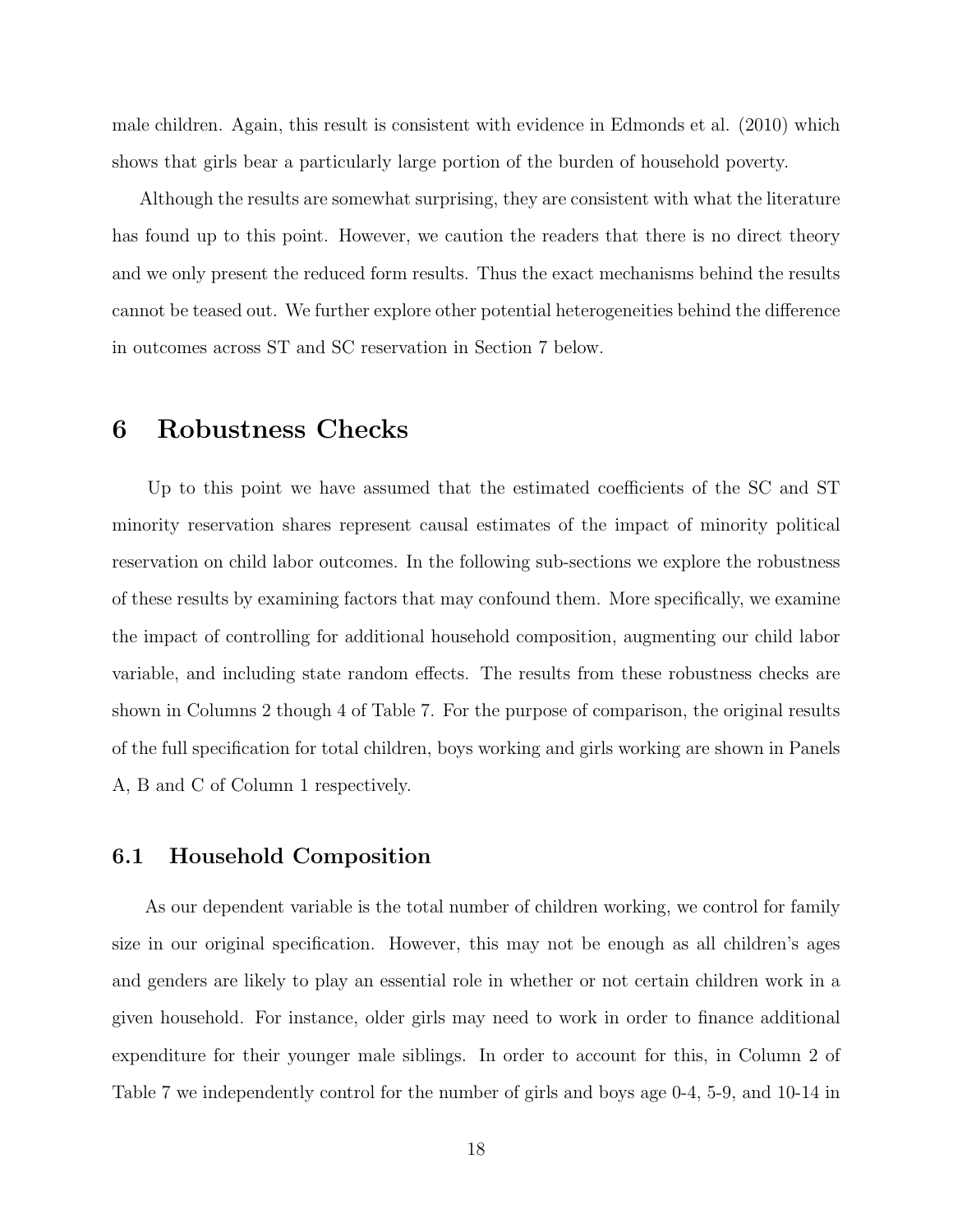the household. Overall, the results are qualitatively similar to the main specification shown in Column 1.

#### 6.2 Selection of Child Labor Variable

In addition, it is possible that the results are driven by the selection of our child labor variable. Instead of relying solely on the total number of children working in a household, we replace our dependent variable with a binary one which is equal to one if the household has at least one child between the age of 5-14 working, zero otherwise. This type of exercise more directly targets the decision to send any child to work rather than the decision to send an additional child to work. If a household already has children working, child labor is likely more acceptable than in a household where no children are currently employed. In Panel A of Column 3, the dependent variable is equal to one if there is a child of any gender working, while in Panels B and C it equals one if there is a boy or girl working, respectively. The results on ST reservation are robust to selection of the child labor variable.

#### 6.3 State Random Effects

The results up to this point have been presented with standard errors clustered at the state level. In doing so, we have relaxed the assumption of independence across states. More specifically, we allow for arbitrary correlation within states, and allow the form of this correlation to vary from state to state. If instead we run the same regression using state level random effects, we will have the same coefficient estimates, but we remove any differences across states, resulting in a reduced error term. This of course requires us to make assumptions about the correlation of households within states, but we improve the precision of our estimates. The results including state random effects are shown in Column 4 of Table 7.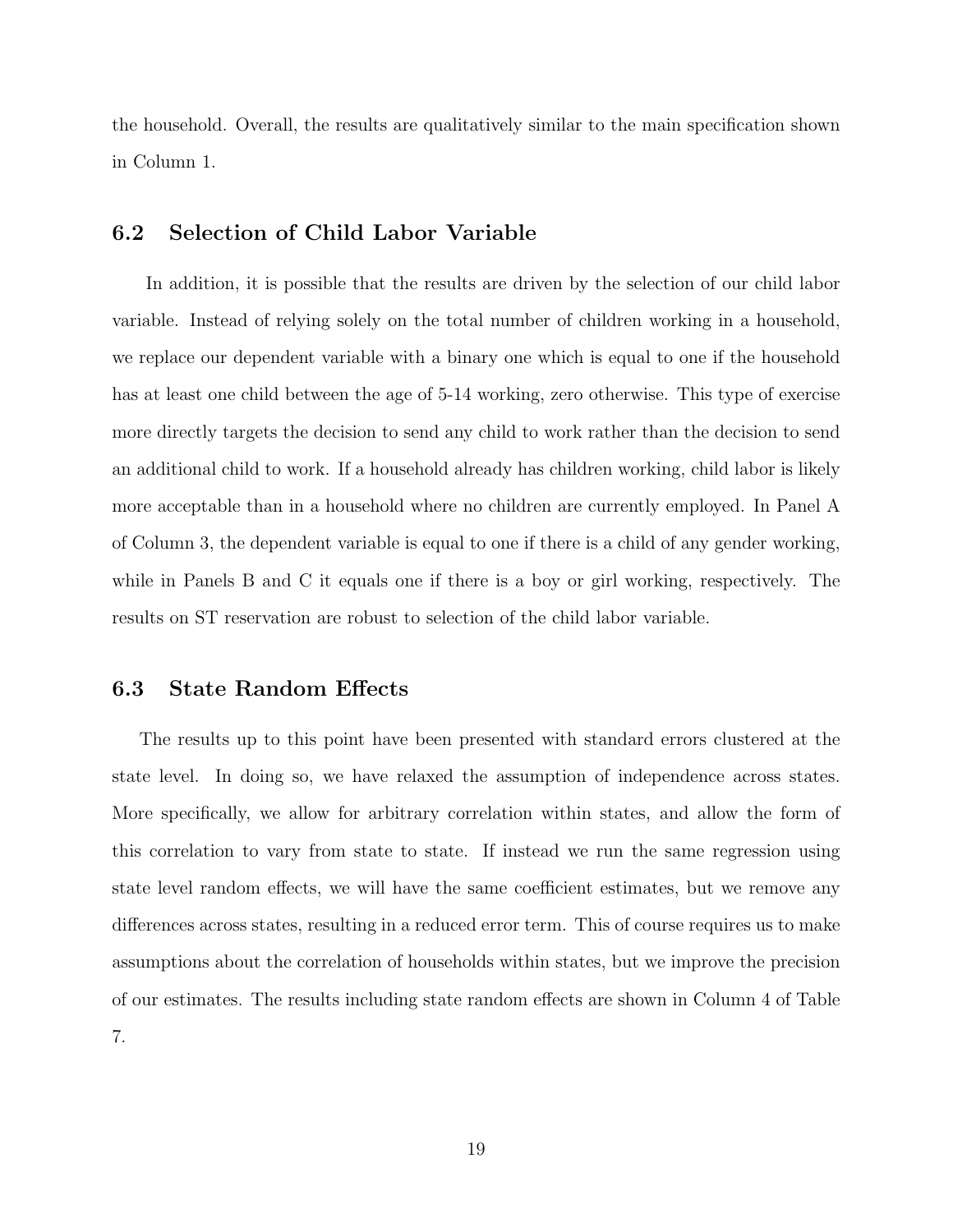# 7 Exploring the Heterogeneous Impacts

There are a number of factors that may provide insight into the differential impact across SC and ST political reservation on child labor. In particular, in this section we explore the differences across the two groups in terms of geographic isolation, caste fragmentation, support for the Congress Party, and a shift in power from the central to local government. Table 8 shows the heterogeneous impacts on child labor using the full sample of households, while Table 9 displays the results broken down by gender. The baseline results using the full specification from Tables 3 and 5 are shown in Column 1 of Tables 8 and 9 for comparison.

#### 7.1 Geographic Isolation

As mentioned, STs tend to be more geographically isolated and are concentrated in specific areas, while SCs are more geographically dispersed. This difference may then have differential impacts on child labor outcomes. For one, SC representatives may need to cater to a broader base of constituents, while ST representatives may have the ability to directly target policies towards ST members. Thus the preferences of these two groups, along with the preferences of the specific representatives, may differ substantially. ST representatives may be more inclined to make decreasing child labor a policy goal because it is a prevalent problem within their social group. On the other hand, in catering to a broader base of constituents, decreasing the amount of child labor may not be a priority for SC representatives and therefore policy makers may ignore or even exasperate the issue.

In order to explore this idea we allow the impacts of minority reservation to vary by an index of geographic isolation. Following Chin and Prakash (2011), we use an index of isolation which measures the probability that the average minority in an Indian state will meet another minority adjusted by the prevalence of minorities in the state. In line with the discussion above, the adjusted means of these variables for SCs (.02) and STs (.13) indicate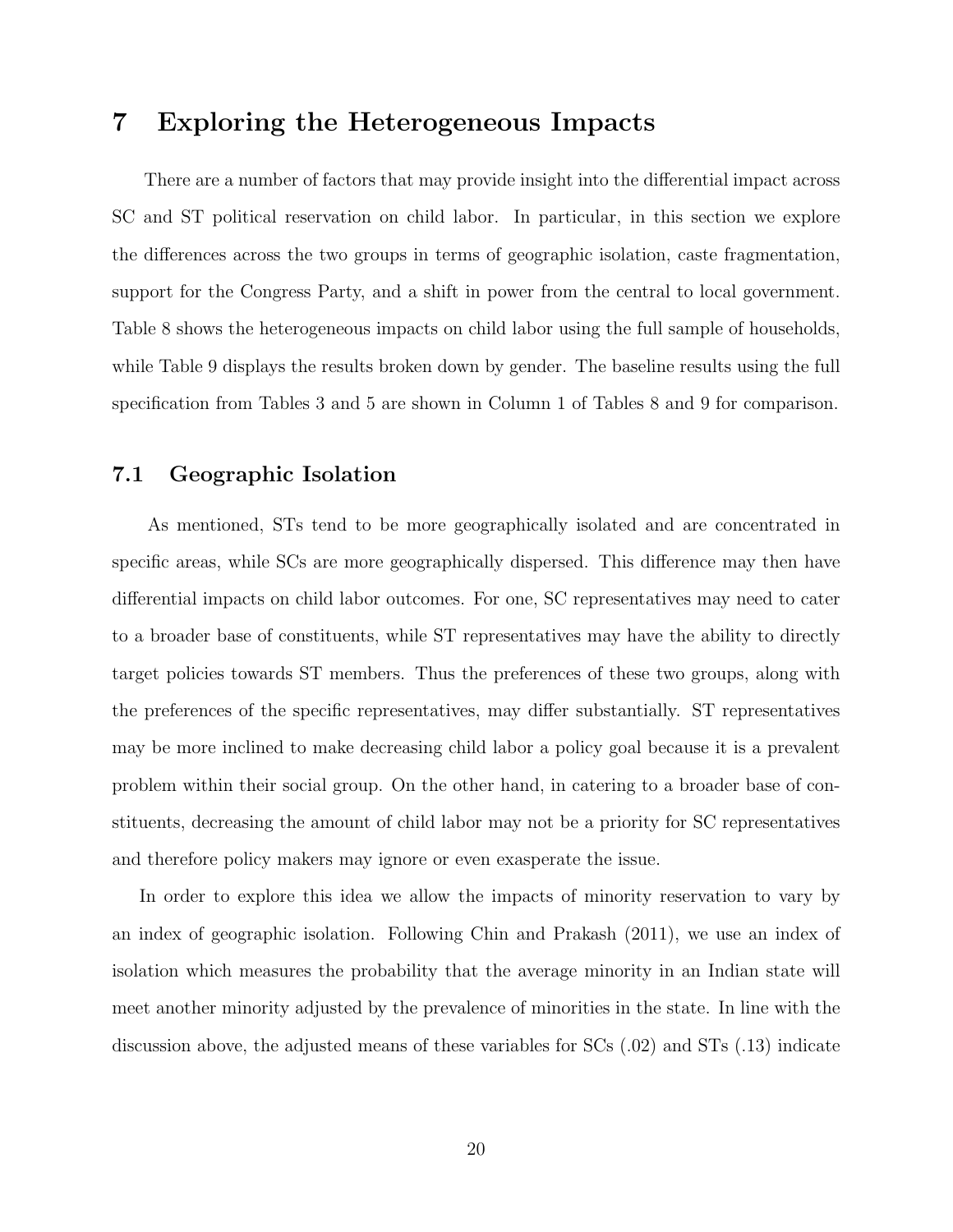that STs are more much geographically isolated.<sup>29</sup>

In Column 2 of Table 8, the full specification of Equation (2) is estimated adding the interaction between minority reservation and the geographic isolation variable. In comparing the coefficients in Column 2 to those in Column 1, the results indicate that the inclusion of these interaction terms does not change the overall impact of ST reservation on child labor. The coefficient on ST reservation is similar to the original results, but the interaction of ST reservation and geographic isolation is also positive and statistically significant. Therefore geographic isolation may play a role in that as STs become more isolated, the impact of ST reservation on child labor is diminished. Given that the results in Appendix A1 indicate that ST households are rarely the ones benefiting from ST reservation, it is consistent to argue that greater geographic dispersion implies better overall outcomes in terms of child labor.

On the other hand, the impact on SC reservation is in sharp contrast to what the results have shown up to this point. In fact, both the coefficient on SC reservation and the interaction term are negative and statistically significant. This may indicate the fact that in a group that is already geographically dispersed, increasing isolation could result in better targeting of policies.

#### 7.2 Caste Fragmentation

Caste fragmentation tends to be greater within SCs as there are numerous sub-castes within the group and there is greater heterogeneity across SC members, relative to ST members. On the other hand, STs tend to be more homogeneous and have fewer sub-castes within the group, particularly in the local communities in which they live. In line with the discussion regarding geographic isolation, this could imply that SC representatives need to cater to a broader base of preferences. On the other hand, homogeneity among STs could lead to a greater focus on child labor making it a priority for state representatives.

We test the idea that caste fragmentation and social heterogeneity could play an im- $29$ See Chin and Prakash (2011) for more details on the calculation of this index.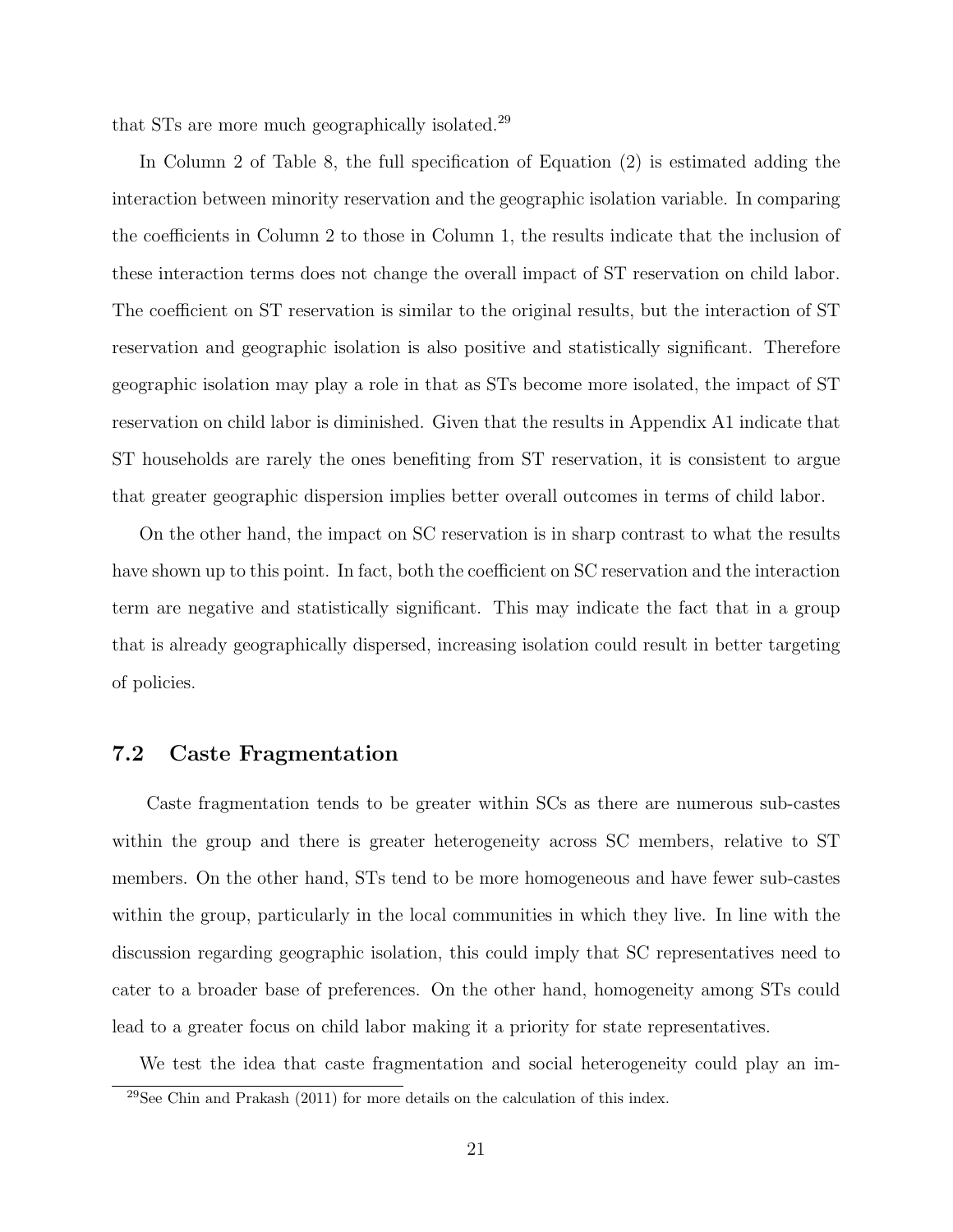portant role in the differences across the two groups in Column 3 of Table 8. We add an interaction between minority group reservation and district caste fragmentation weighted by state level population.<sup>30</sup> The results indicate that increased caste fragmentation does not change the effect of political reservation for STs, but may improve outcomes for SC reservation. However, the overall impact of SC reservation remains insignificant.

#### 7.3 Support for the Congress Party

Although the Congress Party, which is known for its' anti-poverty stance, has historically dominated Indian politics, there has been a shift of support in recent years. More specifically, although STs have tended to persistently support the party, SCs have decreased support over the years. It is possible that this shift in support has resulted in differential impacts among SCs and STs. Following Chin and Prakash (2011), we asses this impact using an interaction between minority group reservation and a dummy variable equal to one if the share of reserved seats won by Congress in the lower Parliament is at least 50%.

The results shown in Column 4 of Table 8 indicate that support for the Congress party does seem to play an important role. Both the coefficient on ST reservation and the interaction of Congress support with ST reservation are negative and statistically significant. This is not surprising given the increase in Congress Party support among STs and their anti-poverty stance. Given the strong link between poverty and child labor, increased focus on poverty is likely to result in decreased child labor.

#### 7.4 Reservation After the 73rd and 74th Amendments

The 73rd and 74th Amendments to the Indian Constitution, which came into effect in April 1993 were designed to give more power to the local level of government. As mentioned

<sup>&</sup>lt;sup>30</sup>The district caste fragmentation measure comes from from Banerjee and Somanathan (2007). According to Banerjee and Somanathan, India has a great deal of social heterogeneity; on average in the 16 states, the index is 0.93, compared to 0.29 calculated by Alesina et al. (1999) for US cities using racial groups.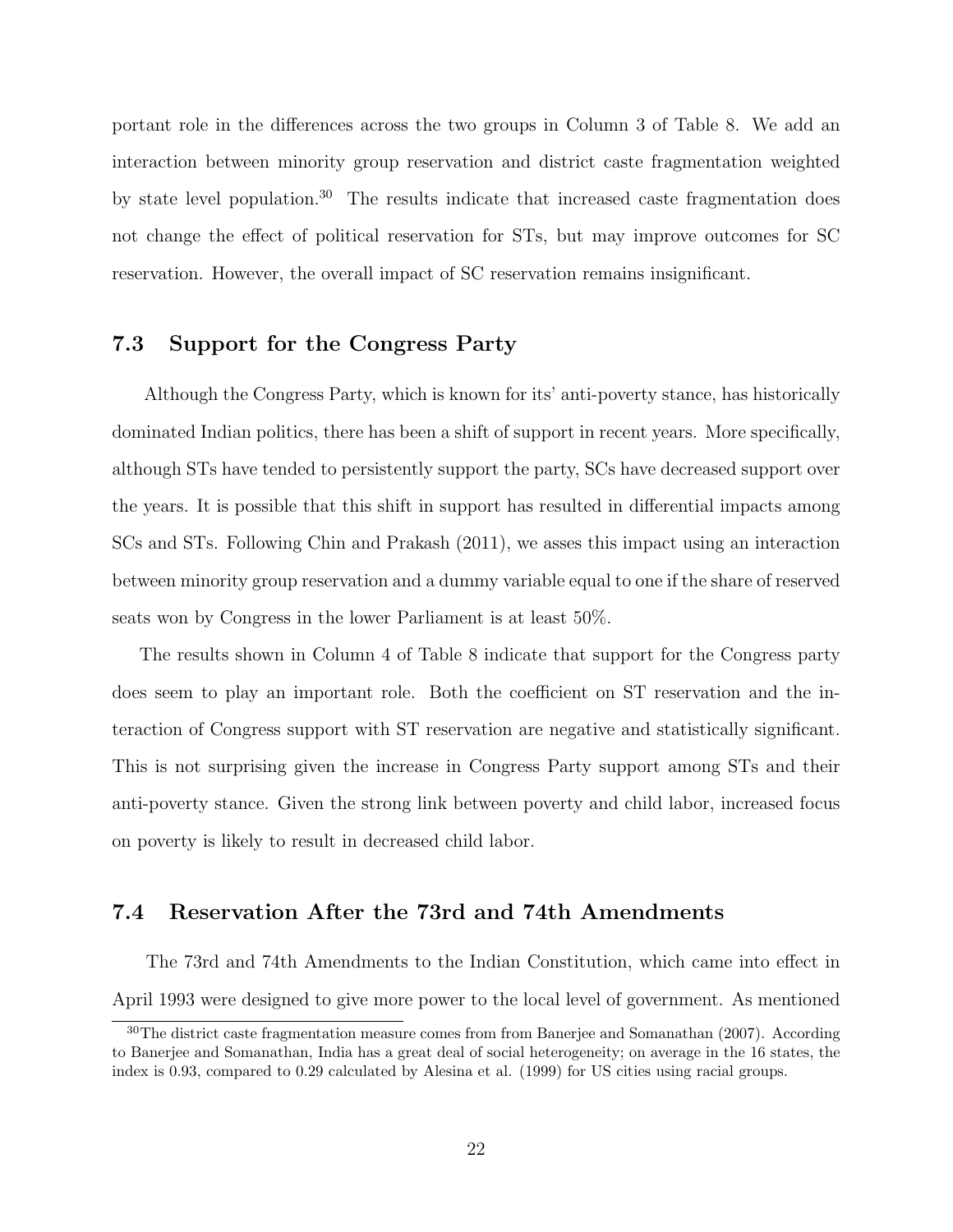earlier, these amendments mandated one-third representation at the local level for women and minority group members. Although the federal and state governments in India continue to be highly centralized, the 73rd and 74th amendments gave local authorities the ability to allocate funds for infrastructure and select beneficiaries for welfare programs (Chin and Prakash, 2011). The impact of this shift in power could work in several ways. It could be the case that having local representatives with power is more conducive to policies which directly target the major issues in that particular community. If child labor is a pervasive problem, then policies could directly work to improve the situation. On the other hand, if child labor is acceptable in a given community since most children already work, it will not be of an issue of utmost concern and policies implemented by local authorities may actually exasperate the problem.

In order to test this hypothesis we allow the effect of reservation to vary before and after 1993 when the amendments were passed. Column 5 of Table 8 adds an interaction between political reservation and a dummy for 1993 or after. The results indicate that ST reservation still has a negative and statistically significant coefficient, but the magnitude of the impact has decreased. Further, both coefficients on the interaction terms are positive and statistically significant. Thus the shift in power from the state to local governing bodies, may have actually made the issue of child labor worse. One explanation for this result is that the central government has made decreasing child labor a policy priority. However, it is unclear that local governments have similar priorities. Thus when power shifts towards more local levels child labor loses focus, leading to an increase in its incidence. Further, there may be some kind of conflict of interest between state and local governing bodies that exasperates already existing issues.

The results of these heterogeneous impacts are also shown using male and female children working as the dependent variables in Panel A and B of Table 9. The results support those presented above. In particular, geographic isolation, caste fragmentation, support for the Congress Party, and the passing of the 73rd and 74th amendments appear to impact the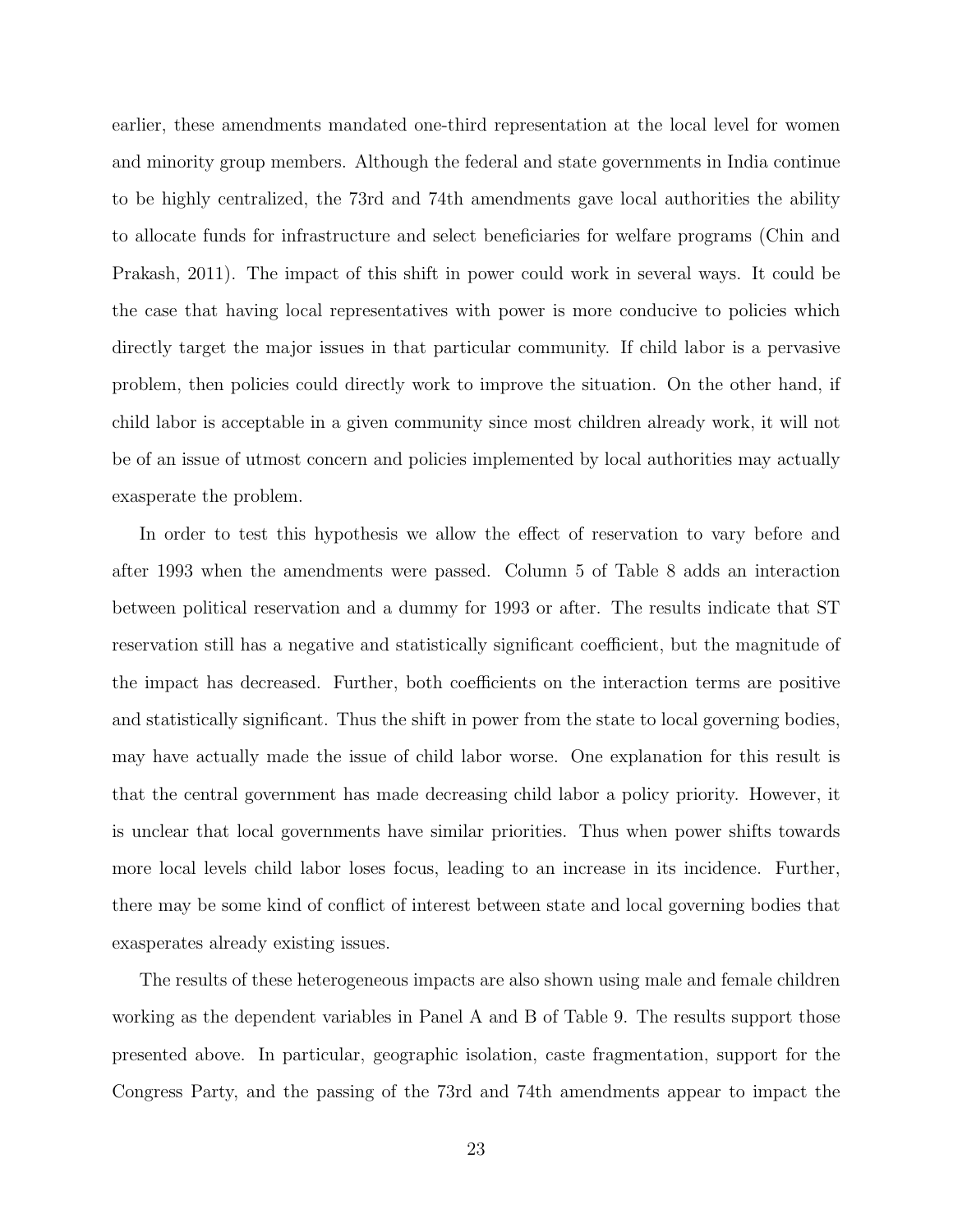amount of child labor in various ways.<sup>31</sup>

# 8 Discussion

To the best of our knowledge this is the first paper to explore the impact of political reservation for SC and ST members on well-being outcomes of households in Indian states. Using nationally representative household and state level data and exploiting the structure of the legislature and the timing of elections, we show that political reservation for minorities significantly impacts child labor. Specifically, we find that ST reservation decreases the total number of children working within a household, while SC reservation increases the total number of children working, though the results for SCs are not robust. A one percentage point increase in seats reserved for STs in the state legislative assembly leads to .097 decrease in the total number of children working in a given household. On the other hand, a one percentage point increase in seats reserved for SCs leads to a .014 increase in the total number of children working (though not statistically significant).

Under the assumption that a decrease in paid work is positive for well-being, there is also some evidence of a gender bias in the impact, which can potentially lead to worse outcomes for female children. The results are consistent with research which finds differential impacts across SC and ST reservation. Several reasons behind the heterogeneous impacts are also explored. In particular, geographic isolation, caste fragmentation, support for the Congress Party, and decentralization of power all impact the amount of child labor. As discussed, the decrease in child labor, which occurs as the share of seats reserved for STs increases, could be a reflection of the improvements in poverty outcomes, the preferences of STs, or the increase in welfare program spending (Chin and Prakash, 2011; Pande, 2003).

The difference in impacts across minority groups provides support for the idea that the consequences of affirmative action policies cannot be generalized to other situations. There

 $31$ These results were also run for disadvantaged households, but are omitted for brevity.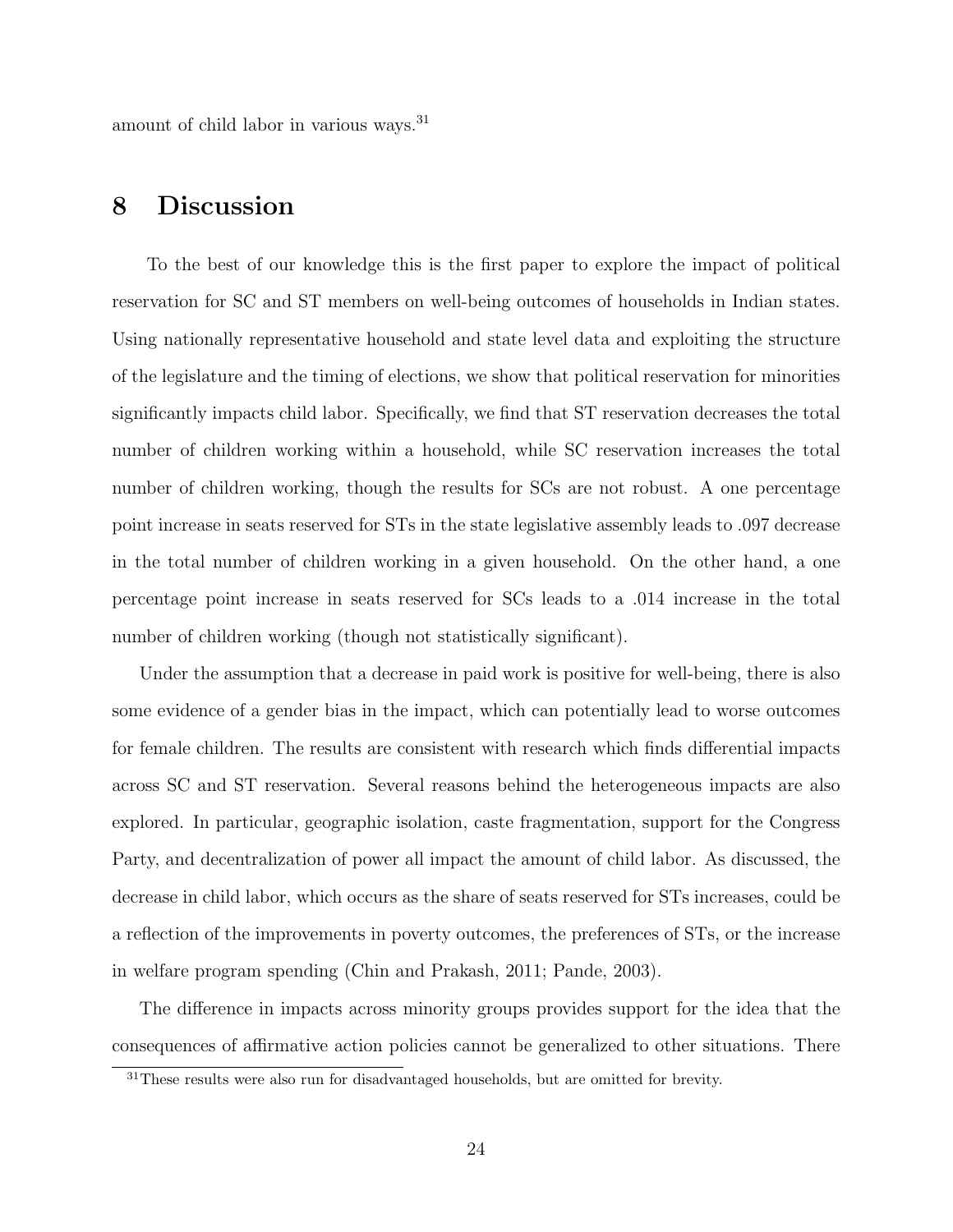are many potential impacts of affirmative action policies and this paper provides evidence that the actual impact depends on the exact policy and the population in which it is explored. Additionally, it provides evidence that affirmative action policies may have unintended consequences on both the general population and minority group members. This paper is the first to look at the impacts of political reservation on child labor outcomes in India. Future research should seek to further understand the mechanisms behind any differences in outcomes across the gender of children and the heterogeneity in the impacts of the minority groups.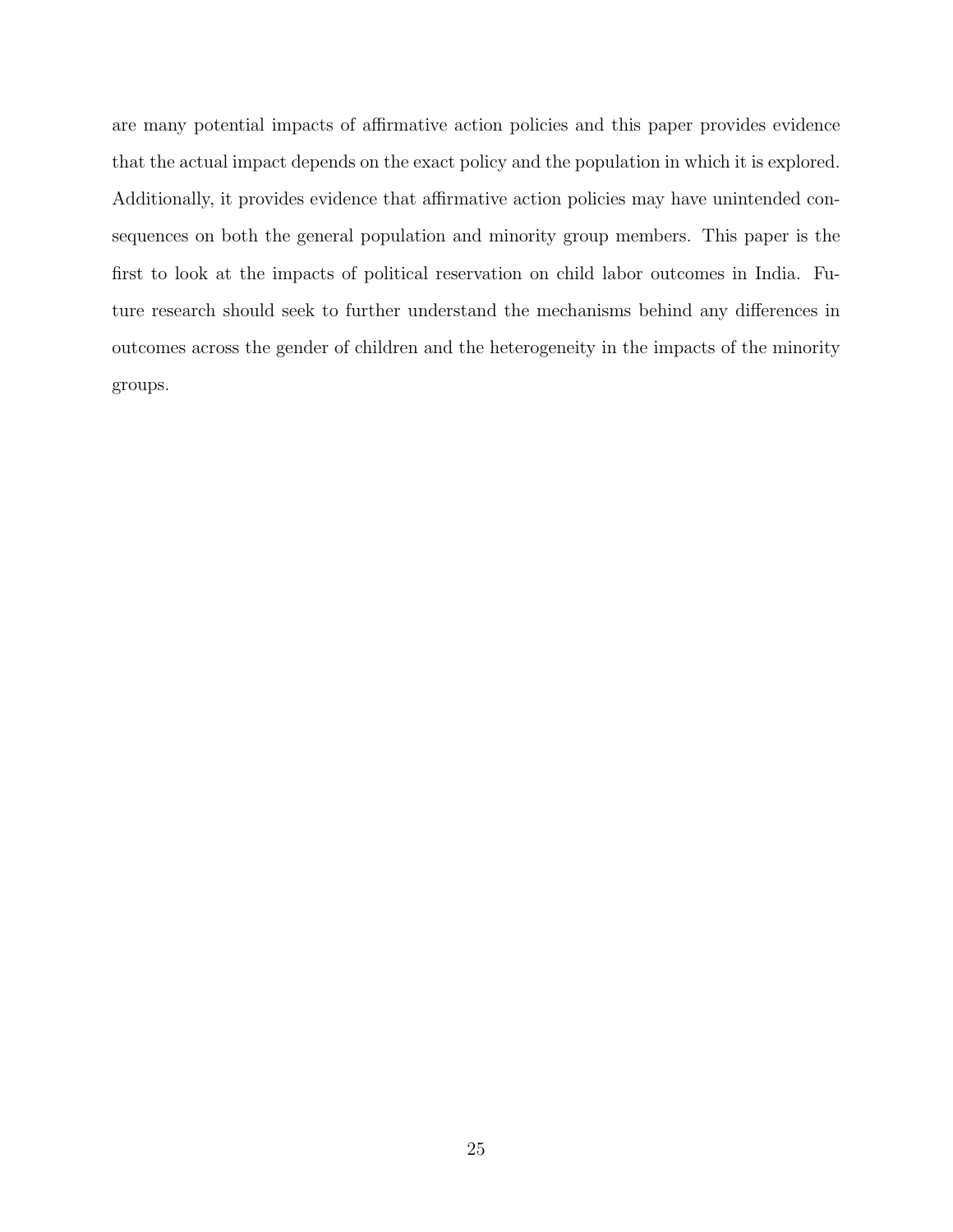#### References

- Alesina, Alberto; Baqir, Reza and Easterly, William. "Public Goods and Ethnic Divisions." Quarterly Journal of Economics, 1999, 114 (4), pp.1243-1284.
- Banerjee, Abhijit and Somanathan, Rohini. "The Political Economy of Public Goods: Some Evidence from India." Journal of Development Economics, 2007, pp. 287-314.
- Babu, Suresh. "Child Labour in India: Problems and Conceptualisation." Think India Quarterly,  $2006, g(3)$ .
- Bardhan, Pranab; Mookherjee, Dilip and Parra Torrado, Monica L. "Impact of Political Reservations in West Bengal Local Governments on Anti-Poverty Targeting." Journal of Globalization and Development, 2010, 1 (1), Article 5.
- Bertrand, Marianne; Hanna, Rema and Sendhil Mullainathan. "Affirmative Action in Education: Evidence From Engineering College Admissions in India." Journal of Public Economics, February 2010, 94 (1-2), pp. 16-29.
- Besley, Timothy; Pande, Rohini; Rahman, Lupin and Rao, Vijayendra. "The Politics of Public Good Provision: Evidence from Indian Local Governments." Journal of the European Economic Association Papers and Proceedings, April-May 2004, 2 (2-3), pp. 416-426.
- Chattopadhyay, Raghabendra and Duflo, Esther. "Women as Policy Makers: Evidence from a Randomized Policy Experiment in India." Econometrica, September 2004, 72 (5), pp. 1409–1443.
- Childline India Foundation. "Child Protection and Child Rights." 2013.
- Chin, Aimee and Praksah, Nishith "The redistributive effects of political reservation for minorities: Evidence from India." *Journal of Development Economics*, 2011, 96, pp. 265-277.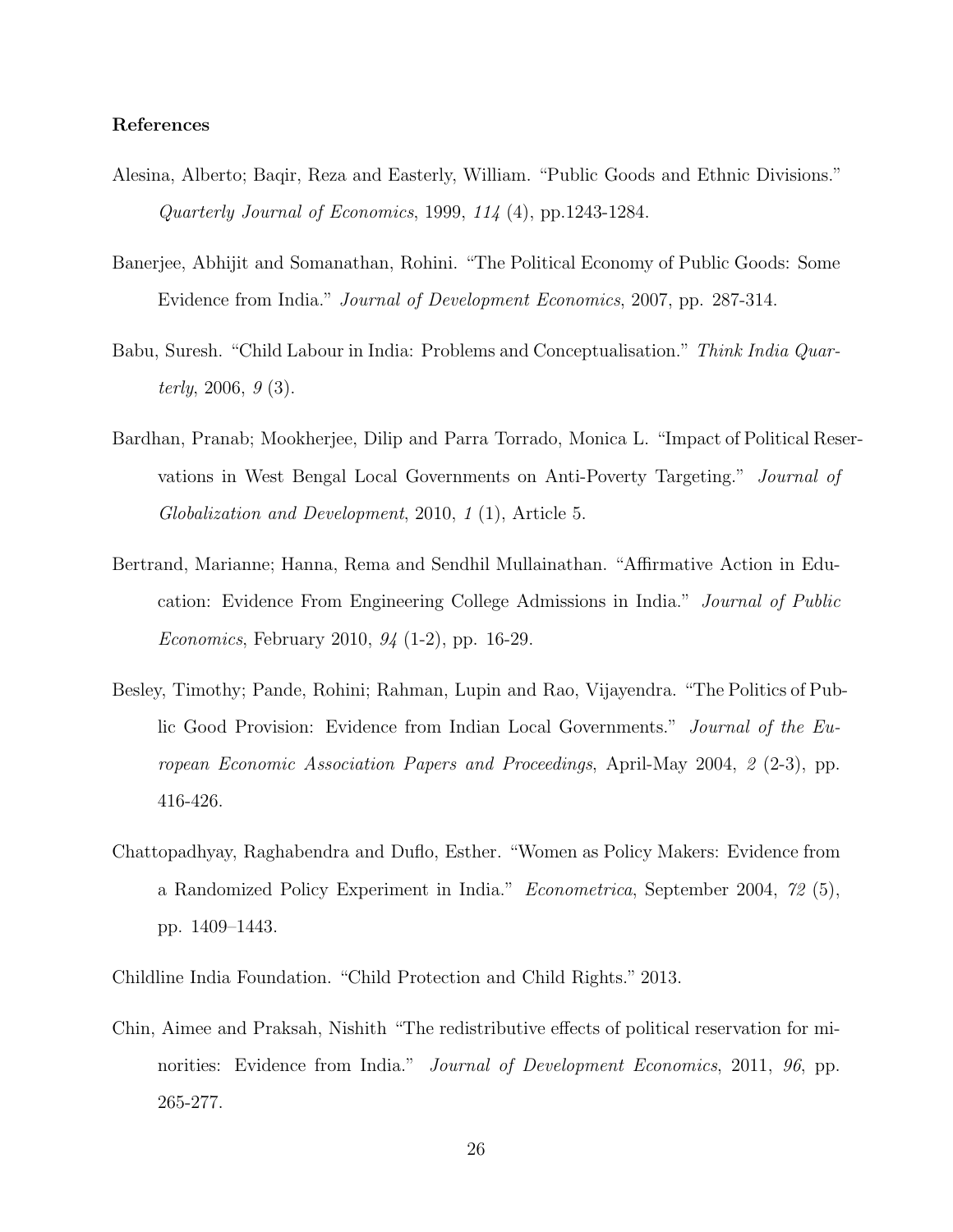- Duflo, Esther. "Why Political Reservations?" Journal of the European Economic Associa*tion*, April-May 2005,  $\beta$  (2-3), pp. 668–678.
- Duflo, Esther; Fischer, Greg and Chattopadhyay, Raghabendra. "Efficiency and Rent Seeking in Local Government: Evidence from a Randomized Policy Experiments in India." MIT Working Paper, July 2008.
- Edmonds, Eric; Pavcnik, Nina and Topalova, Petia. "Trade Adjustment and Human Capital Investments: Evidence form Indian Tariff Reform." American Economic Journal, 2010,  $2(4)$ , pp. 42-75.
- Galanter, Marc. Competing Equalities: Law and the Backward Classes in India. Berkeley: University of California Press, 1984.
- Government of India, Ministry of Home Affairs, Office of the Registrar General and Census Commissioner. "Census 2011." 2011.
- Government of India, Ministry of Labour & Employment. "Child Labour Acts, Rules and Schedule." 2013.
- Government of India, Planning Commission. "Press Note on Poverty Estimates, 2009-10." 2012.
- Krishnan, Nandini. "Political Reservation and Rural Public Good Provision in India." Boston University, 2007.
- Mookherjee, Dilip. "Accountability of Local and State Governments in India: An Overview of Recent Research." Boston University, 2012.
- Muralidharan, Karthik. "Public Service in India: Challenges and Opportunities." University of Pennsylvania, Center for the Advanced Study of India, September 2007.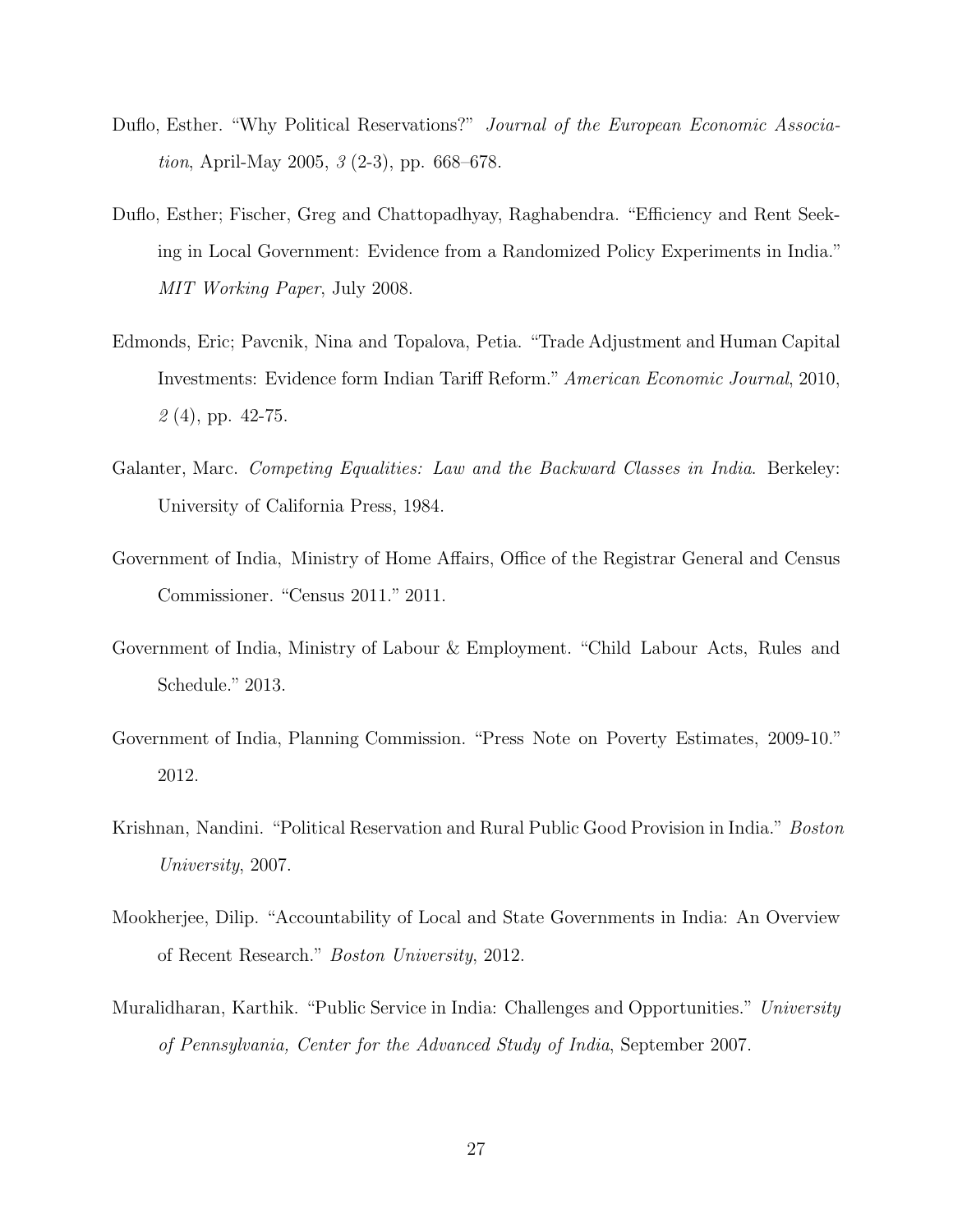- Ozler, Berk; Datt, Gaurav and Ravallion, Martin. A Database on Poverty and Growth in India, World Bank Development Research Group, Washington DC, 1996.
- Pande, Rohini. "Can Mandated Political Representation Increase Policy Influence for Disadvantaged Minorities? Theory and Evidence from India." American Economic Review, September 2003, 93 (4), pp. 1132–1151.
- Reserve Bank of India, India's Central Bank. "State Finances: A Study of Budgets 2011- 2002." 2002.
- UNICEF. "The Situation of Children in India: A Profile." 2011.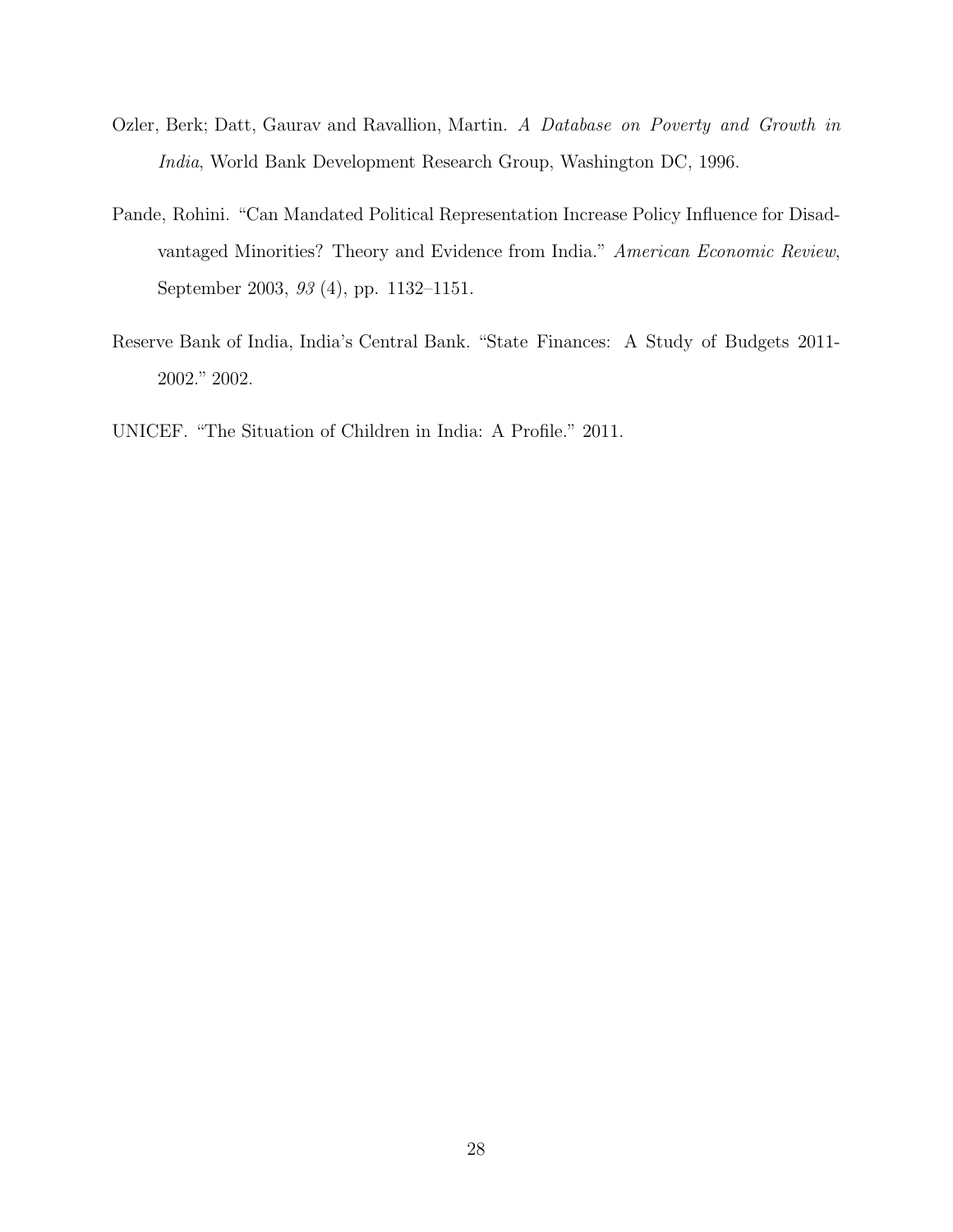|                | Reservation Based on 42nd<br>Amendment |                                   | 1981 Census         |                             |                            |                             | 1991 Census         |                      |                            |                             |
|----------------|----------------------------------------|-----------------------------------|---------------------|-----------------------------|----------------------------|-----------------------------|---------------------|----------------------|----------------------------|-----------------------------|
| State          | <b>SC</b><br>Reservation<br>Share      | <b>ST</b><br>Reservation<br>Share | SC<br>Census<br>Pop | <b>SC</b><br>Current<br>Pop | <b>ST</b><br>Census<br>Pop | <b>ST</b><br>Current<br>Pop | SC<br>Census<br>Pop | SC<br>Current<br>Pop | <b>ST</b><br>Census<br>Pop | <b>ST</b><br>Current<br>Pop |
| Andhra Pradesh | 13.27                                  | 5.10                              | 14.87               | 14.97                       | 5.93                       | 5.97                        | 15.93               | 16.14                | 6.31                       | 6.54                        |
| Assam          | 6.35                                   | 12.70                             |                     |                             |                            |                             | 7.40                | 6.96                 | 12.82                      | 12.49                       |
| Bihar          | 14.81                                  | 8.64                              | 14.51               | 14.51                       | 8.31                       | 8.24                        | 14.55               | 14.73                | 7.66                       | 7.24                        |
| Gujarat        | 7.14                                   | 14.29                             | 7.15                | 7.18                        | 14.22                      | 14.29                       | 7.41                | 7.15                 | 14.92                      | 14.79                       |
| Haryana        | 18.89                                  | 0.00                              | 19.07               | 19.13                       | 0.00                       | 0.00                        | 19.75               | 19.43                | 0.00                       | 0.00                        |
| Karnataka      | 14.73                                  | 0.89                              | 15.07               | 15.19                       | 4.91                       | 4.85                        | 16.38               | 16.24                | 4.26                       | 6.01                        |
| Kerala         | 9.29                                   | 0.71                              | 10.02               | 10.01                       | 1.03                       | 1.03                        | 9.92                | 9.83                 | 1.10                       | 1.14                        |
| Madhya Pradesh | 13.75                                  | 23.44                             | 14.10               | 14.15                       | 22.97                      | 23.00                       | 14.55               | 14.31                | 23.27                      | 23.23                       |
| Maharashtra    | 6.25                                   | 7.64                              | 7.14                | 7.46                        | 9.19                       | 9.20                        | 11.09               | 10.37                | 9.27                       | 8.94                        |
| Orissa         | 14.97                                  | 23.13                             | 14.66               | 14.81                       | 22.43                      | 22.41                       | 16.20               | 16.46                | 22.21                      | 22.15                       |
| Punjab         | 24.79                                  | 0.00                              | 26.87               | 27.01                       | 0.00                       | 0.00                        | 28.31               | 28.75                | 0.00                       | 0.00                        |
| Rajasthan      | 16.50                                  | 12.00                             | 17.04               | 17.07                       | 12.21                      | 12.23                       | 17.29               | 17.18                | 12.44                      | 12.54                       |
| Tamil Nadu     | 17.95                                  | 1.28                              | 18.35               | 18.43                       | 1.07                       | 1.07                        | 19.18               | 19.04                | 1.03                       | 1.04                        |
| Uttar Pradesh  | 21.65                                  | 0.24                              | 21.16               | 21.14                       | 0.21                       | 0.21                        | 21.05               | 21.00                | 0.21                       | 0.21                        |
| West Bengal    | 20.07                                  | 5.78                              | 21.99               | 22.15                       | 5.51                       | 5.52                        | 23.62               | 23.13                | 5.59                       | 5.52                        |

Summary Statistics on the Identification Strategy

*Notes:* The actual seats reserved must be an integer. The SC and ST political reservation variable is based on the 1971 census and was later revised due to 42nd Constitutional Amendment. The SC and ST census population comes from 1981 and 1991 census respectively, while SC and ST current population is calculated using last preceding census and interpolated linearly as in Pande (2003).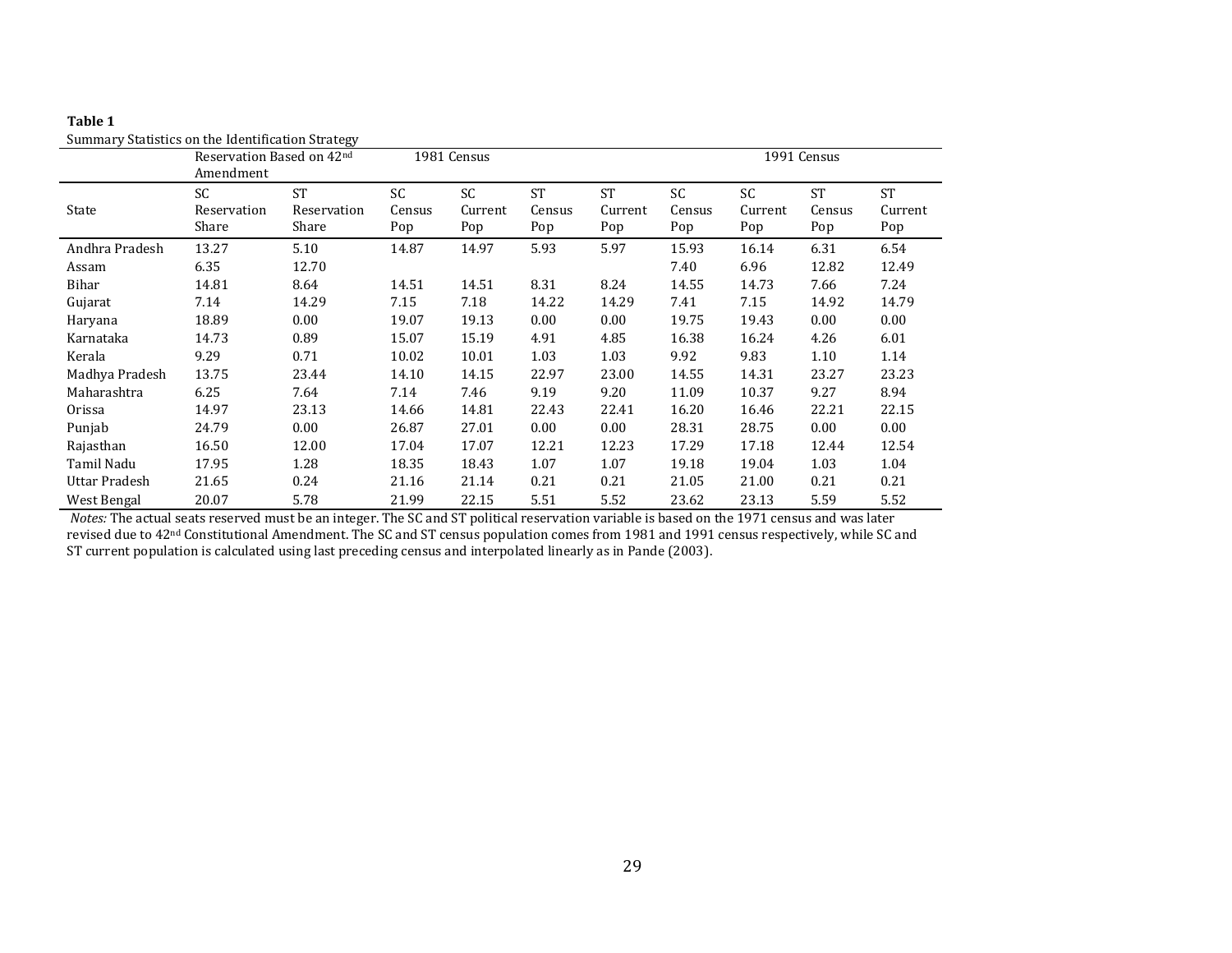Descriptive Statistics

| Variable                                           | Mean                   | Standard<br>deviation |
|----------------------------------------------------|------------------------|-----------------------|
| Child labor outcomes                               |                        |                       |
| Children working                                   | 0.36                   | 0.72                  |
| Boys working                                       | 0.21                   | 0.51                  |
| Girls working                                      | 0.15                   | 0.15                  |
|                                                    |                        |                       |
| Minority political reservation (%)                 |                        |                       |
| SC share reserved                                  | 15.30                  | 5.00                  |
| ST share reserved                                  | 8.02                   | 8.20                  |
|                                                    |                        |                       |
| Minority population share controls (%)             |                        |                       |
| SC census population share                         | 16.11                  | 4.98                  |
| ST census population share                         | 8.39                   | 7.90                  |
| SC current population share                        | 16.07                  | 6.03                  |
| ST current population share                        | 8.45                   | 7.85                  |
| Demographic Controls                               |                        |                       |
| SC caste dummy                                     | 0.13                   | 0.33                  |
| ST caste dummy                                     | 0.07                   | 0.25                  |
| High caste dummy                                   | 0.26                   | 0.44                  |
| Brahmin caste dummy                                | 0.08                   | 0.26                  |
| OBC dummy                                          | 0.33                   | 0.47                  |
| Hindu dummy                                        | 0.88                   | 0.32                  |
| Muslim dummy                                       | 0.07                   | 0.26                  |
|                                                    |                        |                       |
| Household level controls                           |                        |                       |
| Household expenditures                             | 9.63                   | 0.92                  |
| Family size                                        | 7.14                   | 3.41                  |
| HH head education                                  | 2.58                   | 1.72                  |
| HH head employment status                          | 0.99                   | 0.06                  |
|                                                    |                        |                       |
| Other controls                                     |                        |                       |
| Log of state income per capita last year           | 7.19                   | 0.39                  |
| Election year dummy                                | 0.17                   | 0.38                  |
| Rural population share (%)                         | 74.89                  | 7.61                  |
| <b>Expenditure Controls</b>                        |                        |                       |
| Log of total state expenditure per capita          | 6.65                   | 1.39                  |
| Education expenditure share                        | 21.40                  | 3.46                  |
| Social security and welfare expenditure share      | 1.47                   | 0.69                  |
| <b>Observations</b><br>an data fan 15 mai en India | 8042<br>$1002 - 11000$ |                       |

*Notes:* State-year data for 15 major India states from 1982 and 1999 rounds of ARIS/REDS.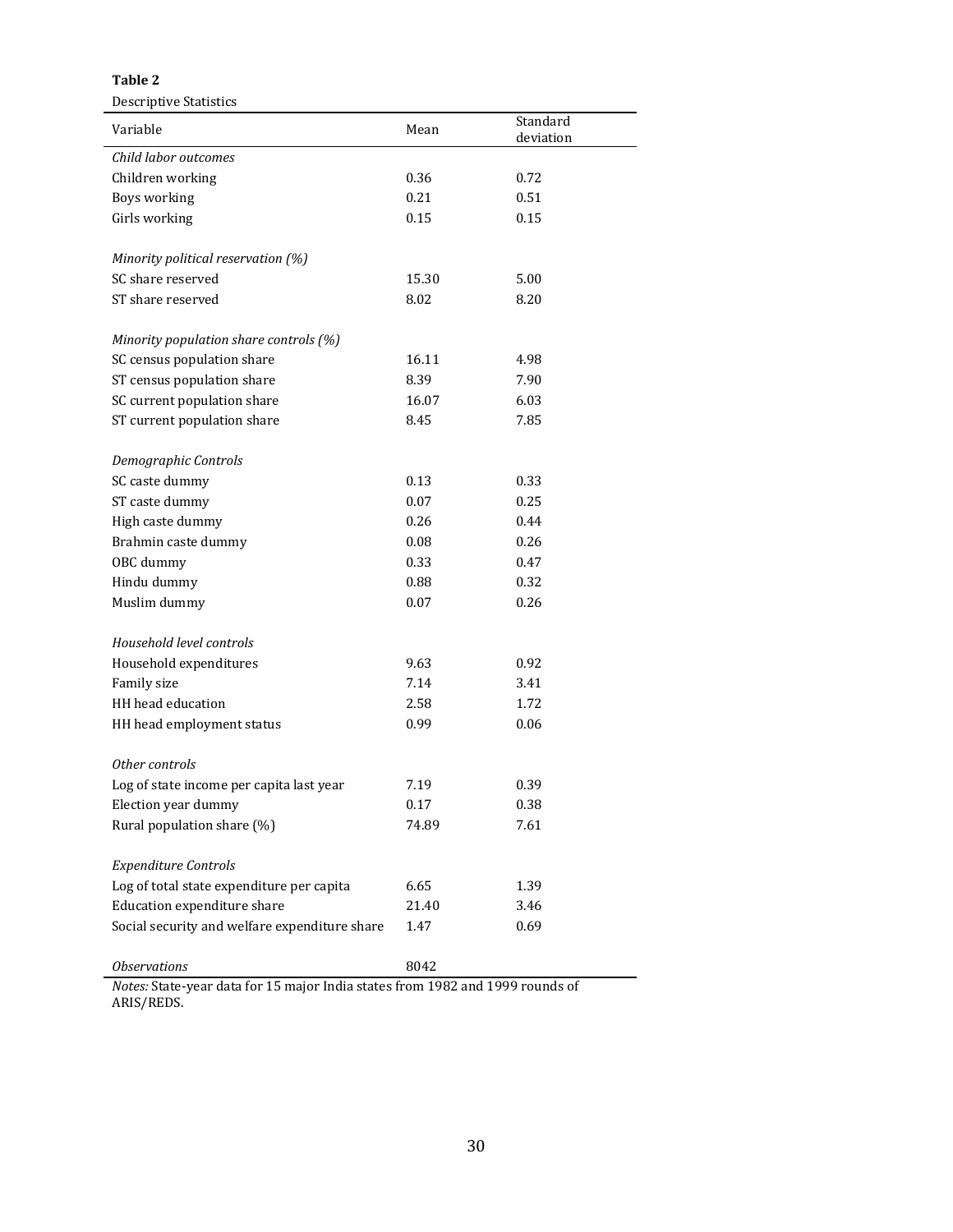Effect of minority political reservation on child labor

|                               |             |             | <b>Total Children Working</b> |             |
|-------------------------------|-------------|-------------|-------------------------------|-------------|
|                               | (1)         | (2)         | (3)                           | (4)         |
| SC share reserved             | $0.042*$    | $0.037*$    | 0.065                         | 0.014       |
|                               | (0.020)     | (0.018)     | (0.038)                       | (0.026)     |
| ST share reserved             | $-0.114***$ | $-0.108***$ | $-0.108***$                   | $-0.097***$ |
|                               | (0.032)     | (0.031)     | (0.029)                       | (0.029)     |
| SC census pop share           | $-0.15$     | $-0.135$    | $-0.157$                      | $-0.104$    |
|                               | (0.115)     | (0.105)     | (0.108)                       | (0.190)     |
| ST census pop share           | 0.126       | 0.135       | $0.180*$                      | $0.202**$   |
|                               | (0.082)     | (0.078)     | (0.102)                       | (0.079)     |
| SC current pop share          | 0.113       | 0.103       | 0.099                         | 0.09        |
|                               | (0.118)     | (0.110)     | (0.119)                       | (0.187)     |
| ST current pop share          | $-0.014$    | $-0.029$    | $-0.07$                       | $-0.109*$   |
|                               | (0.053)     | (0.050)     | (0.079)                       | (0.060)     |
| SC caste dummy                | $-0.049$    | $-0.066$    | $-0.071$                      | $-0.089*$   |
|                               | (0.046)     | (0.043)     | (0.047)                       | (0.048)     |
| ST caste dummy                | $0.147**$   | $0.118*$    | $0.121*$                      | 0.084       |
|                               | (0.063)     | (0.063)     | (0.063)                       | (0.061)     |
| High caste dummy              | $-0.036$    | $-0.038$    | $-0.046$                      | $-0.065$    |
|                               | (0.045)     | (0.044)     | (0.045)                       | (0.045)     |
| Brahmin caste dummy           | $-0.143***$ | $-0.121***$ | $-0.121***$                   | $-0.132***$ |
|                               | (0.038)     | (0.038)     | (0.037)                       | (0.035)     |
| OBC caste dummy               | $-0.025$    | $-0.028$    | $-0.029$                      | $-0.047$    |
|                               | (0.045)     | (0.046)     | (0.046)                       | (0.045)     |
| Hindu dummy                   | $0.148*$    | $0.135*$    | $0.124*$                      | 0.079       |
|                               | (0.069)     | (0.068)     | (0.063)                       | (0.076)     |
| Muslim dummy                  | $0.276**$   | $0.240*$    | $0.228*$                      | 0.152       |
|                               | (0.128)     | (0.121)     | (0.107)                       | (0.102)     |
| Household expenditures        |             | 0.035       | 0.028                         | $-0.005$    |
|                               |             | $-0.036$    | $-0.025$                      | $-0.023$    |
| Family size                   |             | $0.013***$  | $0.014***$                    | $0.017***$  |
|                               |             | (0.003)     | (0.004)                       | (0.005)     |
| HH head education             |             | $-0.046***$ | $-0.045***$                   | $-0.043***$ |
|                               |             | (0.009)     | (0.008)                       | (0.008)     |
| HH head employment            |             | 0.064       | 0.064                         | 0.067       |
|                               |             | (0.136)     | (0.136)                       | (0.130)     |
| State income last year        |             |             | 0.059                         | $-0.530**$  |
|                               |             |             | (0.182)                       | (0.205)     |
| Election year dummy           |             |             | 0.073                         | $0.178*$    |
|                               |             |             | (0.101)                       | (0.098)     |
| Rural population share        |             |             | $-0.003$                      | $-0.003$    |
|                               |             |             | (0.005)                       | (0.005)     |
| Total state expenditure       |             |             |                               | $0.528*$    |
|                               |             |             |                               | (0.258)     |
| Education expenditure share   |             |             |                               | $-0.02$     |
|                               |             |             |                               | (0.012)     |
| SS and welfare expend share   |             |             |                               | $0.112***$  |
|                               |             |             |                               | (0.030)     |
| Constant                      | 0.049       | $-0.296$    | $-0.393$                      | 0.515       |
|                               | (0.093)     | (0.465)     | (1.724)                       | (1.462)     |
| Region and year fixed effects | <b>YES</b>  | YES         | YES                           | YES         |
| Number of observations        | 8045        | 8042        | 8042                          | 8042        |
| R-squared                     | 0.06        | 0.07        | 0.07                          | 0.08        |

*Notes:* Standard errors clustered by state are in parentheses.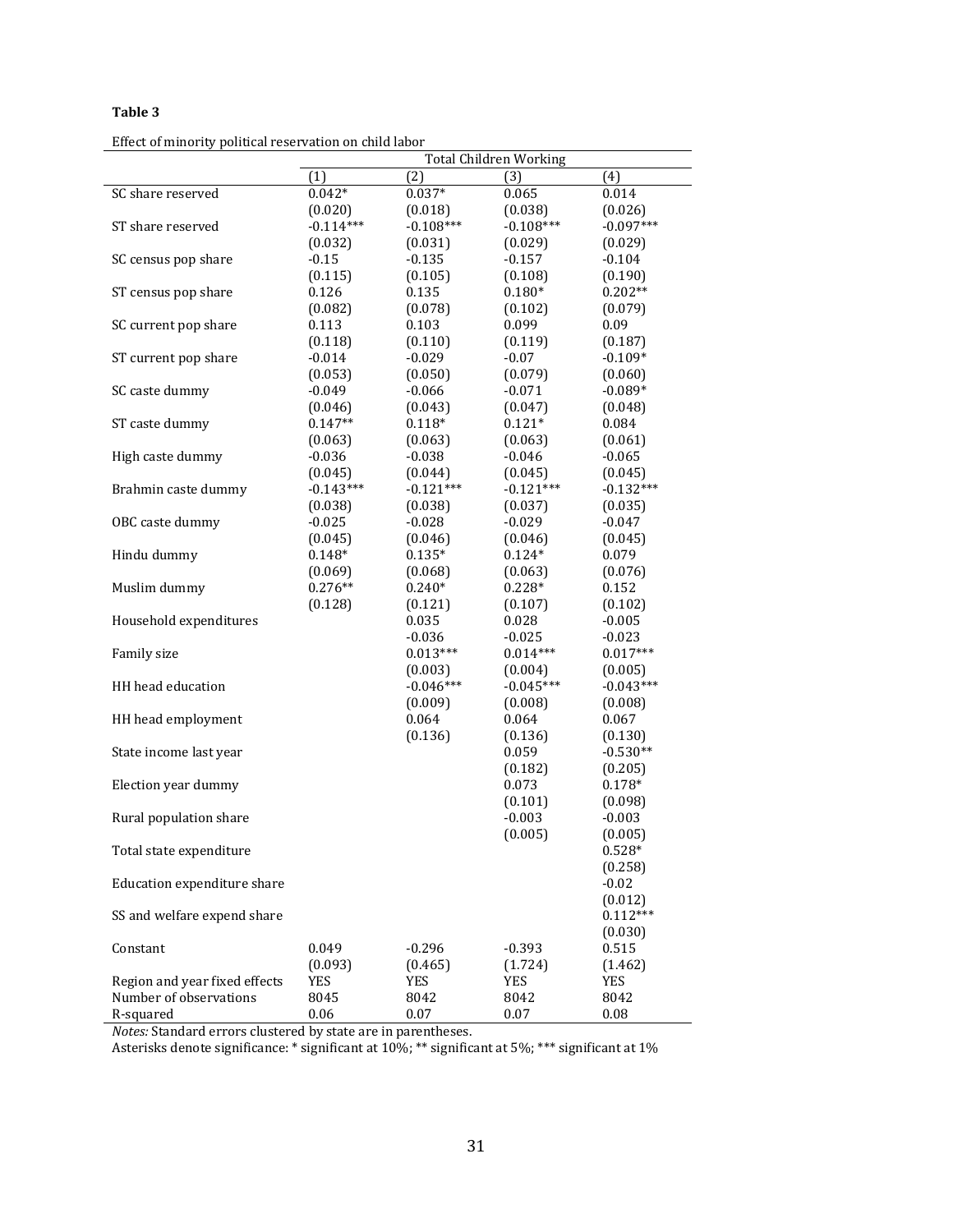Effect of minority political reservation on child labor in disadvantaged groups

|                               | <b>Total Children Working</b> |                |                |             |  |  |
|-------------------------------|-------------------------------|----------------|----------------|-------------|--|--|
|                               | (1)                           | (2)            | (3)            | (4)         |  |  |
| SC share reserved             | $0.057***$                    | $0.046***$     | 0.049          | 0.027       |  |  |
|                               | (0.013)                       | (0.013)        | (0.037)        | (0.033)     |  |  |
| ST share reserved             | $-0.123***$                   | $-0.112***$    | $-0.105***$    | $-0.103***$ |  |  |
|                               | (0.021)                       | (0.022)        | (0.021)        | (0.022)     |  |  |
| SC census pop share           | $-0.068$                      | $-0.055$       | $-0.091$       | $-0.087$    |  |  |
|                               | (0.145)                       | (0.133)        | (0.140)        | (0.164)     |  |  |
| ST census pop share           | $0.175**$                     | $0.175**$      | $0.169*$       | $0.195**$   |  |  |
|                               | (0.063)                       | (0.061)        | (0.087)        | (0.069)     |  |  |
| SC current pop share          | 0.018                         | 0.012          | 0.046          | 0.058       |  |  |
|                               | (0.152)                       | (0.140)        | (0.144)        | (0.171)     |  |  |
| ST current pop share          | $-0.050$                      | $-0.061$       | $-0.059$       | $-0.090$    |  |  |
|                               | (0.043)                       | (0.041)        | (0.070)        | (0.058)     |  |  |
| Demographic controls          | <b>YES</b>                    | <b>YES</b>     | <b>YES</b>     | <b>YES</b>  |  |  |
| Household level controls      | N <sub>0</sub>                | <b>YES</b>     | <b>YES</b>     | <b>YES</b>  |  |  |
| Other controls                | N <sub>0</sub>                | N <sub>0</sub> | <b>YES</b>     | <b>YES</b>  |  |  |
| Expenditure controls          | N <sub>O</sub>                | N <sub>O</sub> | N <sub>O</sub> | <b>YES</b>  |  |  |
| Region and year fixed effects | <b>YES</b>                    | <b>YES</b>     | <b>YES</b>     | <b>YES</b>  |  |  |
| Number of observations        | 4232                          | 4231           | 4231           | 4231        |  |  |
| R-squared                     | 0.06                          | 0.07           | 0.07           | 0.08        |  |  |

*Notes:* Standard errors clustered by state are in parentheses. Demographic controls include caste and religion dummies. Household level controls include log of household expenditures, total family size, and the household head's education and employment status. Other controls include log of state income per capita last year, election dummy, and rural population share. Expenditure controls include the log of total state expenditure per capita, education expenditure revenue share, and social security and welfare expenditure share. Disadvantaged groups are defined as SC, ST, and OBC households.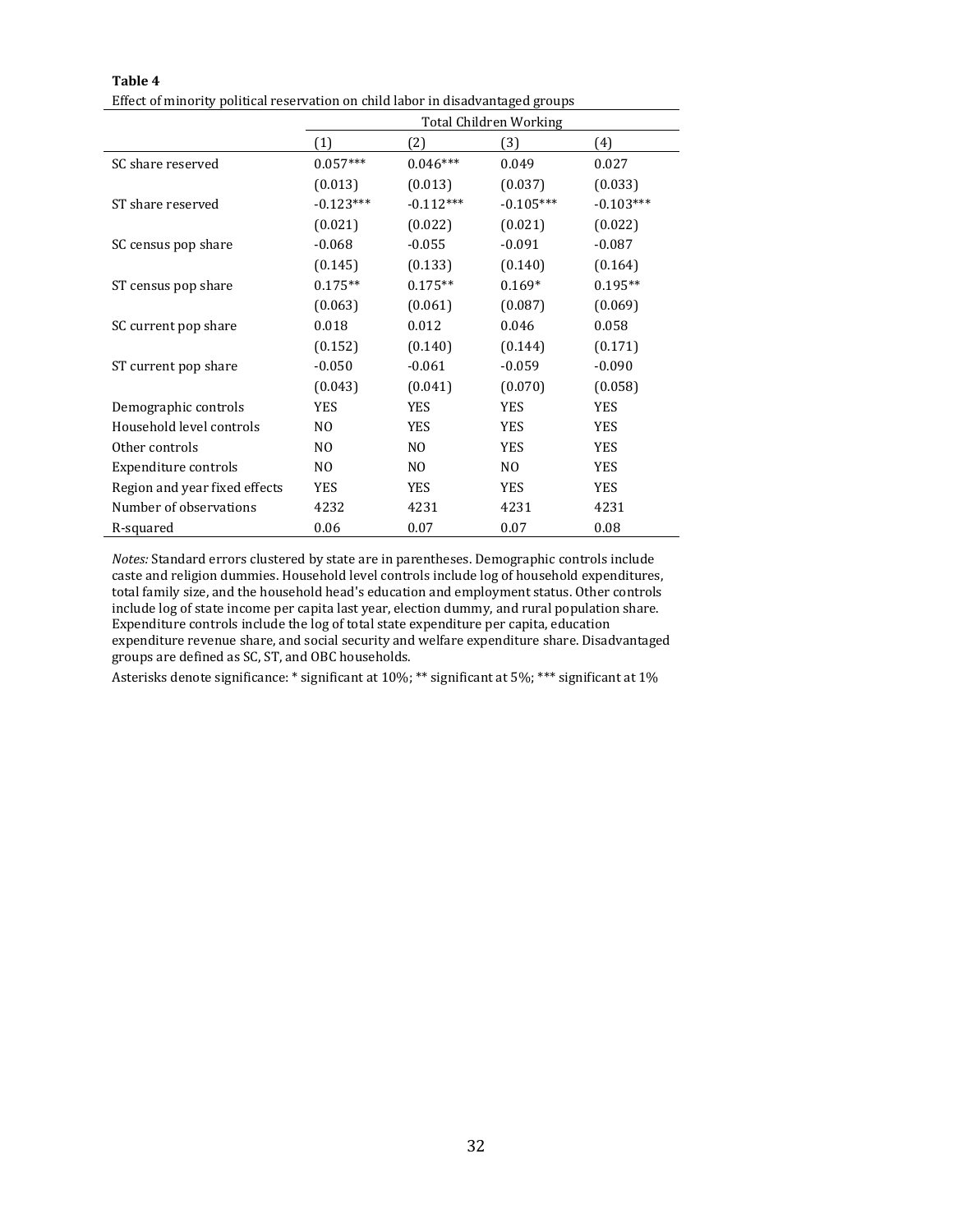Effect of minority political reservation on child labor

|                                               |                | <b>Total Boys Working</b> |                |             |                | <b>Total Girls Working</b> |                |             |  |
|-----------------------------------------------|----------------|---------------------------|----------------|-------------|----------------|----------------------------|----------------|-------------|--|
|                                               | (1)            | (2)                       | (3)            | (4)         | (5)            | (6)                        | (7)            | (8)         |  |
| SC share reserved                             | $0.021*$       | $0.019*$                  | 0.030          | $-0.006$    | $0.021*$       | $0.018*$                   | $0.035**$      | 0.019       |  |
|                                               | (0.011)        | (0.010)                   | (0.022)        | (0.014)     | (0.010)        | (0.009)                    | (0.016)        | (0.013)     |  |
| ST share reserved                             | $-0.062***$    | $-0.059***$               | $-0.059***$    | $-0.049***$ | $-0.052***$    | $-0.049***$                | $-0.049***$    | $-0.049***$ |  |
|                                               | (0.016)        | (0.016)                   | (0.015)        | (0.015)     | (0.016)        | (0.015)                    | (0.014)        | (0.014)     |  |
| SC census pop share                           | $-0.124*$      | $-0.118**$                | $-0.127**$     | $-0.070$    | $-0.026$       | $-0.017$                   | $-0.030$       | $-0.034$    |  |
|                                               | (0.059)        | (0.054)                   | (0.055)        | (0.106)     | (0.057)        | (0.051)                    | (0.054)        | (0.086)     |  |
| ST census pop share                           | 0.064          | 0.069                     | 0.090          | $0.098**$   | 0.062          | 0.065                      | $0.090*$       | $0.104**$   |  |
|                                               | (0.041)        | (0.041)                   | (0.057)        | (0.043)     | (0.041)        | (0.038)                    | (0.046)        | (0.037)     |  |
| SC current pop share                          | $0.108*$       | $0.104*$                  | 0.103          | 0.076       | 0.006          | $-0.001$                   | $-0.004$       | 0.014       |  |
|                                               | (0.059)        | (0.056)                   | (0.061)        | (0.104)     | (0.059)        | (0.055)                    | (0.060)        | (0.086)     |  |
| ST current pop share                          | $-0.004$       | $-0.013$                  | $-0.032$       | $-0.055$    | $-0.010$       | $-0.016$                   | $-0.038$       | $-0.055*$   |  |
|                                               | (0.027)        | (0.026)                   | (0.045)        | (0.032)     | (0.026)        | (0.024)                    | (0.035)        | (0.028)     |  |
| Demographic controls                          | <b>YES</b>     | <b>YES</b>                | <b>YES</b>     | <b>YES</b>  | <b>YES</b>     | <b>YES</b>                 | <b>YES</b>     | <b>YES</b>  |  |
| Household level controls                      | N <sub>O</sub> | <b>YES</b>                | <b>YES</b>     | <b>YES</b>  | N <sub>0</sub> | <b>YES</b>                 | <b>YES</b>     | <b>YES</b>  |  |
| Other controls                                | N <sub>O</sub> | N <sub>O</sub>            | <b>YES</b>     | <b>YES</b>  | N <sub>0</sub> | NO                         | <b>YES</b>     | <b>YES</b>  |  |
| Expenditure controls<br>Region and year fixed | N <sub>O</sub> | N <sub>0</sub>            | N <sub>0</sub> | <b>YES</b>  | N <sub>O</sub> | N <sub>0</sub>             | N <sub>0</sub> | YES         |  |
| effects                                       | <b>YES</b>     | <b>YES</b>                | <b>YES</b>     | <b>YES</b>  | <b>YES</b>     | <b>YES</b>                 | <b>YES</b>     | <b>YES</b>  |  |
| Number of observations                        | 8045           | 8042                      | 8042           | 8042        | 8045           | 8042                       | 8042           | 8042        |  |
| R-squared                                     | 0.04           | 0.06                      | 0.06           | 0.07        | 0.03           | 0.04                       | 0.04           | 0.04        |  |

Notes: Standard errors clustered by state are in parentheses. Demographic controls include caste and religion dummies. Household level controls include log of household expenditures, total family size, and the household head's education and employment status. Other controls include log of state income per capita last year, election dummy, and rural population share. Expenditure controls include the log of total state expenditure per capita, education expenditure revenue share, and social security and welfare expenditure share.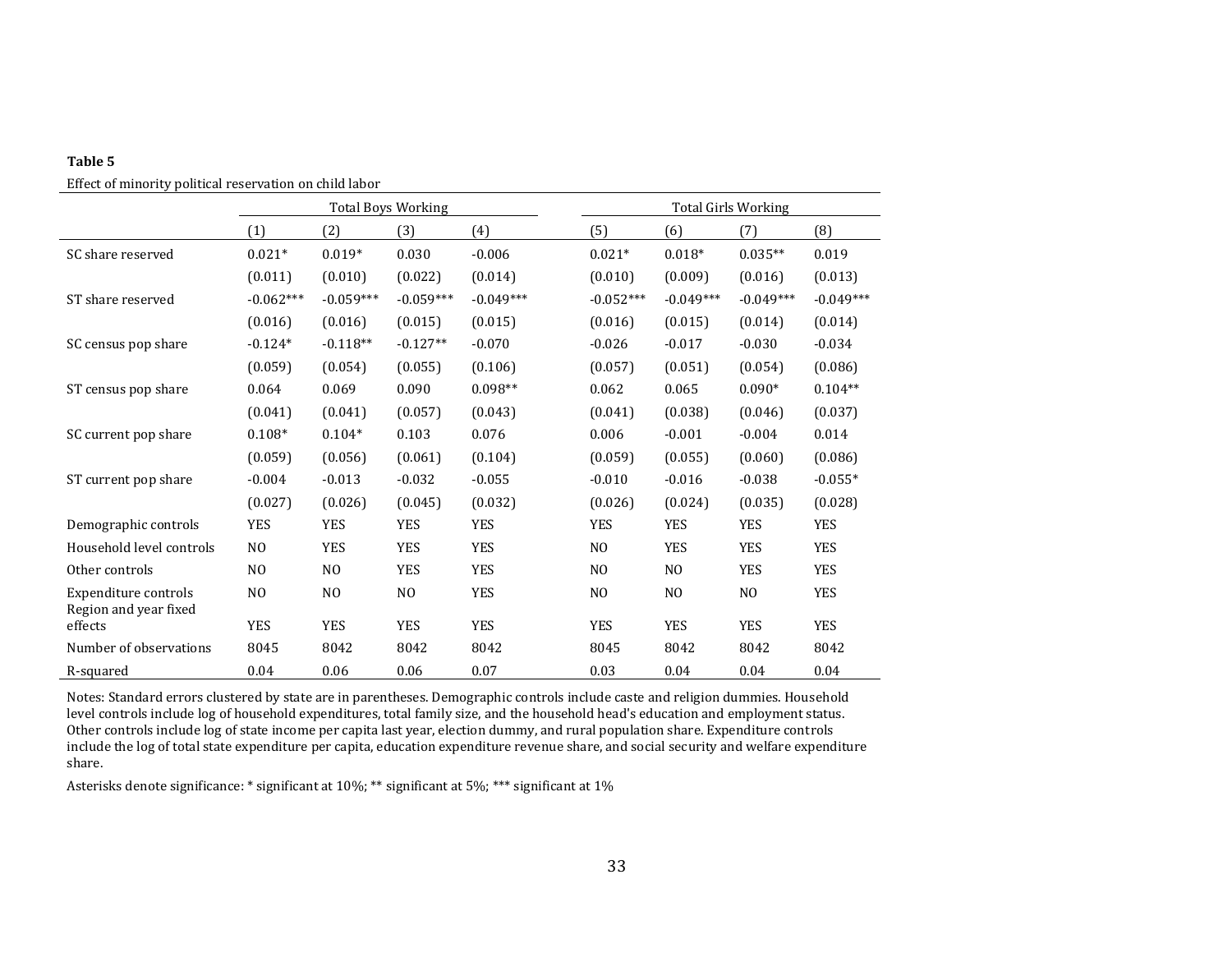|                                               |                |                | <b>Total Boys Working</b> |             | <b>Total Girls Working</b> |                |                |             |
|-----------------------------------------------|----------------|----------------|---------------------------|-------------|----------------------------|----------------|----------------|-------------|
|                                               | (1)            | (2)            | (3)                       | (4)         | (5)                        | (6)            | (7)            | (8)         |
| SC share reserved                             | $0.027***$     | $0.021**$      | 0.020                     | $-0.003$    | $0.030***$                 | $0.025***$     | 0.030          | $0.030*$    |
|                                               | (0.008)        | (0.007)        | (0.021)                   | (0.019)     | (0.008)                    | (0.008)        | (0.018)        | (0.015)     |
| ST share reserved                             | $-0.063***$    | $-0.057***$    | $-0.053***$               | $-0.048***$ | $-0.059***$                | $-0.055***$    | $-0.052***$    | $-0.055***$ |
|                                               | (0.010)        | (0.010)        | (0.010)                   | (0.010)     | (0.012)                    | (0.012)        | (0.011)        | (0.013)     |
| SC census pop share                           | $-0.058$       | $-0.051$       | $-0.069$                  | $-0.044$    | $-0.010$                   | $-0.003$       | $-0.023$       | $-0.043$    |
|                                               | (0.079)        | (0.072)        | (0.076)                   | (0.080)     | (0.072)                    | (0.067)        | (0.073)        | (0.089)     |
| ST census pop share                           | $0.089***$     | $0.088**$      | $0.086*$                  | $0.106**$   | $0.086**$                  | $0.087**$      | $0.082*$       | $0.089**$   |
|                                               | (0.030)        | (0.030)        | (0.047)                   | (0.037)     | (0.034)                    | (0.032)        | (0.042)        | (0.035)     |
| SC current pop share                          | 0.038          | 0.035          | 0.054                     | 0.046       | $-0.020$                   | $-0.023$       | $-0.008$       | 0.012       |
|                                               | (0.082)        | (0.075)        | (0.073)                   | (0.081)     | (0.077)                    | (0.073)        | (0.078)        | (0.094)     |
| ST current pop share                          | $-0.026$       | $-0.031$       | $-0.032$                  | $-0.060*$   | $-0.024$                   | $-0.029$       | $-0.027$       | $-0.030$    |
|                                               | (0.021)        | (0.021)        | (0.040)                   | (0.031)     | (0.023)                    | (0.020)        | (0.032)        | (0.030)     |
| Demographic controls                          | <b>YES</b>     | <b>YES</b>     | <b>YES</b>                | <b>YES</b>  | <b>YES</b>                 | <b>YES</b>     | <b>YES</b>     | <b>YES</b>  |
| Household level controls                      | N <sub>0</sub> | <b>YES</b>     | <b>YES</b>                | <b>YES</b>  | N <sub>O</sub>             | <b>YES</b>     | <b>YES</b>     | <b>YES</b>  |
| Other controls                                | N <sub>0</sub> | N <sub>O</sub> | <b>YES</b>                | <b>YES</b>  | N <sub>O</sub>             | N <sub>O</sub> | YES            | <b>YES</b>  |
| Expenditure controls<br>Region and year fixed | N <sub>0</sub> | N <sub>O</sub> | N <sub>O</sub>            | <b>YES</b>  | N <sub>O</sub>             | N <sub>O</sub> | N <sub>O</sub> | <b>YES</b>  |
| effects                                       | <b>YES</b>     | <b>YES</b>     | <b>YES</b>                | <b>YES</b>  | <b>YES</b>                 | <b>YES</b>     | <b>YES</b>     | <b>YES</b>  |
| Number of observations                        | 4232           | 4231           | 4231                      | 4231        | 4232                       | 4231           | 4231           | 4231        |
| R-squared                                     | 0.04           | 0.05           | 0.05                      | 0.05        | 0.03                       | 0.04           | 0.04           | 0.04        |

Effect of minority political reservation on child labor in disadvantaged households

Notes: Standard errors clustered by state are in parentheses. Demographic controls include caste and religion dummies. Household level controls include household expenditures, total family size, and the household head's education and employment status. Other controls include log of state income per capita last year, election dummy, and rural population share. Expenditure controls include the log of total state expenditure per capita, education expenditure revenue share, and social security and welfare expenditure share. Disadvantaged groups are defined as SC ST and OBC households.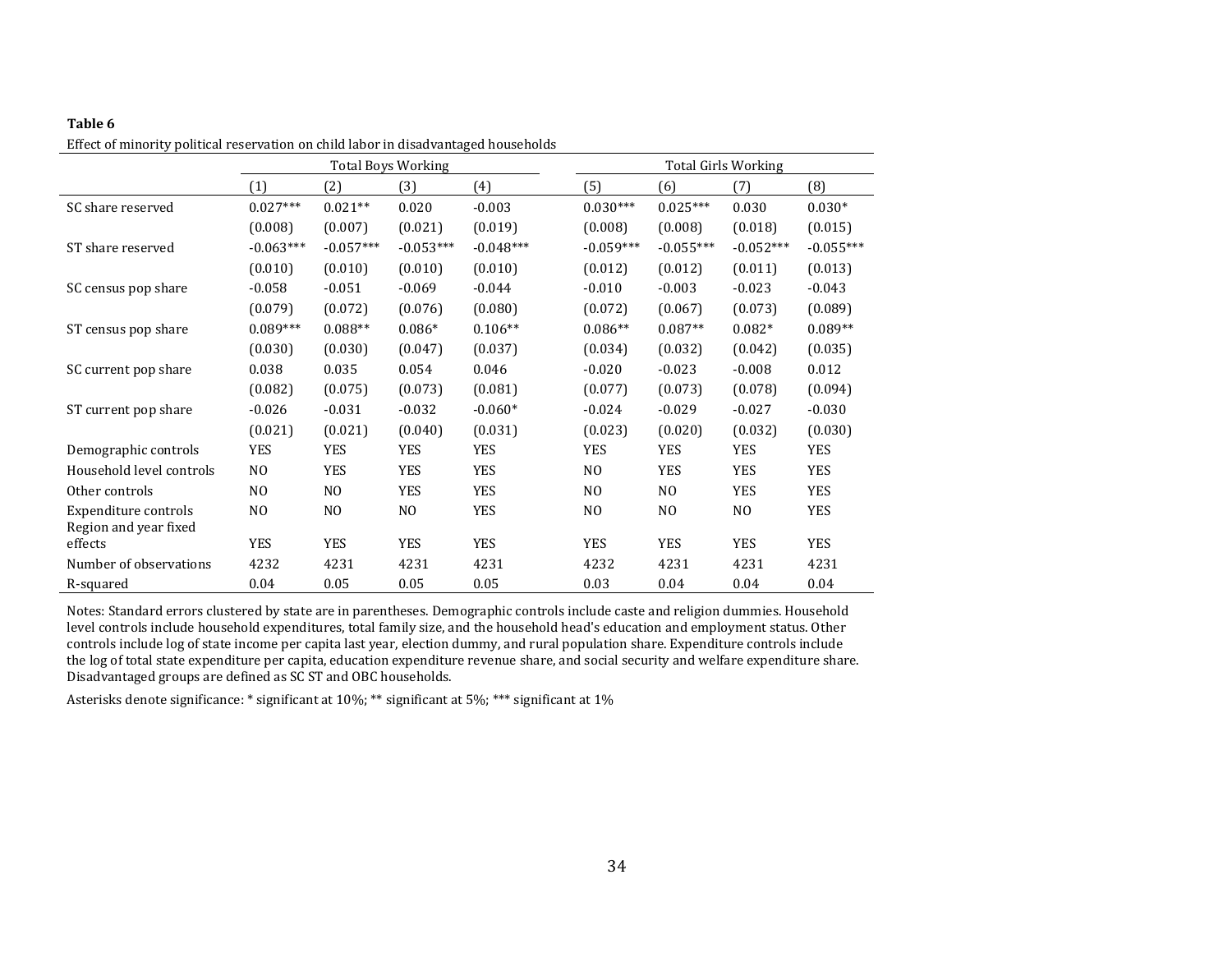**Table 7** Robustness checks

|                                 | (1)         | (2)        | (3)         | (4)         |
|---------------------------------|-------------|------------|-------------|-------------|
| Panel A: Total Children Working |             |            |             |             |
| SC share reserved               | 0.014       | $-0.001$   | 0.014       | 0.014       |
|                                 | (0.026)     | (0.026)    | (0.017)     | (0.015)     |
| ST share reserved               | $-0.097***$ | $-0.080**$ | $-0.066***$ | $-0.097***$ |
|                                 | (0.029)     | (0.029)    | (0.016)     | (0.013)     |
| Panel B: Total Boys Working     |             |            |             |             |
| SC share reserved               | $-0.006$    | $-0.011$   | $-0.004$    | $-0.006$    |
|                                 | (0.014)     | (0.014)    | (0.012)     | (0.010)     |
| ST share reserved               | $-0.049***$ | $-0.037**$ | $-0.039***$ | $-0.049***$ |
|                                 | (0.015)     | (0.014)    | (0.012)     | (0.009)     |
| Panel C: Total Girls Working    |             |            |             |             |
| SC share reserved               | 0.019       | 0.01       | $0.019*$    | $0.019**$   |
|                                 | (0.013)     | (0.013)    | (0.010)     | (0.009)     |
| ST share reserved               | $-0.049***$ | $-0.043**$ | $-0.040***$ | $-0.049***$ |
|                                 | (0.014)     | (0.015)    | (0.010)     | (0.008)     |

*Notes*: Standard errors clustered by state are in parentheses. Results displayed in each column come from a separate regression that also controls for region and time fixed effects, SC and ST population shares in the last preceding census, SC and ST current population shares, caste and religion dummies, log of household expenditures, total family size, household head's education and employment status, log of state income per capita last year, election dummy, rural population share, log of total state expenditure per capita, education expenditure revenue share, and social security and welfare expenditure share. The regressions in each column have the following additional features: In Column 1, Panel A shows the estimates originally reported in Column 4 of Table 2, while Panel B and C show the estimates originally reported in Columns 4 and 8 of Table 4. Column 2 includes the number of girls age 0-4, boys age 0-4, girls age 5-9, boys age 5-9, girls age 10-14, and boys age 10-14 in the household as controls. Column 3, Panel A replaces the dependent variable with a binary variable equal to one if the household has a child working, zero otherwise. Panels B and C replace the dependent variables with a binary variable equal to one if the household has a boy or girl working respectively. Column 4 includes state random effects. Asterisks denote significance: \* significant at 10%; \*\* significant at 5%; \*\*\* significant at 1%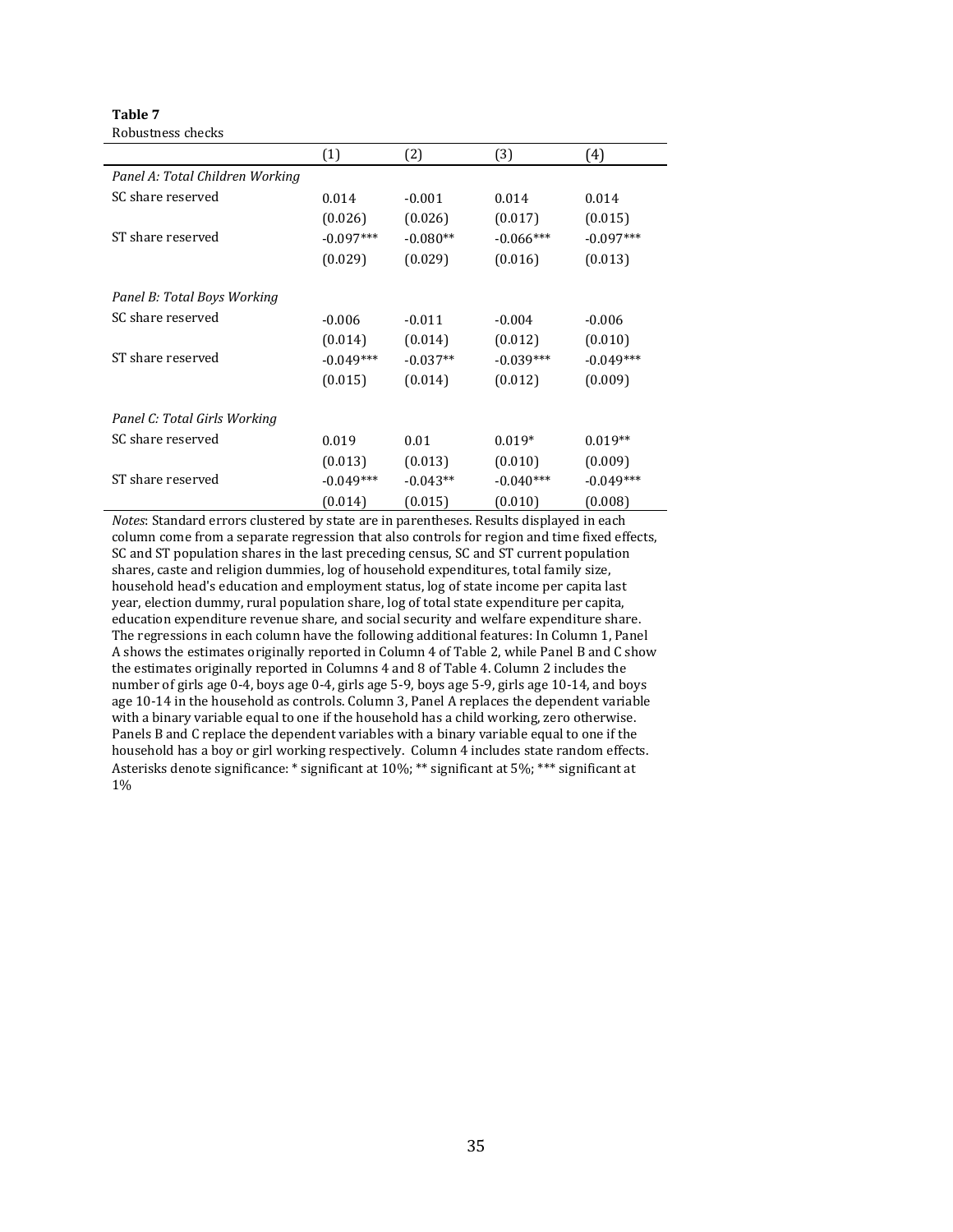| Table 8                                                  |
|----------------------------------------------------------|
| Heterogeneity in effect on child labor in all households |

|                                | Base        | Isolation      | Social<br>heterogeneity | Congress support     | 73rd<br>Amendment |
|--------------------------------|-------------|----------------|-------------------------|----------------------|-------------------|
| Variable 1                     |             | SC isolation % | Caste frag. %           | SC Congress majority | After 1993        |
| Variable 2                     |             | ST isolation % | Caste frag. %           | ST Congress majority | After 1993        |
|                                | (1)         | (2)            | (3)                     | (4)                  | (5)               |
| SC share reserved              | 0.014       | $-0.166***$    | $-0.034$                | $0.100*$             | $-0.024$          |
|                                | (0.026)     | (0.046)        | (0.033)                 | (0.050)              | (0.026)           |
| ST share reserved              | $-0.097***$ | $-0.114***$    | $-0.088**$              | $-0.114***$          | $-0.070**$        |
|                                | (0.029)     | (0.015)        | (0.029)                 | (0.030)              | (0.028)           |
| SC share reserved x variable 1 |             | $-0.008***$    | $-0.005**$              | $-0.026$             | $0.020**$         |
|                                |             | (0.002)        | (0.002)                 | (0.023)              | (0.009)           |
| ST share reserved x variable 2 |             | $0.006***$     | 0.001                   | $-0.015***$          | $0.015**$         |
|                                |             | (0.001)        | (0.002)                 | (0.004)              | (0.006)           |
| Mean (s.d.) for variable 1     |             | 2.071          | 93.024                  | 0.388                | 0.606             |
|                                |             | (1.819)        | (3.552)                 | (0.487)              | (0.489)           |
| Mean (s.d.) for variable 2     |             | 12.569         | 93.024                  | 0.24                 | 0.606             |
|                                |             | (10.659)       | (3.552)                 | (0.427)              | (0.489)           |

*Notes:* Standard errors clustered by state are in parentheses. Results displayed in each column come from a separate regression that also controls for region and time fixed effects, SC and ST population shares in the last preceding census, and SC and ST current population shares, demographic controls, household level controls, other controls, and expenditure controls. In addition, the specification in Column 4 controls for Congress Party share of SC, ST and all Parliament seats.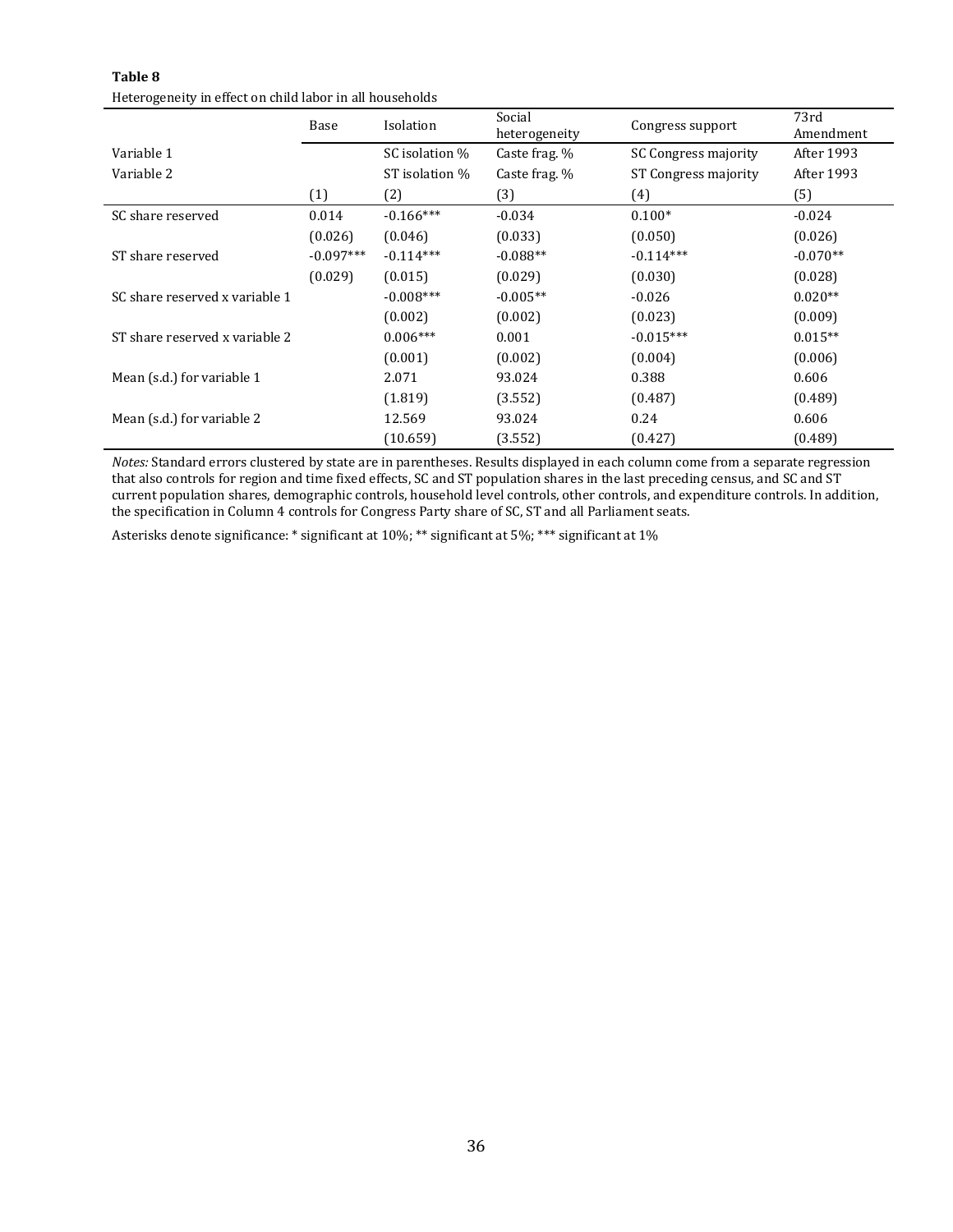| Heterogeneity in effect on child labor in all households by gender |  |  |
|--------------------------------------------------------------------|--|--|
|--------------------------------------------------------------------|--|--|

| Panel A                        |             | <b>Total Boys Working</b> |                         |                      |                   |  |  |  |
|--------------------------------|-------------|---------------------------|-------------------------|----------------------|-------------------|--|--|--|
|                                | Base        | Isolation                 | Social<br>heterogeneity | Congress support     | 73rd<br>Amendment |  |  |  |
| Variable 1                     |             | SC isolation %            | Caste frag. %           | SC Congress majority | After 1993        |  |  |  |
| Variable 2                     |             | ST isolation %            | Caste frag. %           | ST Congress majority | After 1993        |  |  |  |
|                                | (1)         | (2)                       | (3)                     | (4)                  | (5)               |  |  |  |
| SC share reserved              | $-0.006$    | $-0.105***$               | $-0.036*$               | 0.032                | $-0.025*$         |  |  |  |
|                                | (0.014)     | (0.026)                   | (0.017)                 | (0.028)              | (0.013)           |  |  |  |
| ST share reserved              | $-0.049***$ | $-0.058***$               | $-0.039**$              | $-0.056***$          | $-0.034**$        |  |  |  |
|                                | (0.015)     | (0.008)                   | (0.015)                 | (0.016)              | (0.707)           |  |  |  |
| SC share reserved x variable 1 |             | $-0.005***$               | $-0.003***$             | $-0.016$             | $0.012**$         |  |  |  |
|                                |             | (0.001)                   | (0.001)                 | (0.013)              | (0.005)           |  |  |  |
| ST share reserved x variable 2 |             | $0.003***$                | 0.001                   | $-0.007**$           | $0.008**$         |  |  |  |
|                                |             | (0.001)                   | (0.001)                 | (0.003)              | (0.004)           |  |  |  |

| Panel B                        |             | <b>Total Girls Working</b> |                         |                      |                   |  |  |
|--------------------------------|-------------|----------------------------|-------------------------|----------------------|-------------------|--|--|
|                                | Base        | Isolation                  | Social<br>heterogeneity | Congress support     | 73rd<br>Amendment |  |  |
| Variable 1                     |             | SC isolation %             | Caste frag. %           | SC Congress majority | After 1993        |  |  |
| Variable 2                     |             | ST isolation %             | Caste frag. %           | ST Congress majority | After 1993        |  |  |
|                                | (1)         | (2)                        | (3)                     | (4)                  | (5)               |  |  |
| SC share reserved              | 0.019       | $-0.061**$                 | 0.002                   | $0.067**$            | 0.001             |  |  |
|                                | (0.013)     | (0.021)                    | (0.017)                 | (0.024)              | (0.013)           |  |  |
| ST share reserved              | $-0.049***$ | $-0.056***$                | $-0.048***$             | $-0.058***$          | $-0.035**$        |  |  |
|                                | (0.014)     | (0.008)                    | (0.015)                 | (0.014)              | (0.014)           |  |  |
| SC share reserved x variable 1 |             | $-0.003**$                 | $-0.002**$              | $-0.01$              | $0.008*$          |  |  |
|                                |             | (0.001)                    | (0.001)                 | (0.011)              | (0.004)           |  |  |
| ST share reserved x variable 2 |             | $0.003***$                 | 0.000                   | $-0.008***$          | $0.007***$        |  |  |
|                                |             | (0.001)                    | (0.001)                 | (0.002)              | (0.002)           |  |  |
| Mean (s.d.) for variable 1     |             | 2.071                      | 93.024                  | 0.388                | 0.606             |  |  |
|                                |             | (1.819)                    | (3.552)                 | (0.487)              | (0.489)           |  |  |
| Mean (s.d.) for variable 2     |             | 12.569                     | 93.024                  | 0.24                 | 0.606             |  |  |
|                                |             | (10.659)                   | (3.552)                 | (0.427)              | (0.489)           |  |  |

*Notes:* Standard errors clustered by state are in parentheses. Results displayed in each column come from a separate regression that also controls for region time fixed effects, SC and ST population shares in the last preceding census, and SC and ST current population shares, demographic controls, household level controls, other controls, and expenditure controls. In addition, the specification in Column 4 controls for Congress Party share of SC, ST and all Parliament seats. Asterisks denote significance: \* significant at 10%; \*\* significant at 5%; \*\*\* significant at 1%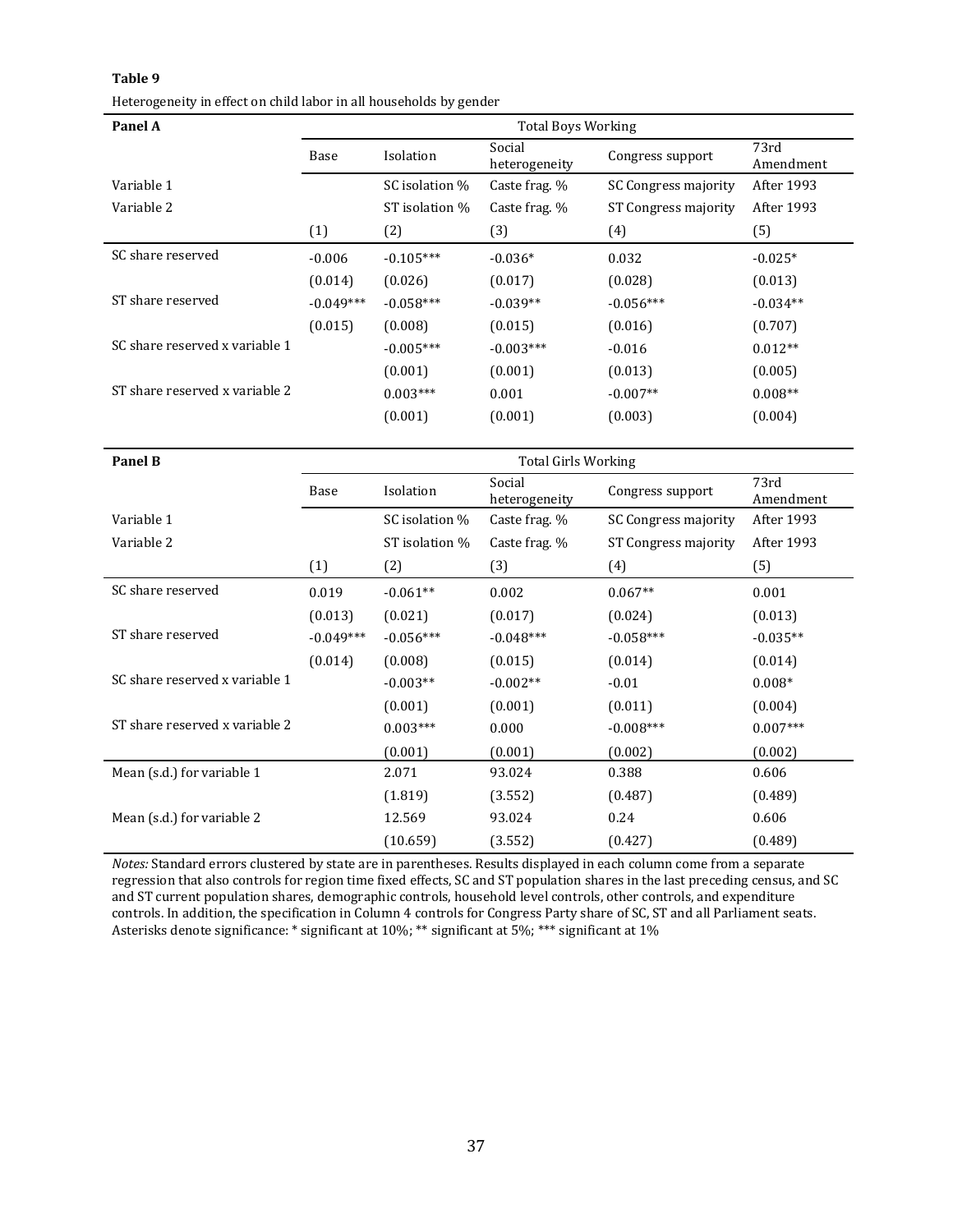#### **APPENDIX A1**

#### **Table 10**

Effect of minority political reservation on child labor in SC households

|                               | <b>Total Children Working</b> |                |                |             |
|-------------------------------|-------------------------------|----------------|----------------|-------------|
|                               | (1)                           | (2)            | (3)            | (4)         |
| SC share reserved             | $0.066***$                    | $0.063**$      | $0.097***$     | $0.080***$  |
|                               | (0.018)                       | (0.021)        | (0.026)        | (0.025)     |
| ST share reserved             | $-0.114***$                   | $-0.119***$    | $-0.111***$    | $-0.109***$ |
|                               | (0.018)                       | (0.016)        | (0.014)        | (0.015)     |
| SC census pop share           | $-0.152**$                    | $-0.134*$      | $-0.211**$     | $-0.214**$  |
|                               | (0.068)                       | (0.069)        | (0.076)        | (0.096)     |
| ST census pop share           | $0.111*$                      | $0.136**$      | $0.205***$     | $0.211***$  |
|                               | (0.056)                       | (0.048)        | (0.065)        | (0.060)     |
| SC current pop share          | 0.095                         | 0.079          | 0.127          | 0.143       |
|                               | (0.075)                       | (0.076)        | (0.077)        | (0.091)     |
| ST current pop share          | 0.003                         | $-0.017$       | $-0.087$       | $-0.096*$   |
|                               | (0.042)                       | (0.037)        | (0.053)        | (0.049)     |
| Demographic controls          | <b>YES</b>                    | <b>YES</b>     | <b>YES</b>     | <b>YES</b>  |
| Household level controls      | N <sub>O</sub>                | <b>YES</b>     | <b>YES</b>     | <b>YES</b>  |
| Other controls                | N <sub>O</sub>                | N <sub>0</sub> | <b>YES</b>     | <b>YES</b>  |
| Expenditure controls          | N <sub>O</sub>                | N <sub>0</sub> | N <sub>O</sub> | <b>YES</b>  |
| Region and year fixed effects | <b>YES</b>                    | <b>YES</b>     | <b>YES</b>     | <b>YES</b>  |
| Number of observations        | 1033                          | 1033           | 1033           | 1033        |
| R-squared                     | 0.04                          | 0.07           | 0.07           | 0.08        |

*Notes:* Standard errors clustered by state are in parentheses. Demographic controls include caste and religion dummies. Household level controls include log of household expenditures, total family size, and the household head's education and employment status. Other controls include log of state income per capita last year, election dummy, and rural population share. Expenditure controls include the log of total state expenditure per capita, education expenditure revenue share, and social security and welfare expenditure share. Disadvantaged groups are defined as SC, ST, and OBC households.